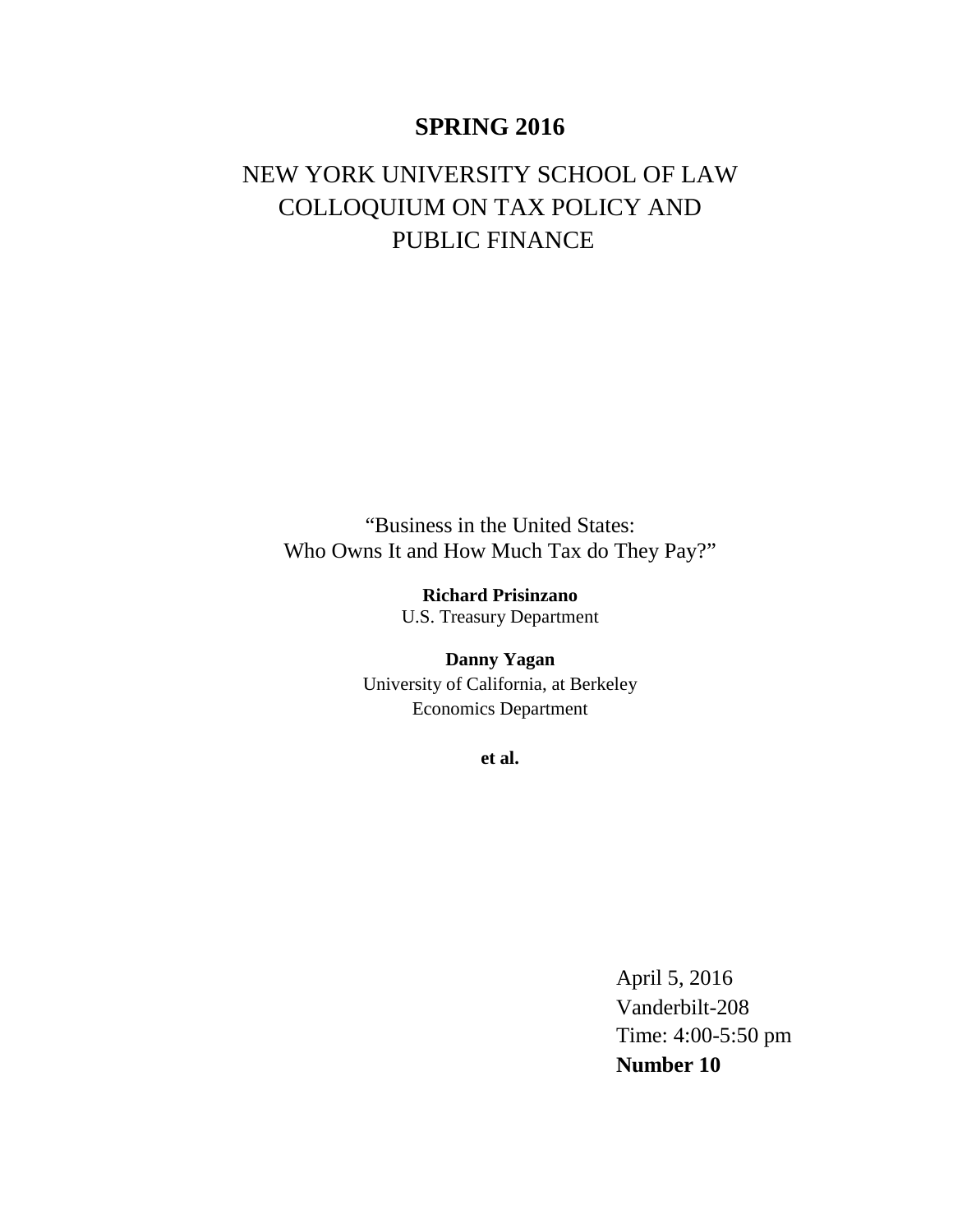## SCHEDULE FOR 2016 NYU TAX POLICY COLLOQUIUM (All sessions meet on Tuesdays from 4-5:50 pm in Vanderbilt 208, NYU Law School)

- 1. January 19 Eric Talley, Columbia Law School. "Corporate Inversions and the unbundling of Regulatory Competition."
- 2. January 26 Michael Simkovic, Seton Hall Law School. "The Knowledge Tax."
- 3. February 2 Lucy Martin, University of North Carolina at Chapel Hill, Department of Political Science. "The Structure of American Income Tax Policy Preferences."
- 4. February 9 Donald Marron, Urban Institute. "Should Governments Tax Unhealthy Foods and Drinks?"
- 5. February 23 Reuven S. Avi-Yonah, University of Michigan Law School. "Evaluating BEPS"
- 6. March 1 Kevin Markle, University of Iowa Business School. "The Effect of Financial Constraints on Income Shifting by U.S. Multinationals."
- 7. March 8 Theodore P. Seto, Loyola Law School, Los Angeles. "Preference-Shifting and the Non-Falsifiability of Optimal Tax Theory."
- 8. March 22 James Kwak, University of Connecticut School of Law. "Reducing Inequality With a Retrospective Tax on Capital."
- 9. March 29 Miranda Stewart, The Australian National University. "Transnational Tax Law: Fiction or Reality, Future or Now?"

# **10. April 5 – Richard Prisinzano, U.S. Treasury Department, and Danny Yagan, University of California at Berkeley Economics Department, et al. "Partnerships in the United States: Who Owns Them and How Much Tax Do They Pay?**"

- 11. April 12 Lily Kahng, Seattle University School of Law. "Who Owns Human Capital?"
- 12. April 19 James Alm, Tulane Economics Department, and Jay Soled, Rutgers Business School. "Whither the Tax Gap?"
- 13. April 26 Jane Gravelle, Congressional Research Service. "Policy Options to Address Corporate Profit Shifting: Carrots or Sticks?"
- 14. May 3 Monica Prasad, Northwestern University Department of Sociology. "The Popular Origins of Neoliberalism in the Reagan Tax Cut of 1981."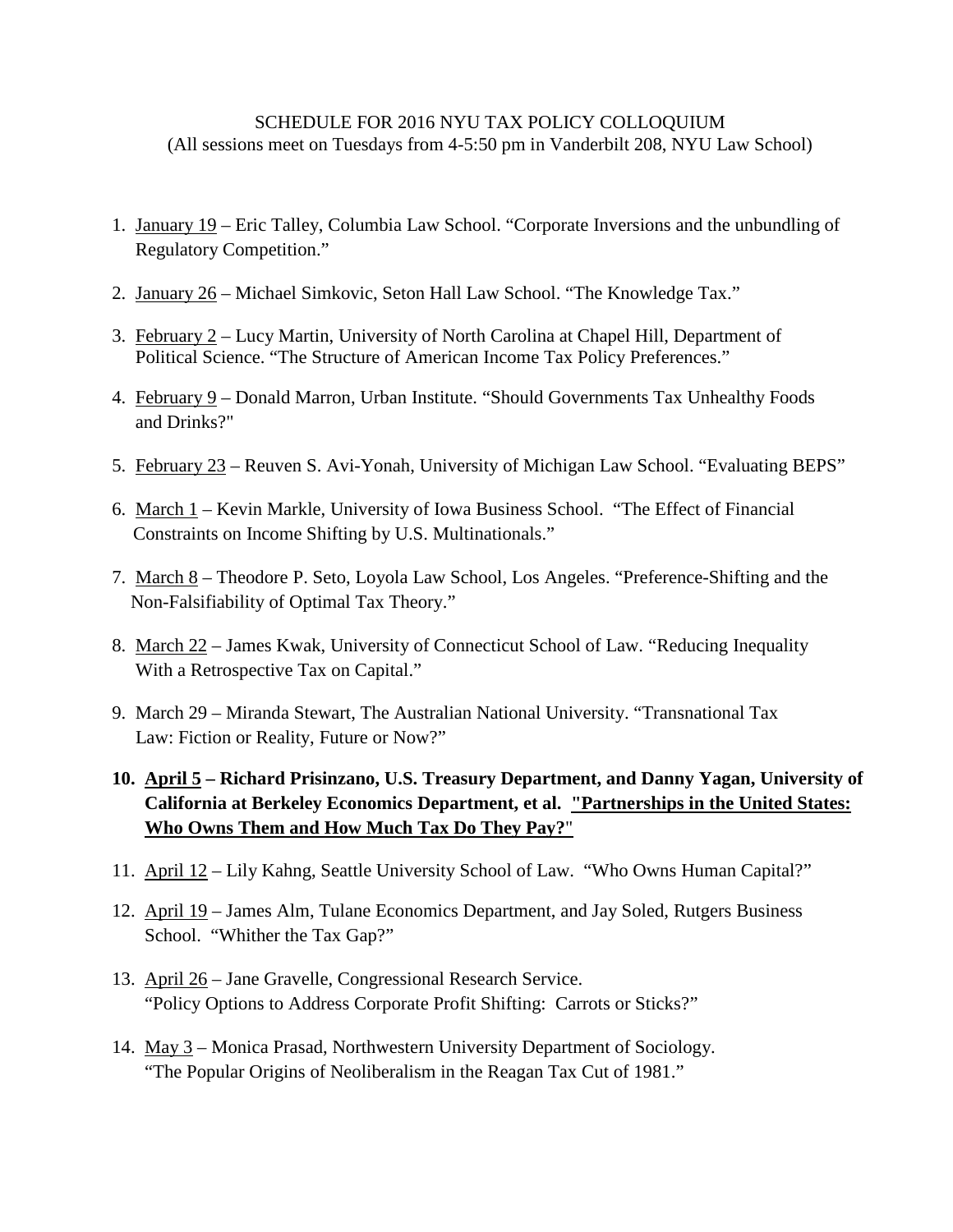#### NBER WORKING PAPER SERIES

## BUSINESS IN THE UNITED STATES: WHO OWNS IT AND HOW MUCH TAX DO THEY PAY?

Michael Cooper John McClelland James Pearce Richard Prisinzano Joseph Sullivan Danny Yagan Owen Zidar Eric Zwick

Working Paper 21651 http://www.nber.org/papers/w21651

## NATIONAL BUREAU OF ECONOMIC RESEARCH 1050 Massachusetts Avenue Cambridge, MA 02138 October 2015

This work does not necessarily reflect the views of the U.S. Treasury Department or the National Bureau of Economic Research. We thank Alan Auerbach, Curtis Carlson, Martin Feldstein, Austan Goolsbee, Marty Harris, Jim Hines, Joe Koshansky, Adam Looney, James Mackie, Larry May, Janet McCubbin, Susie Nelson, Jim Poterba, Emmanuel Saez, Nina Shumofsky, Larry Summers, Alan Viard, George Yin, and Gabriel Zucman, as well as participants in the National Tax Association Spring Symposium and the Statistics of Income Consultants Panel for helpful conversations on this topic. We thank Jessica Henderson and Prab Upadrashta for excellent research assistance. Yagan gratefully acknowledges financial support from the University of California at Berkeley's Burch Center for Tax Policy and Public Finance. Zidar gratefully acknowledges support from the Kathryn and Grant Swick Faculty Research Fund and the University of Chicago Booth School of Business. Zwick gratefully acknowledges financial support from the Neubauer Family Foundation, the Polsky Center, and the Hultquist Faculty Research Endowment at the University of Chicago Booth School of Business.

NBER working papers are circulated for discussion and comment purposes. They have not been peerreviewed or been subject to the review by the NBER Board of Directors that accompanies official NBER publications.

© 2015 by Michael Cooper, John McClelland, James Pearce, Richard Prisinzano, Joseph Sullivan, Danny Yagan, Owen Zidar, and Eric Zwick. All rights reserved. Short sections of text, not to exceed two paragraphs, may be quoted without explicit permission provided that full credit, including © notice, is given to the source.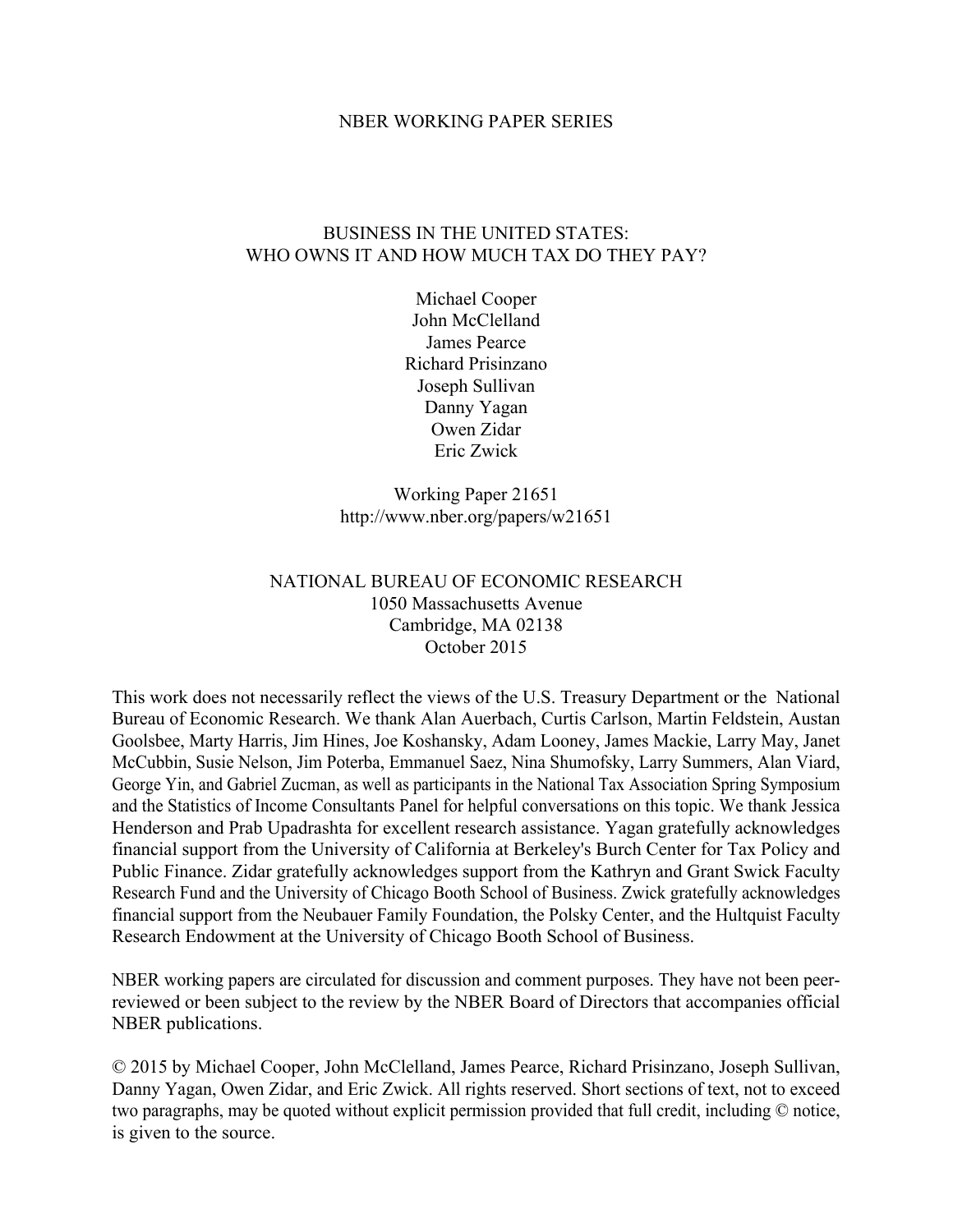Business in the United States: Who Owns it and How Much Tax Do They Pay? Michael Cooper, John McClelland, James Pearce, Richard Prisinzano, Joseph Sullivan, Danny Yagan, Owen Zidar, and Eric Zwick NBER Working Paper No. 21651 October 2015 JEL No. D31,D33,E25,E62,H2,H22,H25,M2

### **ABSTRACT**

"Pass-through" businesses like partnerships and S-corporations now generate over half of U.S. business income and account for much of the post-1980 rise in the top- 1% income share. We use administrative tax data from 2011 to identify pass-through business owners and estimate how much tax they pay. We present three findings. (1) Relative to traditional business income, pass-through business income is substantially more concentrated among high-earners. (2) Partnership ownership is opaque: 20% of the income goes to unclassifiable partners, and 15% of the income is earned in circularly owned partnerships. (3) The average federal income tax rate on U.S. pass- through business income is 19% much lower than the average rate on traditional corporations. If pass-through activity had remained at 1980's low level, strong but straightforward assumptions imply that the 2011 average U.S. tax rate on total U.S. business income would have been 28% rather than 24%, and tax revenue would have been approximately \$100 billion higher.

Michael Cooper US Department of Treasury Office of Tax Analysis Washington DC 20020 michael.cooper@do.treas.gov

John McClelland Department of the Treasury john.mcclelland@treasury.gov

James Pearce Department of the Treasury james.pearce@do.treas.gov

Richard Prisinzano Department of the Treasury Richard.Prisinzano@do.treas.gov

Joseph Sullivan Department of the Treasury jsullivan@jd18.law.harvard.edu

Danny Yagan Department of Economics University of California, Berkeley 530 Evans Hall, #3880 Berkeley, CA 94720 and NBER yagan@berkeley.edu

Owen Zidar University of Chicago Booth School of Business 5807 South Woodlawn Avenue Chicago, IL 60637 and NBER owen.zidar@chicagobooth.edu

Eric Zwick Booth School of Business University of Chicago 5807 South Woodlawn Avenue Chicago, IL 60637 and NBER ezwick@chicagobooth.edu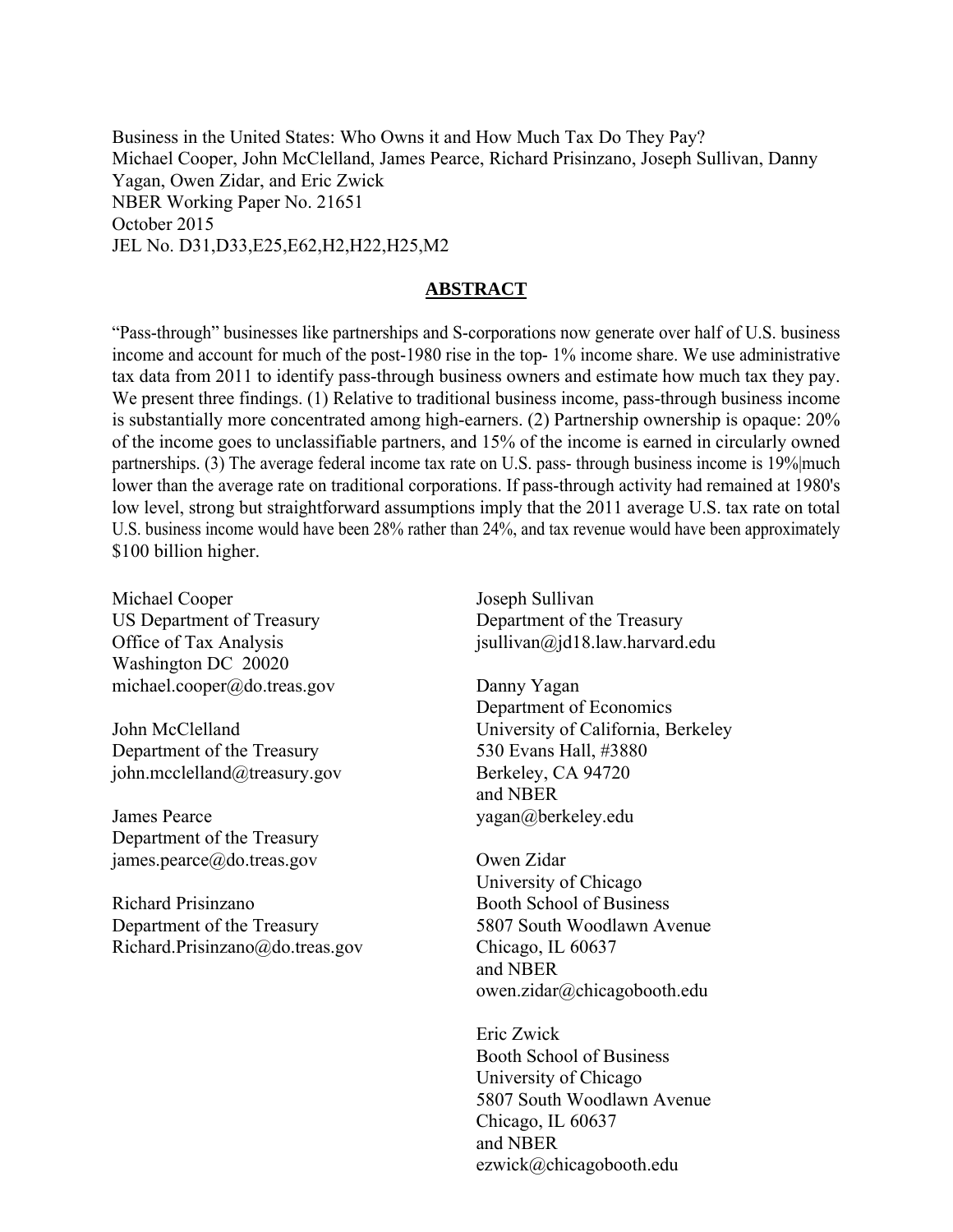The structure of business activity used to be relatively simple, with C-corporations traditional corporations subject to the corporate income tax—earning the vast majority of business income. This is no longer the case. C-corporations now account for less than half of business income, with "pass-throughs"—businesses whose annual income is taxed at the owner -level—growing rapidly in importance (Slemrod, 1996; Carroll and Joulfaian, 1997; Gordon and Slemrod, 2000; Yagan, 2015). Figure 1 shows this dramatic transformation: 54.2% of U.S. business income in 2011 was earned in the pass-through sectors, compared to only 20.7% in 1980.<sup>1</sup>

The rise of pass-throughs accounts for much of the rise in income inequality over the last three decades. Figure 2 uses Piketty and Saez (2003) data (updated through 2013) to plot two series: the actual share of Form 1040 household income accruing to the top-1% highestincome tax-filing over the last century and the hypothetical share holding pass-through income fixed at the 1980 level. As is well-known, the top-1% income share doubled (from  $10.0\%$  to  $20.1\%$ ) between 1980 and 2013. Less well-known is that  $41\%$  of that increase came in the form of higher pass-through business income.<sup>2</sup>

Despite this profound change in the organization of U.S. business activity, we lack clean, clear facts about the consequences of this change for the distribution and taxation of business income. This problem is especially severe for partnerships, which constitute the largest, most opaque, and fastest growing type of pass-through. This paper uses rich administrative data to identify U.S. business owners and estimate how much tax they pay, with special emphasis on the partnership sector.

We begin by documenting who owns partnerships and S-corporations, as compared to Ccorporate and sole proprietorship ownership. Partnership ownership is particularly murky: partnerships can be owned by other partnerships which in turn can be owned by other partnerships. Partnership owners can also be foreigners, corporations, tax-exempt entities, and trusts, and partnership income and deductions need not be allocated pro rata to owners. We address these complications by systematically linking tax-year-2011 partnerships to their

<sup>1</sup>Pearce (2014) obtains a similar figure for pass-through income as a share of total business income after accounting for double-counting of partnership income paid to partnership and corporate partners, homogenizing income definitions, and including the other two major pass-through forms (regulated investment companies and real estate investment trusts) in the computation.

<sup>&</sup>lt;sup>2</sup>Saez (2004) presents an earlier decomposition that emphasized the role of rising salary income through the 1990s which subsequently decelerated. Note that pass-through income reported on 1040 returns is pre-annual-income-taxes while C-corporate income reported on 1040 returns (i.e., dividends and capital gains) is post-annual-income-taxes (i.e., the corporate income tax). However, the 1980-2013 rise in top-1% income shares could have been just as large if pass-through businesses had been organized as C-corporations. The reason is that owner-managers of C-corporations seeking to avoid payout taxes may report profits as managerial salary income, which escapes the corporate income tax just like pass-through profits. See Saez (2014) for evidence that top-earners' charitable contributions (a type of expenditure) have risen in lock-step with their rising income shares, consistent with a large real rise in top income shares.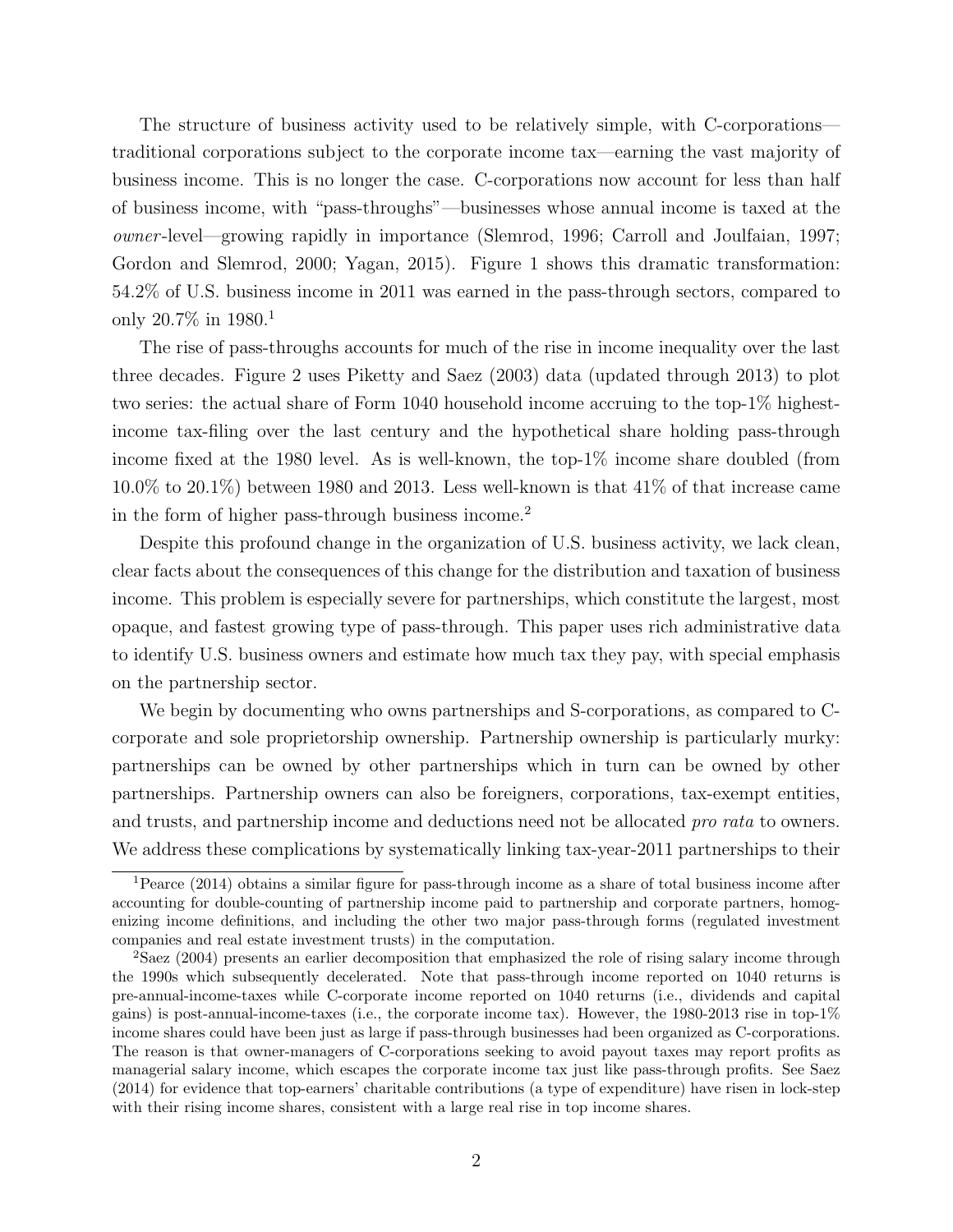owners using Form 1065 K-1 information returns in U.S. tax data, following money through partnership tiers, and accounting for detailed allocations of various income and deduction streams to each owner.

We find that pass-through participation and pass-through income are especially concentrated among high-earners. Relative to households in the bottom half of the income distribution, households in the top-1% of the income distribution are over fifty times as likely to receive positive partnership income. And the average top-1% household earns over six-hundred times the amount of partnership income as the average household in the bottom half. Overall, 69% of pass-through income earned by individuals accrues to the top-1%. Scorporate income is similarly concentrated, but other business income (typically considered very concentrated) is substantially less concentrated. For instance, only 45% of C-corporate income (as proxied by dividends) accrues to the top-1%, and top-1% households are only eight times as likely to receive C-corporate income as households in the bottom half. Furthermore, the majority of partnership income earned by the top-1% derives from partnerships in finance and professional services. As shown below, income earned by finance partnerships is on average taxed at preferred rates.

Partnership ownership is not only concentrated, but also opaque. First, twenty percent of partnership income is earned by partners that we have not been able to classify in administrative data.<sup>3</sup> Second, following money through partnership structures—between the partnership generating the income and the ultimate owners taxed on that income—proves challenging as well. We develop an algorithm that recursively traces income through partnership structures to ultimate non-partnership owners and attempts to assign that income back to an originating partnership. This recursive algorithm reaches a fixed point before all partnership income has been successfully assigned: fifteen percent of income is in circular structures and cannot be uniquely linked to an originating partnership. Together, the union of income flowing (1) to unclassifiable partners and (2) through circular partnerships amounts to \$200 billion or thirty percent of income earned in the partnership sector overall.<sup>4</sup>

In the second part of the paper, we estimate the overall average tax rate on business income. We define the average tax rate in a sector as the difference between the actual U.S. tax bill and a hypothetical U.S. tax bill that would prevail if all sector income were set to zero—divided by total sector U.S. income. For our baseline measure, we follow the definition of U.S. business income used for corporate taxation, so it excludes interest payments and unrepatriated foreign income. For the partnership sector as an example, this rate answers

<sup>3</sup>Unclassifiable partners are those for which processed information returns do not report the type of entity associated with a particular taxpayer identification number.

<sup>&</sup>lt;sup>4</sup>We use the available information to approximate taxes paid on this income. Section 3.1.1 describes how we treat unclassifiable income and appendix A describes how we treat circular partnerships.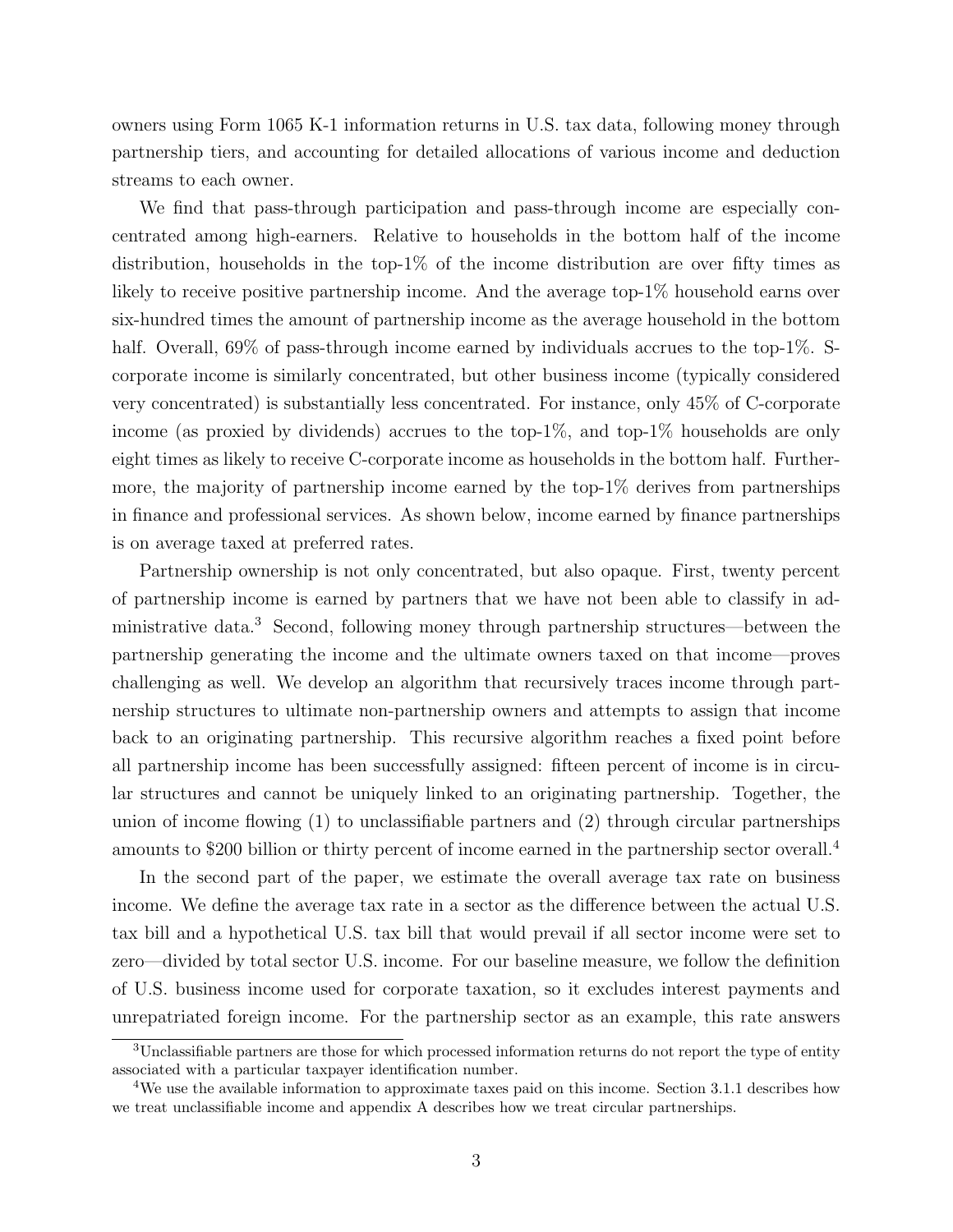the simple question: holding all other income in the economy constant, how many extra dollars of tax are owed per dollar of partnership income?

We estimate that the average income tax rate on income earned in the partnership sector in 2011 was 15.9%. Extending our tax rate definition to other sectors, we estimate the average tax rate in 2011 in the C-corporate sector to have been 31.6%, in the S-corporate sector to have been 24.9%, and in the sole proprietorship sector to have been 13.6%. Hence, partnership income is taxed at the lowest income tax rate in the major formal business sectors (i.e., non-sole-proprietorships). Weighted by 2011 sector income shares, these estimates imply an average tax rate on U.S. business income of 24.3%. We believe this estimate to be the most comprehensive estimate available of the average tax rate on U.S. business income.

Why are partnerships taxed at a relatively low rate, even though they are owned mainly by high-income Americans who face high statutory ordinary income tax rates? Three mechanisms push the average partnership rate below owners' statutory ordinary income tax rates. First, capital gains and dividend income, which are taxed at preferred rates, amount to 45% of partnership income. This fact is especially clear in our partnership tax rate estimates by industry, with finance and real estate subject to an average rate of only 14.7%. Second, tax exempt and foreign entities earn roughly fifteen percent of partnership income and pay tax rates below 5%. Third, unidentifiable entities and circular partnerships pay an estimated tax rate (10.6%) that is one-third lower than the average tax rate on partnership income overall. The relative flexibility in the allocation of income and deductions among partners can also combine to make the average tax burden on partnerships relatively low.

These tax rates reflect taxes paid to the U.S. Treasury on U.S. business income accruing to equity owners. To estimate an all-in tax rate on U.S. business income, we combine the above figures with total foreign tax credits and estimates of total taxes paid on business interest payments. These additional considerations give rise to an all-in tax rate on U.S. business income of 23%.

In the final part of the paper, we conduct a counterfactual exercise that asks: how much higher might the average tax rate on U.S. business income in 2011 have been were it earned in the traditional C-corporation and sole proprietorship sectors, as in 1980? Specifically and for each pass-through sector, we reallocate 2011 pass-through income and deductions pro rata to the C-corporate and sole proprietorship sectors in order to match the 1980 distribution of sector income shares. We estimate that if 2011 business income had instead been earned along 1980 sector income shares, the average tax rate on U.S. business income would have been 28.0%. Total business income in 2011 was \$2.6 trillion in income, so an additional 3.8 percentage points would have generated an additional \$100 billion in tax revenue.

This work connects to a long literature on U.S. business taxation and economic activity.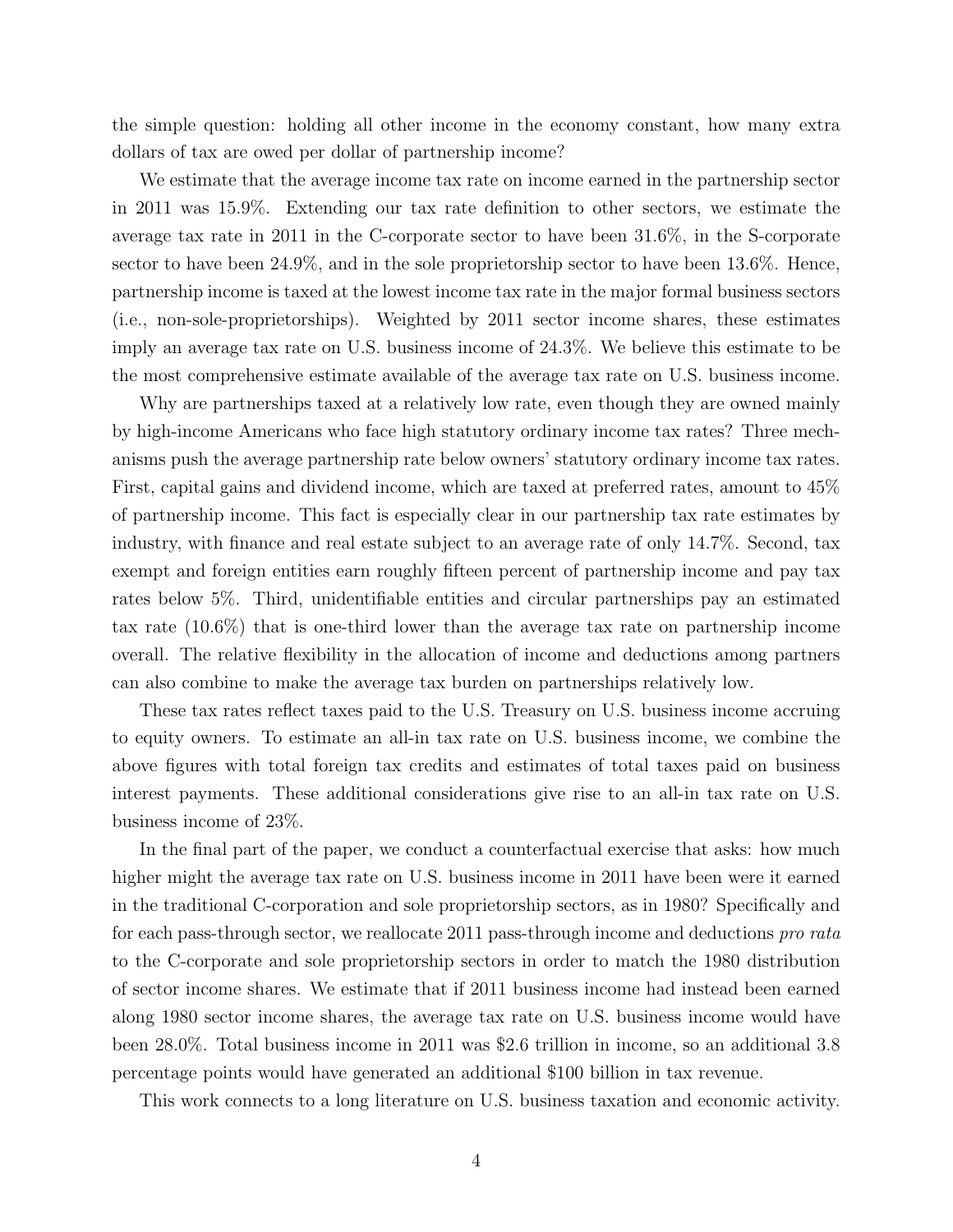First, Auerbach (1983), Auerbach and Poterba (1987), and Altshuler et al. (2009) describe trends in business tax revenue and explore the relative importance of policy and corporate profits (Feldstein and Summers, 1977) in explaining these trends. We quantify the role of the rise of pass-throughs in explaining this decline, under strong but straightforward assumptions.

Second and going back to Harberger (1962), economists have emphasized implications of heterogeneous business tax rates across sectors (Gordon, Hines and Summers, 1987). We estimate large differences in average tax rates across sectors, implying potentially large inefficiency in the U.S. business tax code under the standard assumptions of Gravelle and Kotlikoff (1989). However, recent evidence from Zwick and Mahon (2014) suggests that investment at small firms is much more responsive to taxes than investment at large firms, suggesting some efficiency gain from tilting the business tax burden toward larger firms which are mostly C-corporations.

Third, recent evidence indicates that business owners bear a substantial share of burden of business taxation, rather than it being passed on to workers or other capital owners (Suárez-Serrato and Zidar, 2014). We show that pass-through business income accrues much more disproportionately to high-earners than C-corporate income, suggesting that the rise of pass-throughs has significantly lowered the business tax burden for high-earners.

Finally, hundreds of economic models require an assumption on the U.S. federal tax rate paid on U.S. business income. Authors frequently use top statutory rates on C-corporate income: 35% (considering only annual corporate taxes) or 45% (considering dividend and capital gains taxation as well). We estimate that this substantially overstates the average tax rate paid on U.S. business income.

The remainder of this paper is organized as follows. Section 1 details how we match business income to ultimate taxable owners. Section 2 presents descriptive statistics on who owns pass-throughs, benchmarked to owners of other business sectors. Section 3 introduces our average tax rate concept and how we apply it to the matched business-owner data. Section 4 presents estimates of the average tax rates on business income and conducts the counterfactual exercise. Section 5 concludes.

# 1 Data on Businesses and Their Owners

In this section, we detail our data sources. For the analysis of partnerships, we construct matched firm-owner data, which is crucial for computing industry-level partnership statistics. For the analysis of S-corporations, we use owner-level data. For the analysis of sole proprietorships, we use data that is by default matched firm-owner data. C-corporations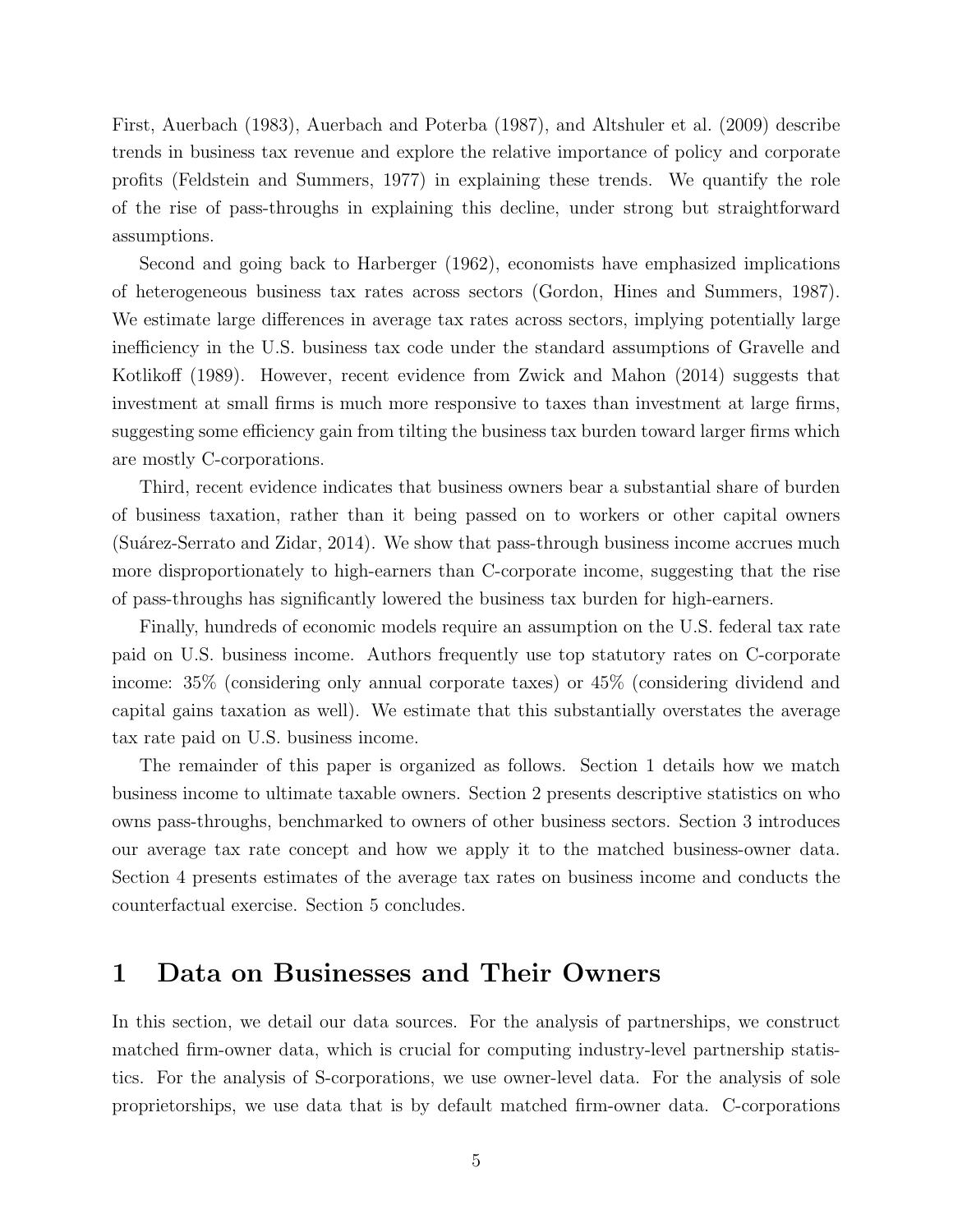and their owners cannot be comprehensively matched; instead, we use data from annual C-corporate income tax forms for analyses of the average tax rate and data on household dividend income as an imperfect proxy for analyses of C-corporate ownership (see caveats below).

### 1.1 Matched Partnership-Partner Data

Partnerships are flow-through entities that pay no entity-level tax; instead, partnership income is taxed at the partner-level. Our analysis of partnership tax rates therefore requires matched partnership-partner data. We first describe data sources used by previous analyses of partnership activity, income, and taxes. We then detail our algorithm for matching partnerships and partners and constructing our analysis sample covering year 2011, paying particular attention to partnership tiers (partnerships owned by other partnerships). We then assess the success of our match algorithm.

Most earlier work on partnerships has used one of two data sources. A first set of papers relies on partnership-level information derived from the Internal Revenue Service (IRS) Statistics of Income division's (SOI) Partnership Study file. Every year, SOI randomly samples partnership income tax returns (Form 1065), edits numerous variables for accuracy and consistency, and uses them to publish aggregate statistics. These annual samples contain no information on the entity's partners and the taxes those partners may pay. Earlier authors with access to tax data have used the Partnership Study microdata to analyze partnership activities and organization (e.g., DeBacker and Prisinzano (2015)). A second set of papers relies on a subset of partners, individuals who report partnership income on Form 1040 Schedule E, derived from SOI's Individual and Sole Proprietorship file. Notably, Knittel and Nelson (2011) link individual partners to their partnerships. We extend this work using comprehensive data on on all partnerships and all partners.

We link partnerships to partners by merging *partnership*-level Form 1065 returns (hereafter referred to as "1065s") to partner -level Form 1065 Schedule K-1 returns (hereafter "K-1s") by the unique identifier called the Document Locator Number (DLN). When a partnership files its return of partnership income on Form 1065, it is mandated to include in the same aggregate filing exactly one Form 1065 Schedule K-1 for each of its partners. Similar to other information returns filed with the IRS by an entity on behalf of a taxpayer (e.g., an individual's Form W-2 filed by her employer), each partner's K-1 details the amount of the partnership's income, deductions, and credits that the partnership is allocating to the partner. Every dollar of a partnership's income and deductions is required by law to be allocated to exactly one partner; hence, the sum of each category across a partnership's K-1s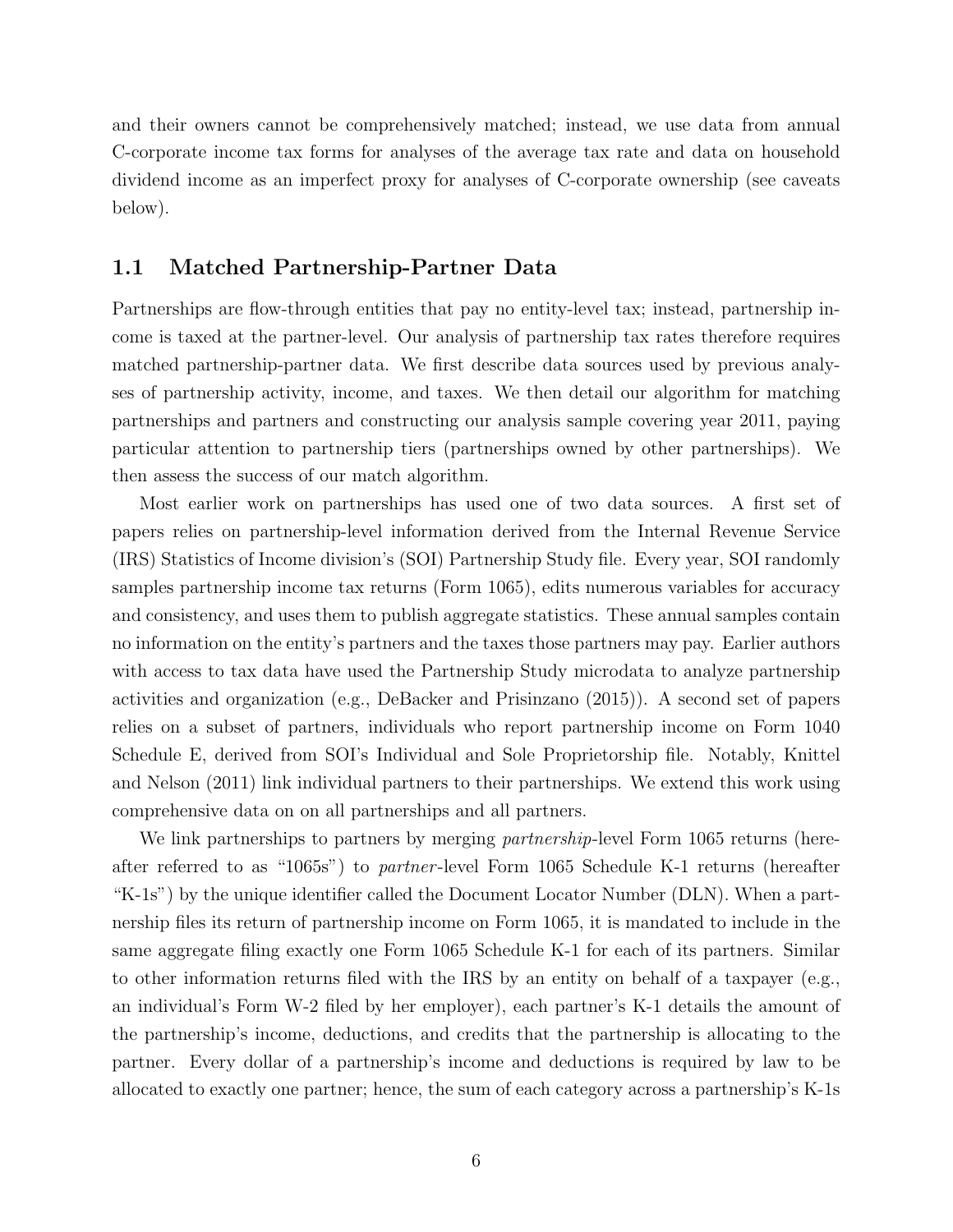is mandated to match the corresponding aggregate category listed on the Form 1065.

When a partnership's aggregate filing is received by the IRS, the IRS assigns it a unique DLN. Subsequent IRS data processing divides 1065 fields into one database and K-1 fields into another database, but all retain the same unique DLN. We access unedited data for 2011 for 25,466,066 K-1s and 3,620,924 1065s in the U.S. Treasury's population tax files, which represent the near-universe of these returns. We merge these 1065s and K-1s by merging on DLN and remove K-1s without DLNs and outlier K-1s with amounts exceeding \$1 billion in any K-1 field, yielding our partnership analysis sample. Using population-level files allows us to analyze the distribution of partnership income across fine income bins and to comprehensively trace partnership income across partnership ownership tiers.

Partnerships can be owned by individuals, other partnerships, and other types of entities. But partnership income and deductions can never remain in the partnership sector: since partnerships cannot retain income, every dollar must eventually be distributed to nonpartnership "ultimate" owners. Where possible, we follow income flows through ownership tiers to ultimate owners along the lines of earlier methods (May, 2012). This exercise allows us to make statements about the tax rate for particular solved partnerships or for specific industries within the partnership sector. We refer to partnerships or groups of partnerships in which all income can be traced to ultimate owners as "solved" partnerships. However, there are some circular ownership chains, and they are quantitatively important: 14.9% of income flowing to ultimate owners is associated with circular partnerships. We further describe these circular partnerships in section 4, which presents our tax rate estimates, and in appendix A, which provides more detail on our aggregation algorithm.

Finally, we match individual partners to the universe of unedited 2011 Form 1040 returns by linking partners' masked social security numbers to the masked social security number of either the primary 1040 filer or the secondary 1040 filer. For the analysis of ownership across the household income distribution in section 2.2, we top code individual K-1 records when the absolute value of total partnership income exceeds 100 times the absolute value of adjusted gross income (AGI) as a simple ad hoc way to account for likely erroneous or unrepresentative outliers. For these records, we set partnership income equal to  $100 \times$ sign(partnership income)  $\times$  |AGI|.

We successfully match 97.7% of 1065s to at least one K-1 by DLN. We believe that match rates are below 100% because of some combination of DLN manual entry error, taxpayer non-compliance (the partnership failing to issue K-1s), and potential isolated errors in data processing. Many partnerships' K-1 income fields do not sum to the partnership's total for those income fields as reported on the partnership's tax return. However in aggregate, the matched K-1s allocate to partners the vast majority of partnership income. For example,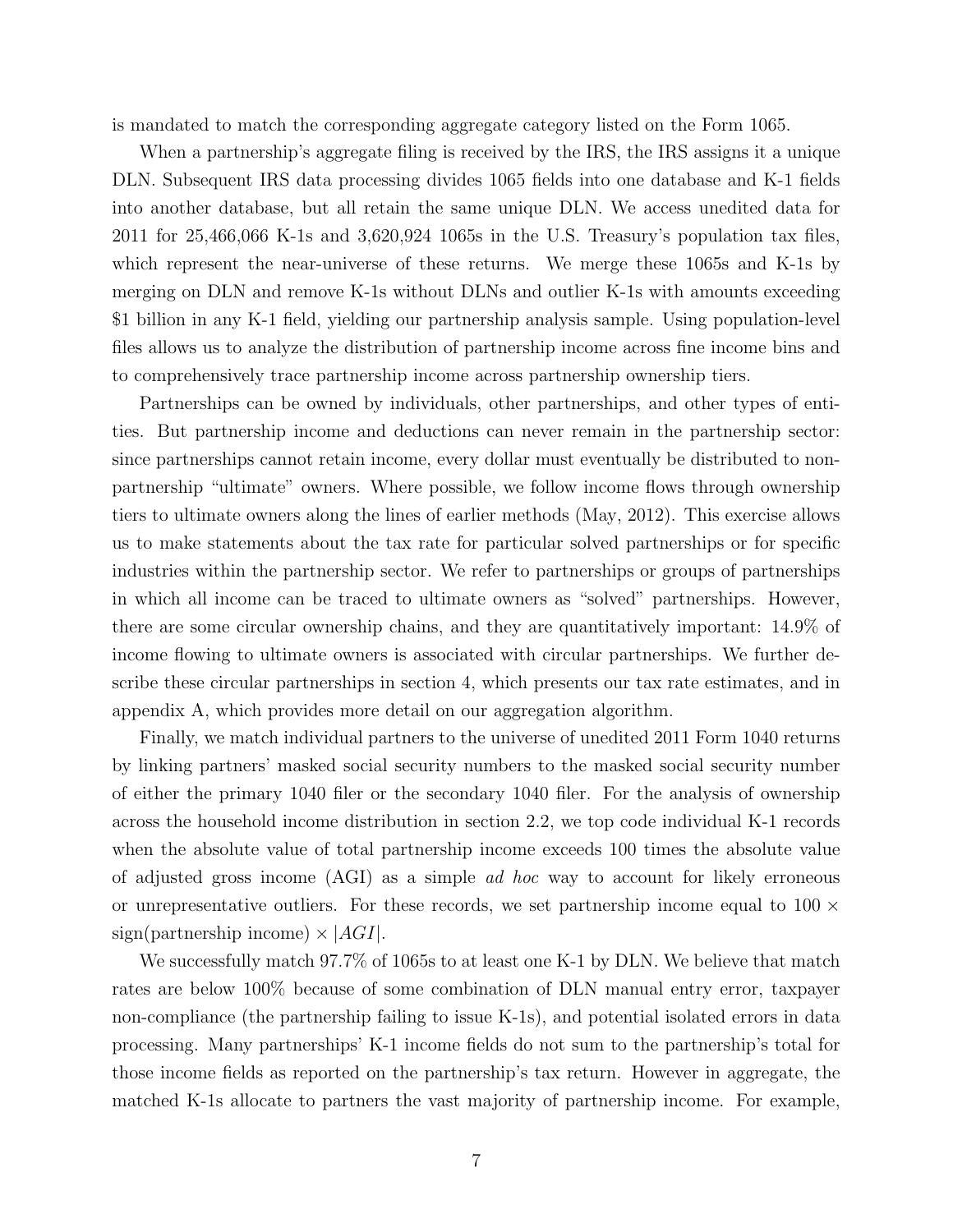the sum of ordinary business income across the K-1s equals 98.2% of aggregate ordinary business income of the 1065s as computed from the 2011 SOI Partnership Study File; for long-term capital gains, the figure is 98.7%.

We use the following variables, organized here by form.

Form 1065. Industry equals the principal business activity (NAICS) code reported in Box A.

Form 1065 Schedule K-1. Total partnership income equals the sum of the K-1 fields available to us from the unedited K-1 population data, across each partnership's partners' K-1s: ordinary business income, net rental real estate income, other net rental income, guaranteed payments, interest income, ordinary dividends, royalties, net short-term capital gain, and net long-term capital gain, less Section 179 expenses. We lack all other fields, most notably other deductions and foreign tax credits.

Form 1040. The adjusted gross income (AGI) equals the adjusted gross income on the individual partner's Form 1040 filing; it equals zero for non-filing individual partners.

Various business income forms. Partner type equals "Individual" if the K-1 indicates that the partner is an individual. If not, partner type equals the type of business income tax return to which we match the partner's masked taxpayer identificaton number  $(TIN)^5$ Partner type equals "Unidentified TIN type" if the partner is neither an individual nor was matched to a business income tax return; it equals "Unidentified EIN" if the IRS database classifies the taxpayer identifier as an employer identification number (EIN) but we are unable to match this EIN to a business income tax return. When we refer to partner types below, we use these groupings:

| Partner Type              | Form Filed                                                                   |
|---------------------------|------------------------------------------------------------------------------|
| Individual                | 1040                                                                         |
| C- and other corporations | 1120, 1120 $j \forall j \in \{F, PC, L, RIC, REIT, H, C, POL, ND, SF, FSC\}$ |
| S-corporations            | 1120S                                                                        |
| Tax-exempt                | 990, 990 $j \forall j \in \{T,R,PF,ZR,C\}$                                   |
| Estate/trust              | 1041                                                                         |
| Foreign person/entity     | 1042, 1042S, 8805, 8288A                                                     |
| Partnerships              | 1065, 1065B, 1066                                                            |
| Unidentified EIN          | Taxpayer identifier classifiable as EIN, but tax form unknown                |
| Unidentified TIN type     | Taxpayer identifier not classifiable                                         |

<sup>5</sup>We match non-individual partners to the universe of twenty types of business income tax returns from complete years available in Treasury's population business income tax return files (1996-2013). In the few cases when a single partner matches to multiple business return types, we break such ties by proximity of the matched business income tax return to 2011.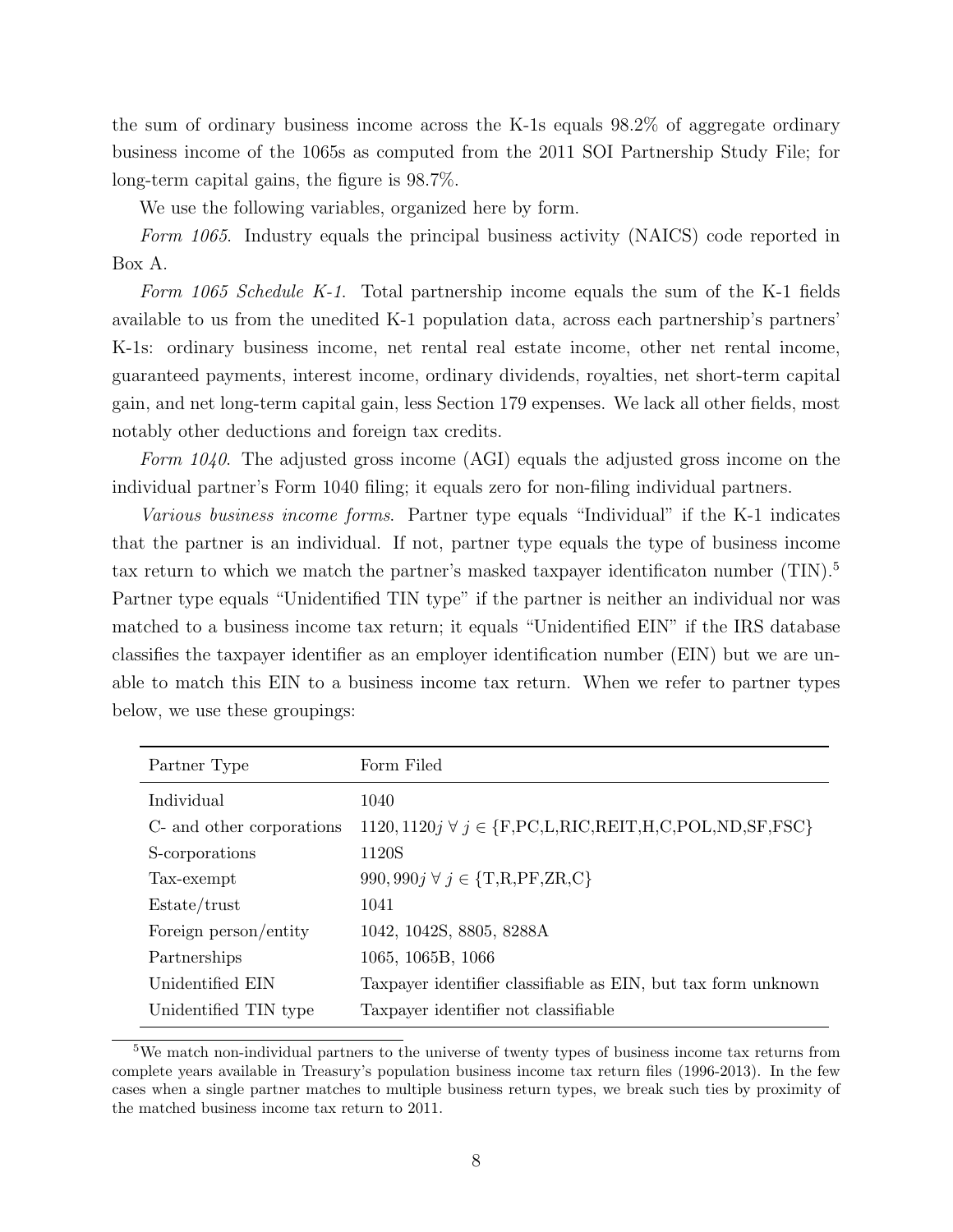## 1.2 Matched S-corporation-owner Data

Our approach to matching S-corporations to owners is similar to the one followed above for matching partnerships to partners. Like partnerships, S-corporations are flow-through entities that generally pay no entity-level tax; instead, S-corporation income is taxed at the owner-level. However unlike partnerships, S-corporations are owned only by individuals, so there is no issue of ownership tiers or other complicated structures, which simplifies the analysis. Therefore we use the data on the near-universe of 2011 Form 1120S Schedule K-1s (analogous to the Form 1065 Schedule K-1s with similar fields available as detailed above) from Treasury's population tax files and match to the owner's Form 1040.<sup>6</sup>

## 1.3 Sole Proprietorship Data

Sole proprietorships are unincorporated business entities owned by individual taxpapers, and their income is reported on Form 1040 Schedule C. Thus the distinction between entity-level and owner-level taxation is moot for sole proprietorships, and sole proprietorships are by default linked to their owners on 1040's. For the analysis of sole proprietorship tax rates, we use the SOI Individual and Sole Proprietorship sample file (see section 1.1 for a description of SOI study files). For the analysis of the distribution of business ownership and income, we use information on the near-universe of 2011 1040's in Treasury's population tax files.

# 1.4 C-corporation Data

C-corporation income is taxed at both the entity level and at the owner level: annual income is taxable at the entity level, and net-of-annual-income-tax earnings are taxable at the owner level when distributed as a dividend or realized as a capital gain. For the analysis of Ccorporation tax rates, we proceed in two steps. First, we use the near-universe of 2011 Form 1120 returns from Treasury's population tax files to estimate tax rates on annual C-corporate income. We then use estimates from the literature as assumed tax rates on C-corporate distributions. For the analysis of the distribution of business ownership by and income to individuals, we use (as an imperfect proxy for C-corporate ownership) dividend income as reported on the near-universe of Form 1040's in Treasury's population tax files.<sup>7</sup>

 ${}^{6}$ Prior work matching S-corporations to their owners includes Bull, Fisher and Nelson (2009) which linked the SOI 2005 sample of S-corporations to their owners via K-1s.

<sup>7</sup>This is an imperfect proxy for C-corporate ownership and income by individual tax-filing units because some C-corporation income is distributed to shareholders as capital gains, because many C-corporations do not distribute income at all in a given tax year, and because some non-C-corporation income is included in the dividends Form 1040 field. We do not analyze capital gains because many capital gains do not derive from C-corporation ownership; dividend income and capital gains exhibit similar ownership patterns. We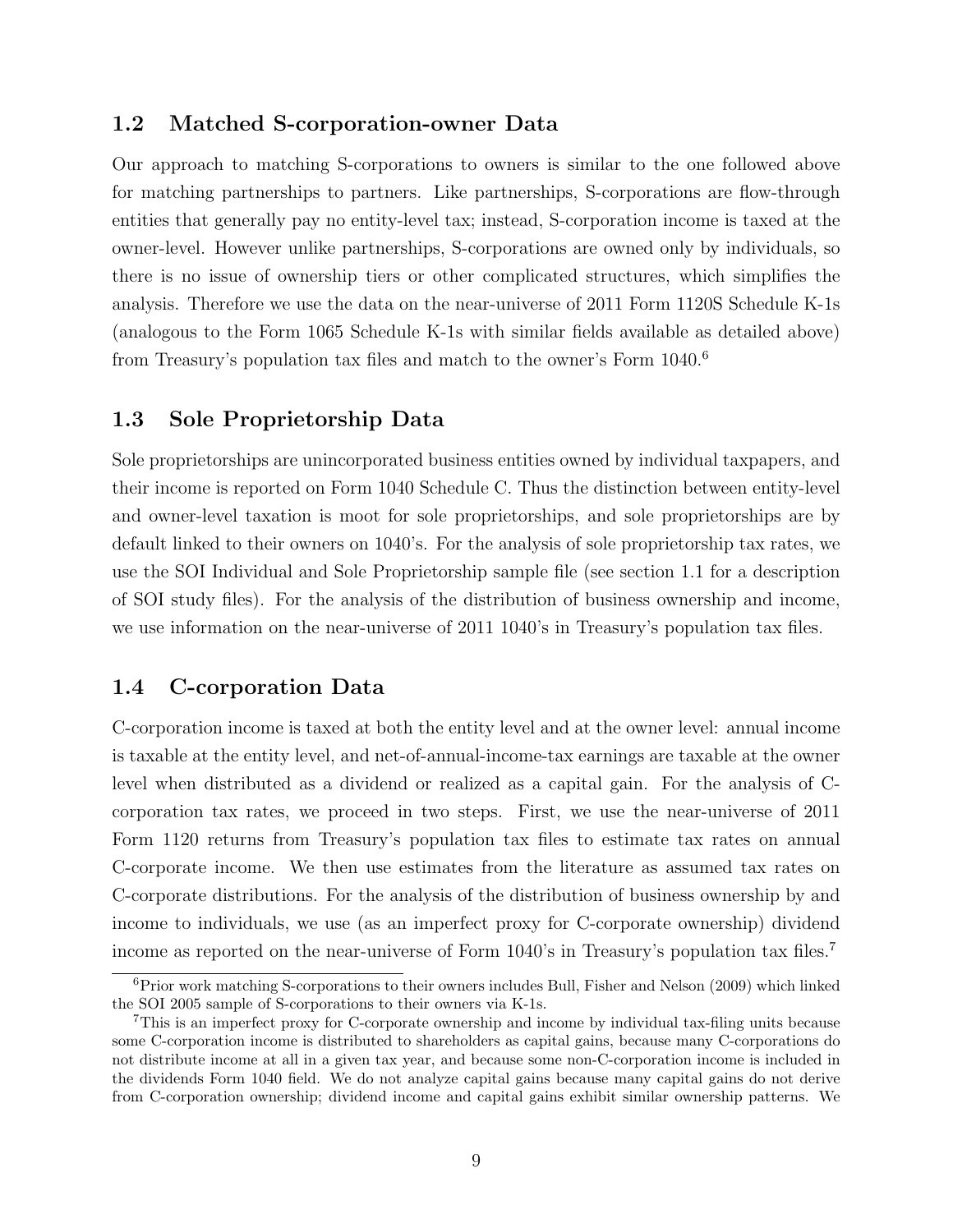# 2 Who Owns Businesses in the Pass-through Sector?

We now use the data detailed in the previous section to describe pass-through (partnership and S-corporation) owners. We first focus on partnerships, documenting the share of partnership owners ("partners") that are individuals, C-corporations, S-corporations, and other partners and also the share of partnership income allocated to these partner types. We then document the distribution of partnership, S-corporation, sole proprietorship, and C-corporation income earned across the individual income distribution.

## 2.1 Partner and Income Shares Across Types and Industries

Figure 3 divides the 25.3 million partner K-1s in the distribution analysis sample into one of seven partner types: individuals, C- and other corporations, S-corporations, estates and trusts, tax-exempt organizations, foreign entities, partnerships, and those partners whose type could not be identified. A large majority of partners (73.9%) are individuals. The second largest identifiable category is partnerships (5.6%). Another 5.0% are estates or trusts. Another 2.9% are corporations, with slightly more S-corporate partners than Ccorporate partners. The remainder is divided among the other partner types.

Note that even with administrative data, it is not possible to identify all of the partners. For 9.5% of partners, we are not able to find a tax return associated with the partner's taxpayer identification number. For the majority of these unidentified partners, we cannot assign an entity type; however, we suspect that most of this income is paid to corporations (see section 3 below for more detail).

Figure 3 displays a substantially different division of partnership income across partner types. Though individual partners constitute 73.9% of partners, they receive only 31.5% of partnership income. Corporate partners on the other hand are allocated a much larger share of partnership income (7.7% for C- and other corporations and 3.4% for S corporations) than the share of partners that they constitute (2.9%).

Three additional points are worth noting. First, partnerships themselves receive 26.3% of partnership income allocations. Thus, any analysis of partnership activity must address the issue of ownership tiers. Second, a disproportionate share of income accrues to taxexempt and lightly taxed entities (10.9% to tax-exempt and foreign partners). Note that unlike C-corporate income, which is taxed at the entity level, partnership income earned

include both qualified and unqualified dividends. Unqualified dividends includes dividends from domestic C-corporations in certain circumstances as well as dividend income paid by foreign corporations, dividend income earned by pass-throughs, and money market interest. Note that the inclusion of money market interest likely raises participation rates and income shares outside the top of the income distribution relative to excluding it.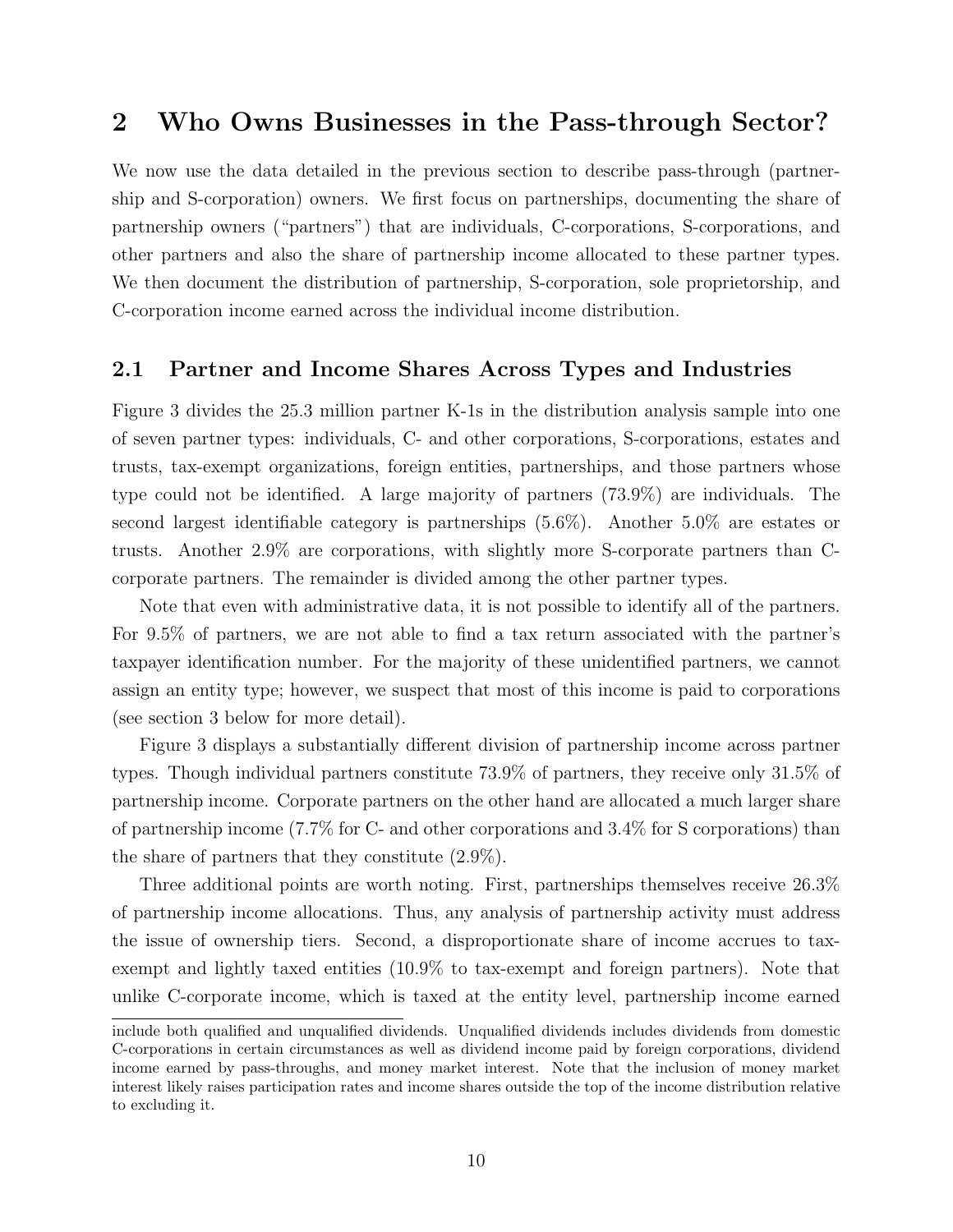by tax-exempt entities may not be taxed at all. Third, 14.8% of income (including income paid to other partnerships) accrues to entities that we cannot classify. This fact introduces a challenge for the estimation of tax rates on partnership income.

Figure 4 shows the distribution of partnership income across partnership industries. The partnership used to be a niche business form, only of use to groups of people who worked together and shared general liability. Traditional partnerships, such as law and accounting firms and doctors' offices, are still present and account for as much as 14.9% of total partnership income.<sup>8</sup> But they are no longer representative of the median partnership in dollar-weighted terms; 70.0% of allocated income goes to partnerships in finance or those that classify themselves as holding companies.<sup>9</sup> This is consistent with the evidence in DeBacker and Prisinzano (2015) showing that partnerships with limited liability are now the most common form of partnership, and that many entities—which may have organized as corporations in the past to enjoy limited liability protections—now choose this flexible pass-through form.

### 2.2 Business Ownership across the Income Distribution

Figure 5 displays participation rates by business income type across the income distribution of U.S. tax filers.<sup>10</sup> To create the graph, we divide all  $145$  million 1040 filing units ("households") from year 2011 into percentiles of adjusted gross income (AGI, including all returns regardless of whether AGI is positive, negative, or zero). We then compute the share of tax filing units within each percentile bin that earned positive income from each of the four business sectors we analyze in this paper: sole proprietorship income (defined as positive 1040 Schedule C income), C-corporation income (defined as positive 1040 divi- $\alpha$  dend income)<sup>11</sup>, S-corporation income (defined as either the primary earner or the secondary earner having been issued a Form 1120S Schedule K-1 with positive summed income), and partnership income (defined as either the primary earner or secondary earner having been issued a Form 1065 Schedule K-1 with positive summed income).<sup>12</sup> Note that these defini-

<sup>&</sup>lt;sup>8</sup>These partnerships are typically organized as general partnerships, in which all partners are jointly or separately liable for the debts, taxes, or tortious liability of the partnership. This structure is not attractive for most business organizations, because the owners' personal assets are not protected (DeBacker and Prisinzano, 2015).

<sup>9</sup>This category also includes real estate and insurance industries, which together account for less than five percentage points of the total.

<sup>&</sup>lt;sup>10</sup>We stress that these results are not based on the Treasury distribution model. We use an adjusted gross income distribution for filing units only, rather than family-size-adjusted cash income for the population.

<sup>11</sup>See footnote 7 for the caveat that "C-corporation income" here includes some income that does not derive from C-corporations and excludes non-dividend C-corporation distributions.

<sup>&</sup>lt;sup>12</sup>We use positive income rather than all income in order to avoid negative income shares at the very bottom and because dividend income is never negative. The relative skewness of top-1% pass-through participation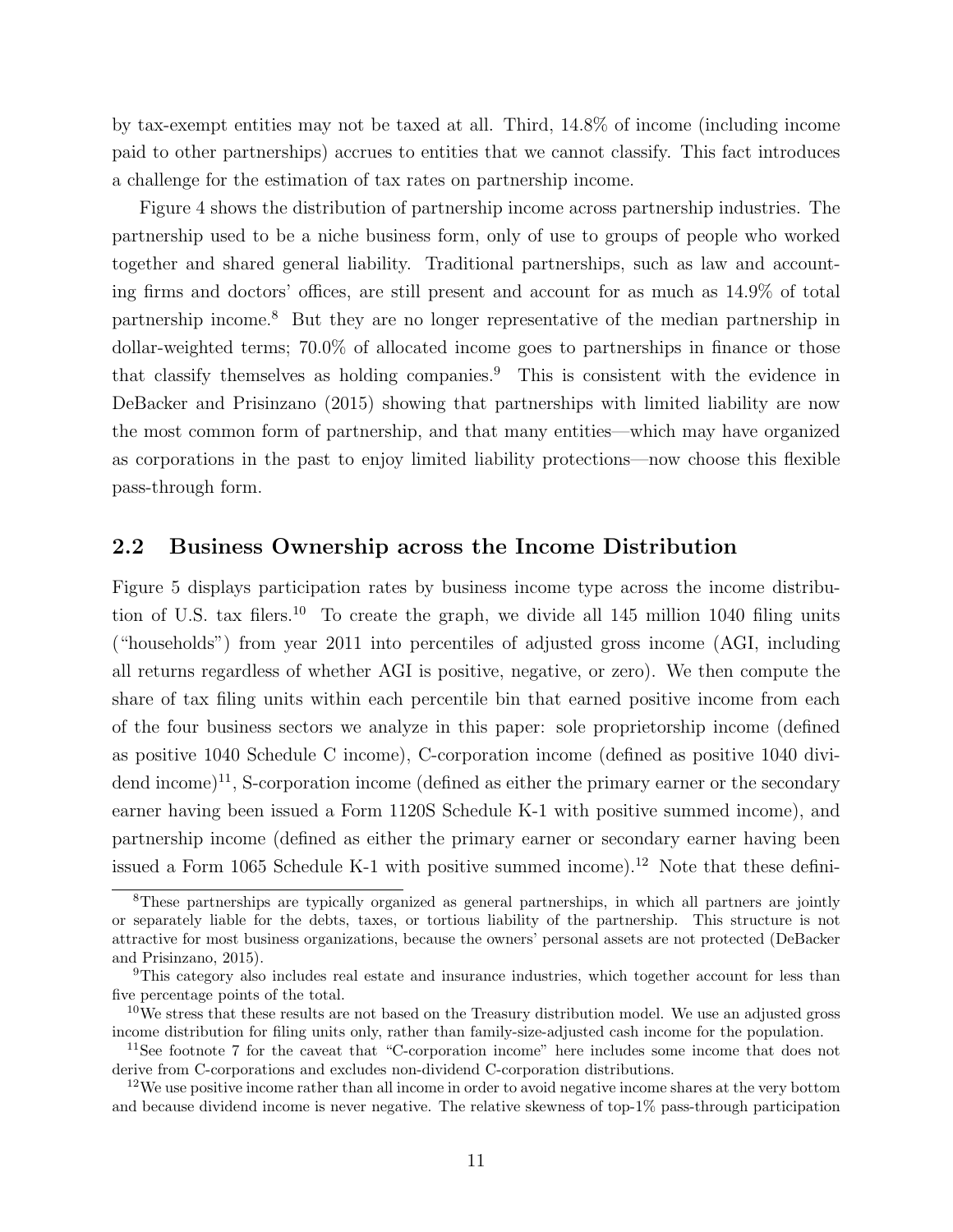tions consider only direct taxable business ownership and thus, for example, do not reflect indirect business ownership via pension funds or via tax-deferred retirement accounts.

The figure displays striking patterns of participation rates across the income distribution by business type. First, a relatively constant share of households—between 8% and 15%—participate in a sole proprietorship with relatively isolated exceptions. Second, participation rates in C-corporation income is over eight times higher at 80.4% among the top-1% (households with over \$375,738 in AGI) than in the bottom half of the income distribution. However, many households at every AGI level own publicly traded dividend-paying stocks; as a result, participation rates in C-corporation income are substantial (no lower than 7.3%) in every AGI bin. Third and similar to C-corporate participation, partnership participation rates are also high among top-1% households (71.3%). But unlike C-corporate participation, partnership participation rates are trivial among bottom-50% households: partnership participation is over fifty-one times higher in the top-1% than in the bottom half of the income distribution. S-corporation participation exhibits skewness similar to partnership participation. Hence, pass-through participation is very concentrated among high-income households relative to these other two traditional forms of business activity.

Figure 6A shows that pass-through *income* is even more concentrated among high-income households than pass-through participation and other forms of business income. To construct this figure, we use the same data underlying the previous graph and, for each type of business income, plot the share of that type of positive business income earned by households in each AGI percentile. Thus within each series, the values of the one hundred data points sum to 100%. If a given type of business income were equally distributed across households, the series would be a flat line at  $1\%$ . Instead, each type of business income is highly concentrated among the economy's highest-earning households. However, the degree of concentration varies by business income type. Whereas 16.2% of total sole proprietorship income is earned by the top-1%, 44.7% of total C-corporation income is earned by the top-1%. Pass-through income is even more highly concentrated, with the top-1% earning 66.9% of total S-corporation income and 69.0% of total partnership income.

Figure 6A may make it seem that since the top-1% earn most pass-through income, most pass-through income earned by individuals is taxed at the top ordinary income tax rate (35% in 2011). One reason this need not be the case is that a large share of partnership income is portfolio investment income that is taxed at preferred rates. As a preview of the comprehensive analysis of the character of business income in Section 3, Figure 6B zooms in on the previous figure 6A's partnership income series in order to show the distribution of partnership income from three partnership industries: accommodation and food service

and income shares hold even when using an absolute-value-income concept.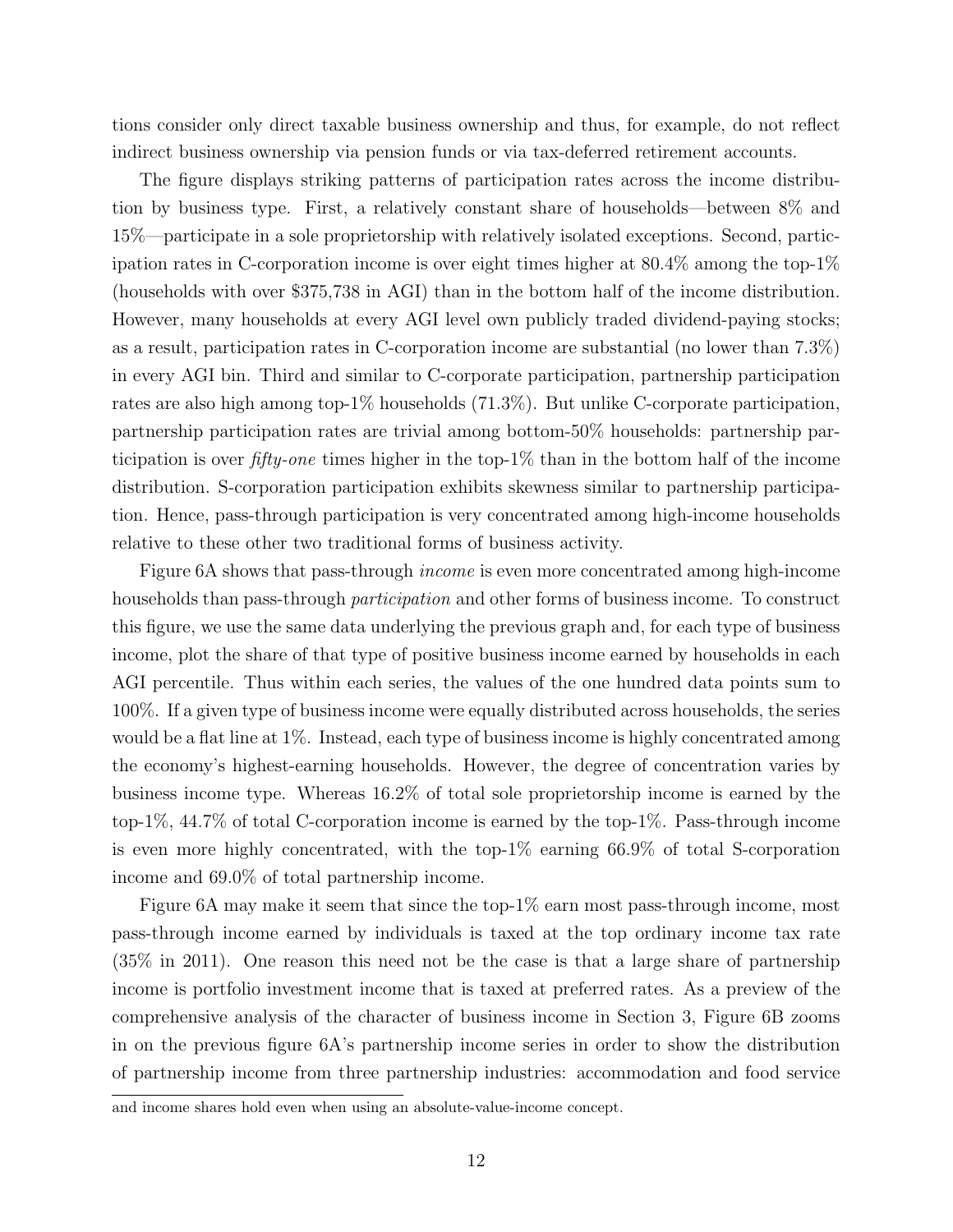(NAICS 72), professional services like law and accounting (NAICS 54), and finance and holding companies (NAICS 52, 55, and 531). If all industries were shown, the sum of each percentile bin's data points in this figure would equal the bin's corresponding partnership series data point in figure 6A.

Figure 6B shows that most of the partnership income accruing to the top-1% accrues from partnerships engaged in finance and company holding. Of the 69.0% of partnership income that accrues to top-1% households, 36.6 of those percentage points accrue from partnerships in the finance and holding company industry and another 16.0 accrue from partnerships in the professional services industry. In contrast, only 0.6 percentage points accrue from the accommodation and food service industry, a traditional "mom-and-pop" industry. Taking into account all AGI percentiles, nearly half (48.7%) of partnership income earned by individuals accrues from partnerships engaged in finance and company holding much of which is portfolio income taxed at preferred rates.<sup>13</sup>

The following two sections take comprehensive account of different types of income streams being taxed at different rates across the individual partner, corporate partner, and other partner income distributions in order to provide estimates of tax rates paid on partnership income in the United States.

# 3 Methodology for Estimating Average Tax Rates

This section describes how we calculate average tax rates on business income from partnerships, sole proprietorships, S-corporations, and C-corporations. These tax rates are important inputs for estimating the average tax rate on business income in the United States. In addition, C-corporations themselves, for example, can be partners, so we need to be able to assign a tax rate to partnership income flowing to C-corporation partners.

### 3.1 Partnership Income

The average tax rate on partnership income depends on the tax liabilities and incomes of partners. We calculate tax rates on partnership income at three levels. First, we follow income flows to partners and assign a tax rate to each payment from a partnership. Second, we calculate tax rates at the partnership level. Third, we calculate tax rates at the level of the overall partnership sector.

<sup>&</sup>lt;sup>13</sup>These findings are consistent with Kaplan and Rauh  $(2010)$ , who show that partners at top law firms and Wall Street-related individuals—including hedge fund managers, PE, and VC professionals whose firms are usually organized as partnerships—earn a large and increasing share of the income at the top of the AGI distribution.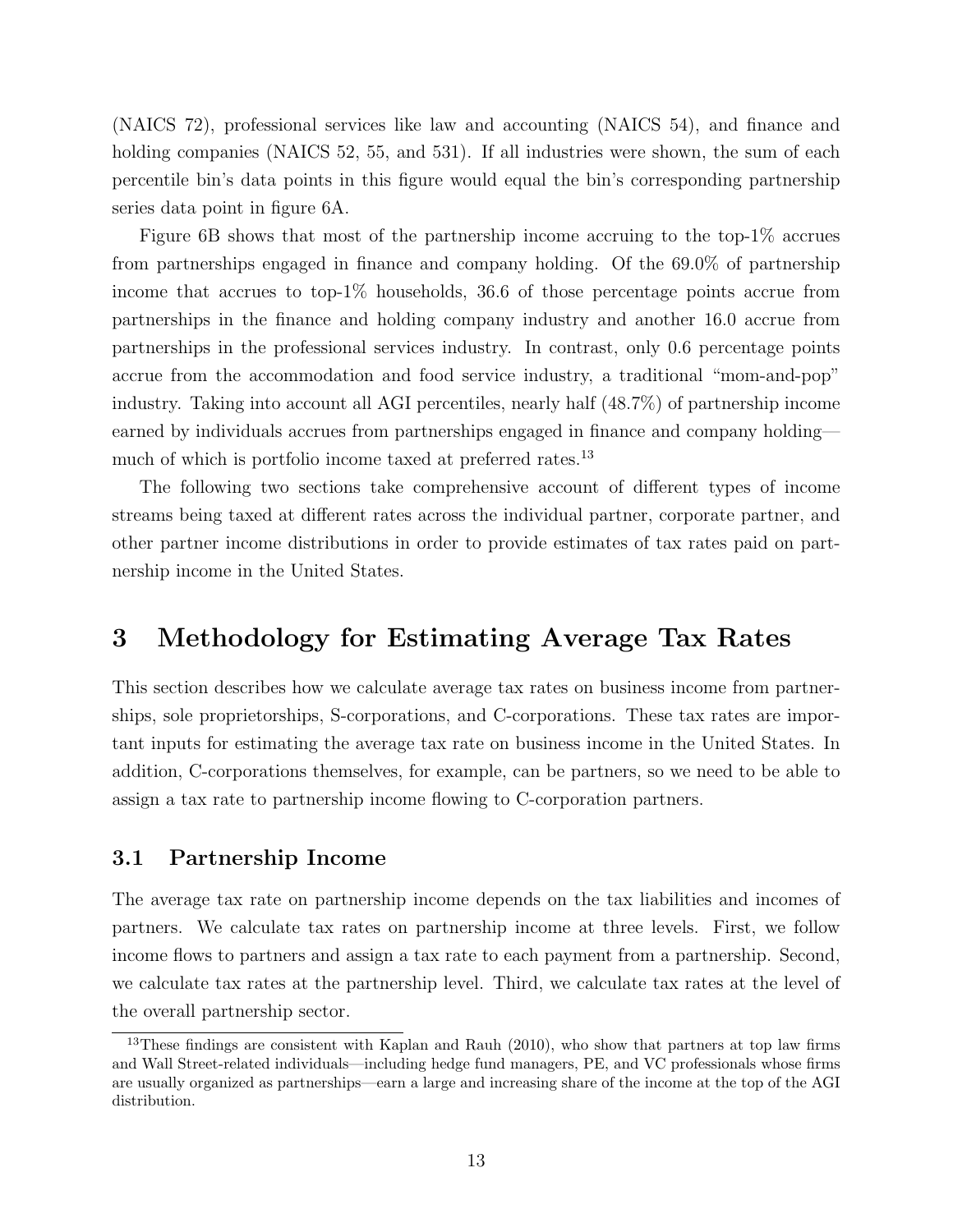#### 3.1.1 Tax Rates on Income Distributed to Partners

We calculate tax rates for each payment that partners receive from a given partnership. For these calculations, we use U.S. Treasury's Office of Tax Analysis (OTA) tax calculators where possible and directly assign tax rates otherwise. We define a tax rate  $T_{ik}$  on income type i to partner k from all partnerships  $p$ ,

$$
T_{ik} = \begin{cases} T_{ik}^{\text{OTA}} = \frac{TAX_{ik}}{Y_{ik}} & \text{if } k \text{ files } form \in \{1040, 1120, 1120S\} \\ T_{ik}^{\text{Assigned}} & \text{otherwise} \end{cases}
$$
(3.1)

where  $Y_{ik} = \sum_{p \in \mathcal{P}} Y_{ikp}$  is the sum of payment of income type i to partner k from all partnerships p in the set of partnerships  $P$ , i is an income type in the set  $\mathcal{I} = \{dividends, interest,$ capital gains, ordinary business income, and  $T A X_{ik}$  is the tax liability from the OTA tax calculator.

For partners who file a tax form for which we have a tax calculator, we recalculate each partner's income tax liability in the hypothetical case that they earned no positive (or negative) income of that income type from all partnerships. For each partner, we consider income without replacement in the following sequence. We first remove capital gains income, then dividend income, then schedule E income (ordinary business income), and then interest. The difference between actual tax liabilities and hypothetical tax liabilities is the numerator of our average tax rate measure. For example, in the case of capital gains income, the numerator of our average tax rate measure is:

$$
TAX_{ik} \equiv \text{Tax Liability}_k | \text{Taxable Income} = \sum_{i \in \mathcal{I}} \sum_{p \in \mathcal{P}} Y_{ipk}
$$

$$
- \text{ Tax Liability}_k | \text{Taxable Income} = \sum_{\{i' \in \mathcal{I}: i' \neq i\}} \sum_{p \in \mathcal{P}} Y_{i'pk} \tag{3.2}
$$

where  $i =$  capital gains.<sup>14</sup> The tax consequences of sequentially zeroing out income of type i for partner k from all partnerships relative to the size of the payment  $Y_{ik}$  defines our tax rate  $T_{ik}$ . This measure accurately accounts for the tax situation of each partner and the full complexity of the tax code imbedded in OTA tax calculators.<sup>15</sup>

For partners who are C-corporations, we assume an average federal payout tax rate (the

<sup>&</sup>lt;sup>14</sup>Due to the sequential treatment of income, the income types included in the sum over income types (when calculating hypothetical income) is not always  $i' \neq i$ . For dividend income, the hypothetical tax liability is based on the following taxable income: Taxable Income  $= \sum_{\{i' \in \mathcal{I}: i' \neq \text{capital gains or dividends}\}} \sum_{p \in \mathcal{P}} Y_{i'pk}$  since dividend income is considered in the sequence after capital gains income.

<sup>&</sup>lt;sup>15</sup>This approach focuses on allocations of income to partners, but there are important tax implications of allocations of losses and tax credits that can results in different tax rates. We discuss these considerations in section 3.1.4.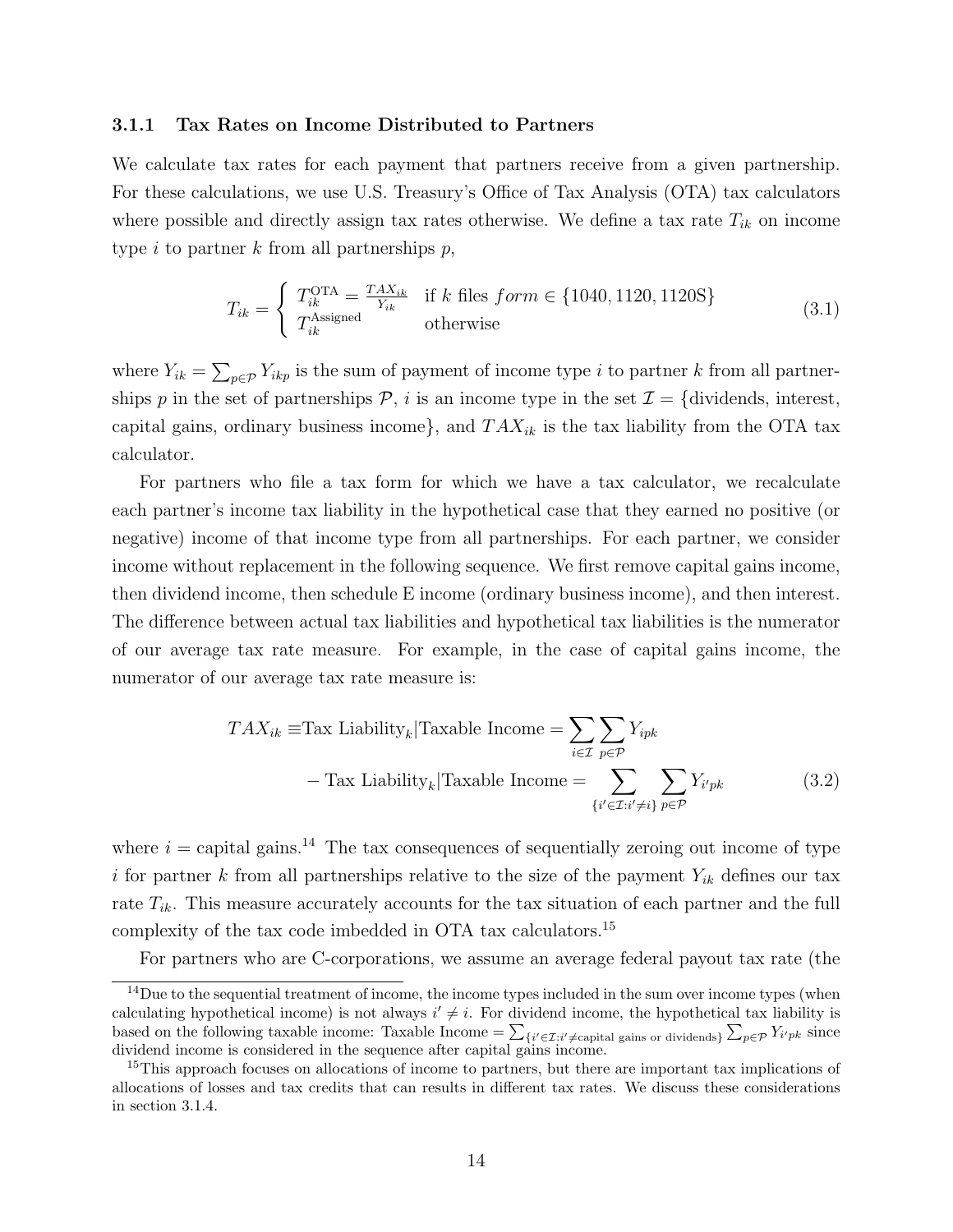tax rate paid by owners on after-corporate-income-tax income) of 8.25% based on earlier work.<sup>16</sup> For partners who file other tax forms, we assign the following tax rates:

$$
T_{ik}^{\text{Assigned}} = \begin{cases} T_{i,1040}^{\text{OTA}} & \text{if } form \in \{1120 \text{-RIC}, 1120 \text{-REIT}, 1066, 1041\} \\ T_{i,1120}^{\text{OTA}} & \text{if } form \in \{1120j\} \forall j \in \{\text{F,PC,L,H,C,POL,ND,SF,FSC}\} \\ .025 & \text{if } form \in \{8805, 1042\text{S,} 8288\text{A}, 1042\} \\ 0 & \text{if } form \in \{990,990\} \forall j \in \{\text{T,R,PF,ZR,C}\} \\ \frac{.025 + T_{i,1120}^{\text{OTA}}}{2} & \text{if } k \text{ has unidentified EIN or tin type} \end{cases} \tag{3.3}
$$

where form is the tax form partner k files,  $T_{i,1040}^{\text{OTA}}$  is the tax rate for individuals from the OTA tax calculator for income type i, and  $T_{i,1120}^{\text{OTA}}$  is the tax rate for C-corporations. The 2.5% rate is set to match the modest revenues from foreign withholding (Luttrell, 2013). We assign tax-exempt entities which file Form-990-family forms a rate of 0%. While we observe a substantial amount of income paid to these entities that could be subject to the Unrelated Business Income Tax, we know from other sources that in fact little is subject to tax and little tax is paid given that in aggregate about \$350 million in tax is paid by tax exempts on all sources of their business income (Jackson, 2014). Finally, we set the tax rate for unidentified entities to the midpoint of two tax rates: the tax rate for C-corporations and the tax rate for foreign entities. Reconciliations at the end of schedule K on the 1065 in SOI data suggest that more partnership income is passed to corporate partners than we identify based on traceable entities. However, the income composition earned by untraceable entities more closely resembles the income composition of foreign entities. We use the average of C-corporations and foreign entities to account for both considerations.<sup>17</sup> We quantify the implications of this approach for the average tax rate on partnership income in section 4.2.

<sup>&</sup>lt;sup>16</sup>To obtain an average tax rate on C-corporation payouts to shareholders, we make three assumptions. First, shareholders receive 50% of after-corporate-income-tax income as dividends and the other 50% as accrued capital gains. Second, the average dividend tax rate is  $13.2\%$  (=18.5%—the state-plus-federal estimate from Poterba (2004) for 2003—minus 5.3%—the OECD's average state dividend tax estimate). Third, the accrued capital gains tax rate equals the average dividend tax rate (since the top federal longterm capital gains tax rate equaled the top federal dividend tax rate in 2011) divided by 4 (to account for tax benefits from deferring realizations). These assumptions yield an average payout tax rate of  $50\% \times .132+$  $50\% \times .132 \times \frac{1}{4} = .0825$  and thus an average C-corporate partner tax rate of  $T_{ik} + (1 - T_{ik}) \times .0825$  where  $T_{ik}$  is the tax rate from the OTA tax calculator for the first layer of income. This methodology follows work going back to Bailey (1969) and employed recently in Desai and Goolsbee (2004) and Yagan (2015).

<sup>&</sup>lt;sup>17</sup>We used subsidiary information from form 851 to determine that the vast majority of untraceable income is not associated with income from subsidiaries. See section 4.2 for more information on income composition.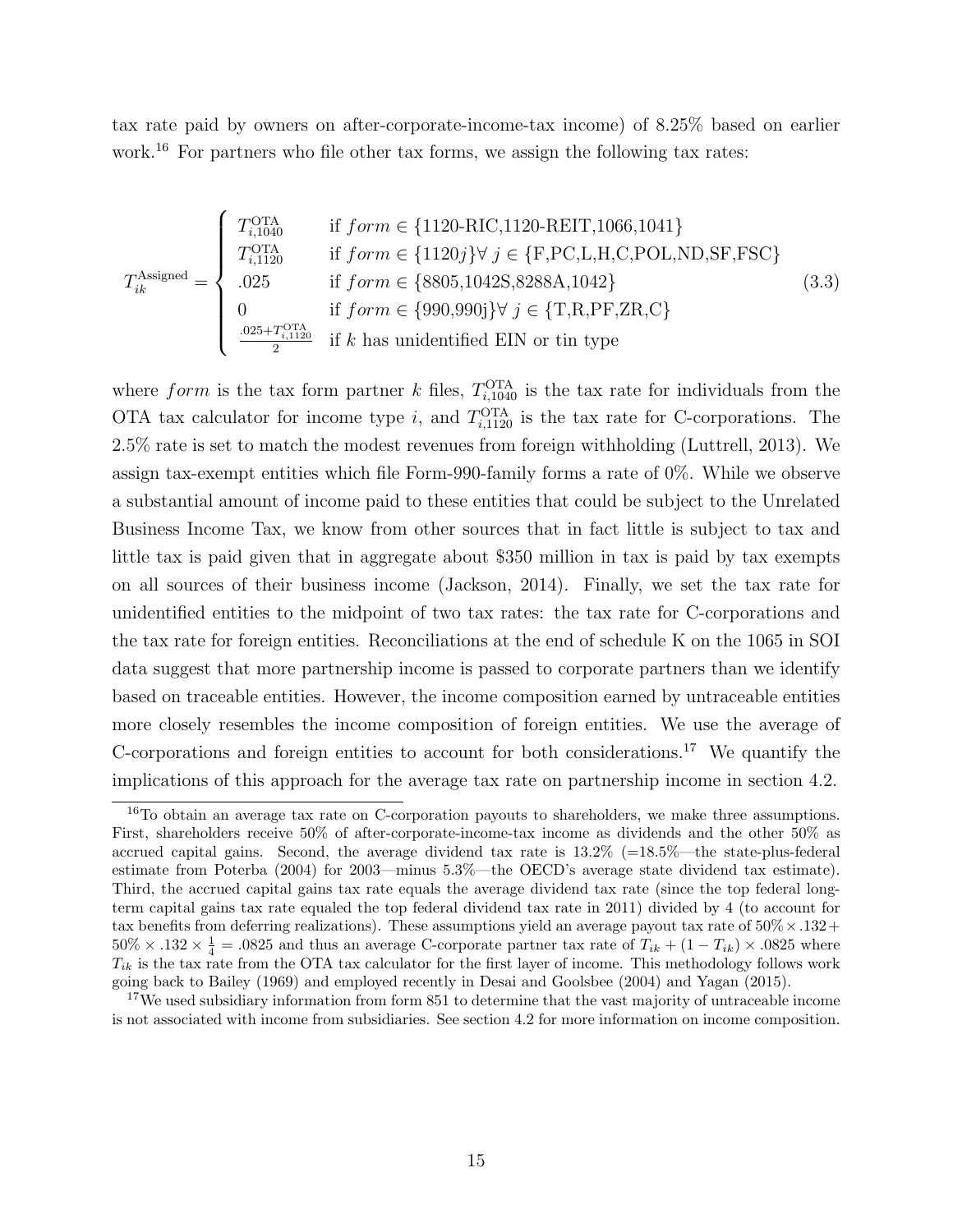#### 3.1.2 Tax Rates on Partnerships

For a given partnership,<sup>18</sup> we use these tax rates  $T_{ikp}$  to construct a partnership tax rate:

$$
T_p = \left(\frac{\sum_{i \in \mathcal{I}} \sum_{k \in \mathcal{K}} T_{ik} Y_{ikp}}{Y_p}\right) \tag{3.4}
$$

where the numerator  $\sum_{i\in\mathcal{I}}\sum_{k\in\mathcal{K}}T_{ik}Y_{ikp}$  is the sum of tax liabilities over income types i and partners k associated with payments from partnership p and the denominator  $Y_p =$  $\sum_{i\in\mathcal{I}}\sum_{k\in\mathcal{K}}Y_{ikp}$  is the total payments from partnership p. Consider the following example. Suppose partnership A has two partners, 1 and 2. Suppose further that partner 1 receives both ordinary income and capital gains and partner 2 only receives ordinary income. The tax rate  $T_A$  for partnership A is:

$$
T_A = \left(\frac{T_{ordinate, 1}Y_{ordinate, 1,A}}{Y_A}\right) + \left(\frac{T_{cargains, 1}Y_{cargains, 1,A}}{Y_A}\right) + \left(\frac{T_{ordinate, 2}Y_{ordinate, 2,A}}{Y_A}\right).
$$
\n(3.5)

This example shows that the distribution across income types for each partner and the distribution across partners are key determinants of tax rates on partnership income.

#### 3.1.3 Tax Rates on Partnership Sector

Finally, we construct a tax rate for the partnership sector:

$$
T = \left(\frac{\sum_{i \in \mathcal{I}} \sum_{k \in \mathcal{K}} \sum_{p \in \mathcal{P}} T_{ik} Y_{ikp}}{Y}\right) \tag{3.6}
$$

where the numerator is the sum of tax liabilities from payments from partnerships and the denominator  $Y = \sum_{i \in \mathcal{I}} \sum_{k \in \mathcal{K}} \sum_{p \in \mathcal{P}} Y_{ikp}$  is the total payments from all partnerships.

#### 3.1.4 Discussion of Assumptions

We could have calculated the tax rate as the 'last dollar' average rate, the 'first dollar' average rate, or the 'first dollar of business income rate.' In evaluating policy changes (including revenue estimating settings), the 'last dollar' rate is often the most appropriate measure. If one is considering an individual's decision whether to participate in a partnership

<sup>&</sup>lt;sup>18</sup>See appendix A for a discussion of how we calculate tax rates for tiered partnerships for analysis at the partnership level.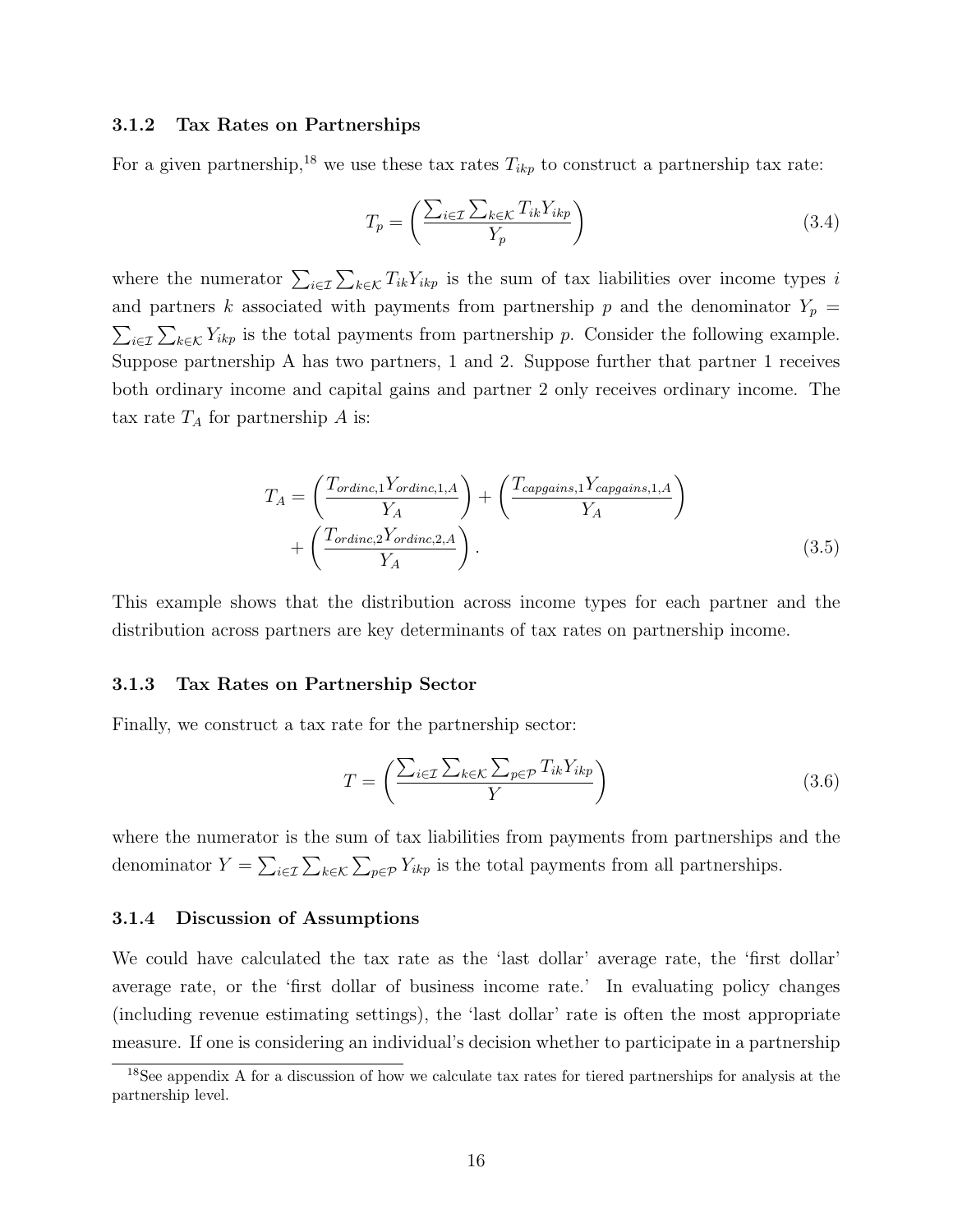the 'first dollar of business income' may be preferable. Our measure has the advantage of being straightforward to calculate and provides a reasonable way to calculate both the total tax paid for a particular partnership and the average tax rate on the income flows of the partnership sector overall.

In addition, it is possible that partnerships distribute different types of payments differently. For instance, gains and losses or tax deductions need not be symmetrically allocated to partners. Different assumptions about asymmetries in distributions could result in different tax rates.<sup>19</sup> In addition, we do not model passive loss limits for individuals.

Furthermore, we focus only on income taxes. A portion of partnership income may be subject to SECA tax but we do not observe self-employment income on the partner's K-1 and the Schedule SE may include income from partnerships, sole proprietorships and other forms To the extent SECA tax is due on partnership income, a SECA deduction for the partner will be generated which ideally we would zero out along with the partnership income. As a result the calculated partnership tax rates for some individual partners are slightly misstated. Finally, we also assume that all dividends are taxed at preferential rates.

# 3.2 Sole Proprietorship Income

We calculate tax rates on Sole Proprietorship income using SOI's sample of individual tax returns. Specifically, we measure the difference between actual taxes paid and hypothetical taxes paid when we set income from schedule C and SECA deductions to zero using OTA's individual tax model.<sup>20</sup>

### 3.3 S-Corporation Income

We calculate tax rates on S-corporation income using OTA tax calculators. First, we measure the difference between actual taxes paid and hypothetical taxes paid when we set Scorporation income from Form 1120S Schedule K-1 to zero. Second, we divide this change in tax liability by total Form 1120S K-1 income to estimate the tax rate on S-corporation income.

<sup>19</sup>Assumptions are required because not all fields (especially certain deductions and credits) are included in our population-level pass-through income data.

<sup>&</sup>lt;sup>20</sup>We ignore payroll taxes except for the loss of the SECA deduction, which is listed as an above-the-linededuction as opposed to being claimed on the schedule C.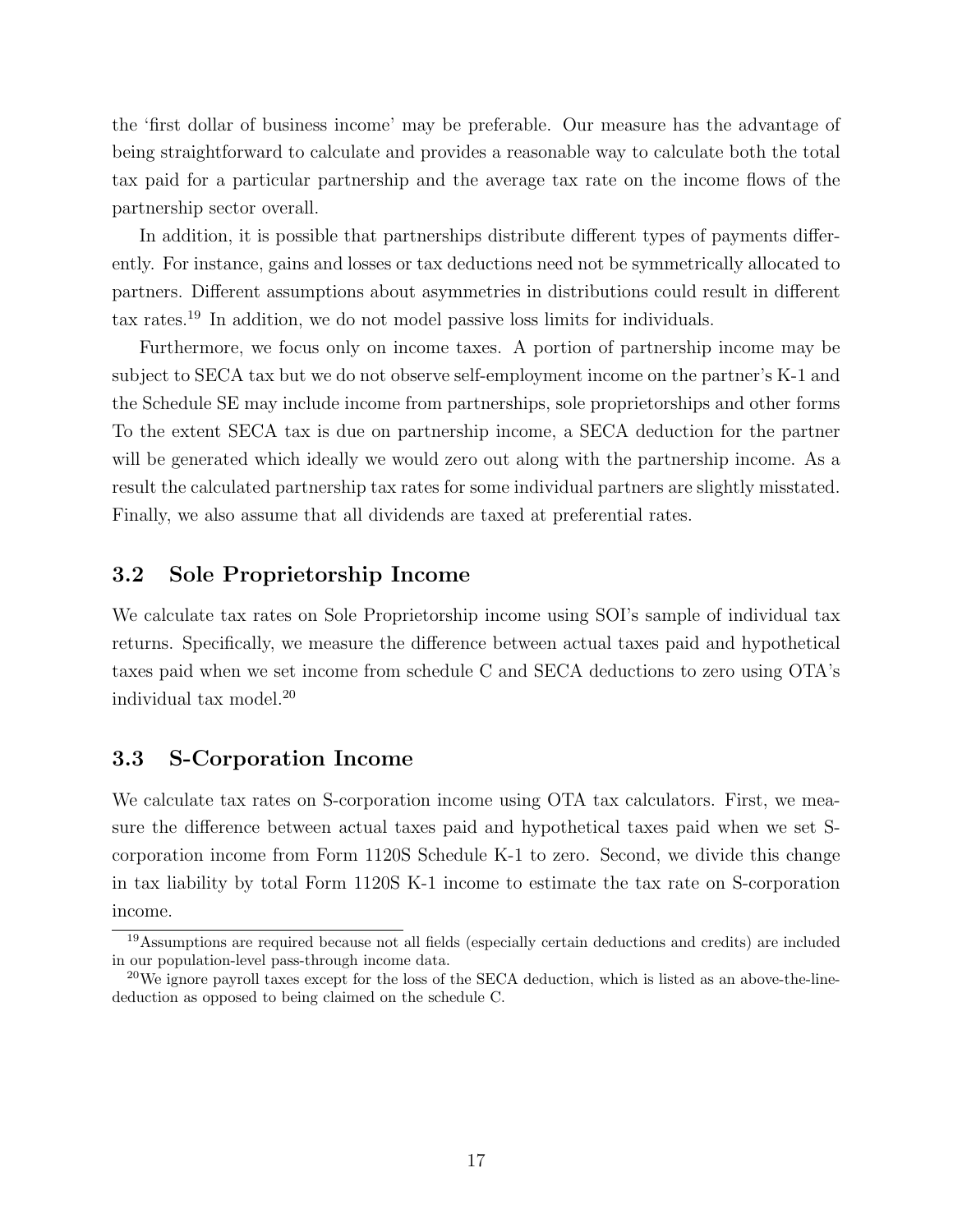## 3.4 C-Corporation Income

There are two layers of taxation on C-corporation income. The first layer relates to the corporate tax. The second layer relates to dividend taxes paid on distributions to the owners. We divide actual taxes paid by taxable income to determine the average tax rate on the first layer of taxation on corporate income.<sup>21</sup> We use the estimate from Poterba  $(2004)$  on the average tax rate on the dividend income to determine the second layer.<sup>22</sup> We then sum the tax rates on the first and second layers to obtain an estimate of the average tax rate on C-corporation income.

# 4 Average Tax Rates on Business Income

We estimate that the average tax rate on business income in 2011 is 24.3%. This rate is an income-weighted average of business tax rates. In section 4.1, we compare tax rates across the business forms and industries that contribute to the overall average. In section 4.2, we investigate and decompose tax rates on partnerships, which are a key determinant of lower tax rates on business income. In section 4.3, we calculate the importance of the rise of pass-throughs on the average tax rate on business income. Finally, we calculate the tax rate on business income including debt in section 4.4.

# 4.1 Comparison of Tax Rates Across Business Form and Industry

Figure 7 shows the average tax rates by business form. We estimate that the overall tax rate in 2011 on partnerships was 15.9%. Tax rates on the partnership sector are comparable to those on the informal sector and are lower than the tax rates on both S-Corporations by 9.1 percentage points and C-corporations by 15.7 percentage points.

Figure 8A shows the average tax rates by type of partner. S-corporations, individuals, and C- and other corporations face the highest rates at 22.0%, 21.0%, and 20.1%, respectively. Estates and trusts pay 16.5% on average. For other partner types, we plot the assumed tax rates as described in section 3.1.1.

To compute tax rates for each partnership, it is necessary in many cases to follow income through multiple tiers of ownership until it reaches a taxable end point, and then assign

 $21$ Note that taxable income for C-corporations is total income reported for U.S. tax purposes, which includes income from partnerships.

 $22$ We use the same approach that we take for C-corporate partners, i.e., as described in footnote 16, we compute tax rates for C-corporations as  $\tau + (1 - \tau) \times \frac{5}{8} \times .132$  where  $\tau$  is the tax rate on the first layer of income. Note that we use 13.2% instead of 18.5% since we focus on the federal rather than the federal plus state portions of the estimate in Poterba (2004).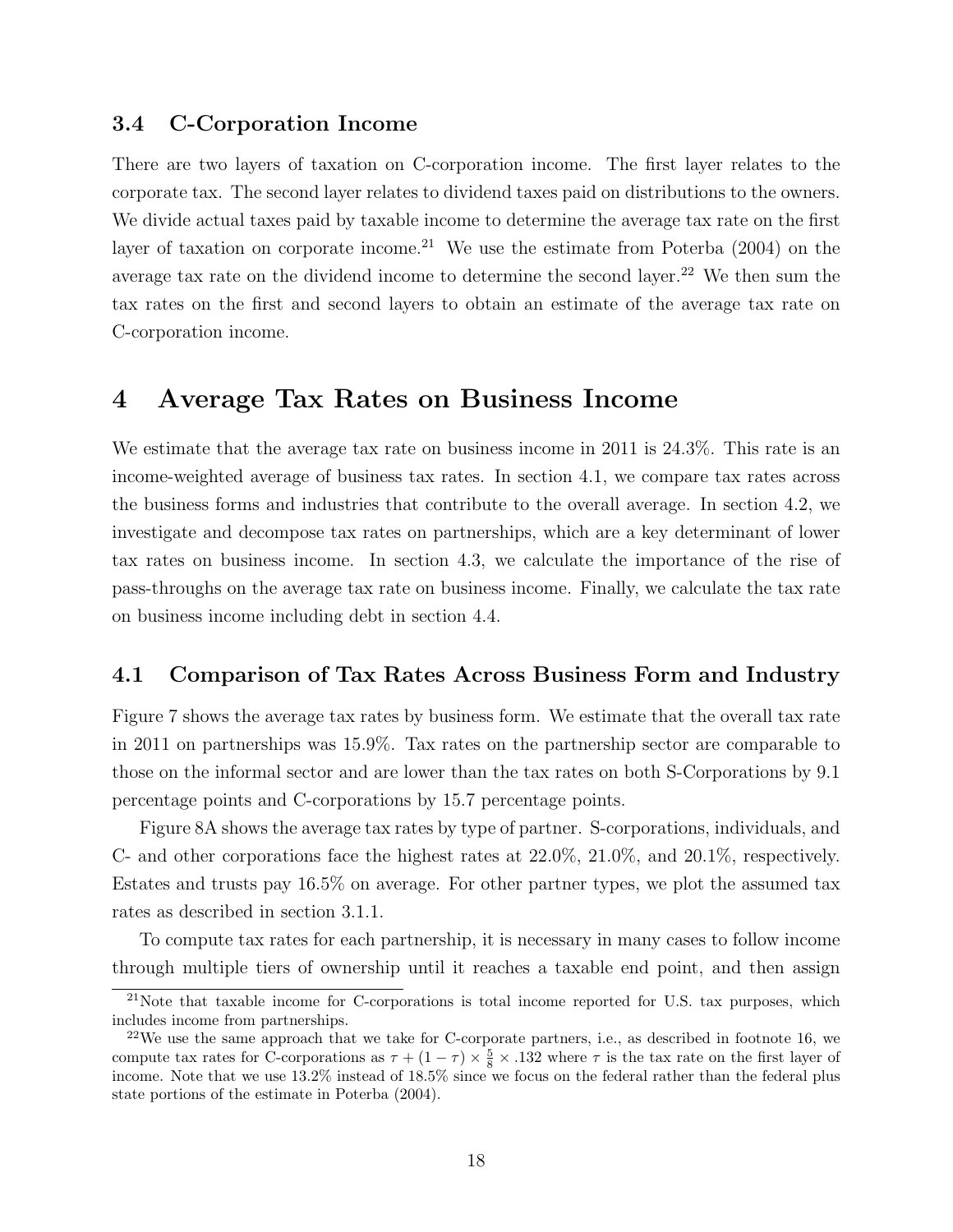that income back to an originating partnership. Figure 3B shows that 26.3% of income flows from partnerships to other partnerships and thus must be followed through. The algorithm for implementing this procedure is detailed in appendix A. We follow income from partnership to partnership through the levels of ownership until the algorithm reaches a fixed point, which allows us to uniquely assign 85.1% of non-partnership income flows to a distinct partnership. The remaining 14.9% cannot be assigned this way. Because the K-1 reports the income amounts by income type and the partner type, we can still calculate a tax rate for this unassigned income. For this unassigned income, we calculate a tax rate of 8.8%, considerably lower than the 15.9% overall rate on partnership income.

Figure 9A shows the average tax rates by partnership industry for the partnerships where we can allocate all income associated with them. Finance and holding company income, which accounts for 70.0% of partnership income, is taxed at a 14.7% rate on average. This is the lowest rate among industries with nontrivial amounts of activity. Manufacturing and mining, oil, and gas follow at 16.6% and 18.5%, respectively. The traditional partnership industries, professional services at 22.4% and health care at 22.3%, pay the highest rates.

## 4.2 Decomposing the Tax Rate on Partnership Income

There are three main reasons why the tax rate on partnership income could be relatively low: (1) partnership income may be distributed via income types with low tax rates, (2) partnership income may be earned by partners that face low tax rates, and (3) flexible allocation rules might allow losses to be passed on to partners with high rates and gains to those with low rates. Related to the third reason is the possibility that tiering and complex structures allow losses in one partnership to offset gains in another, or that these structures create circular income flows that we do not observe leaving the partnership sector.

We find support for the first two explanations. Roughly one quarter of partnership income is earned by taxpayers facing a zero rate. Nearly half of partnership income allocated to taxable entities accrues in the form of tax preferred capital gains and dividends. We find mixed evidence that losses are disproportionately allocated to partners with high tax rates. Complex structures do coincide with relatively low rates but are not large enough to account for the low overall rate.

Payments via Low Tax Income Types. Figure 8B presents a decomposition of partnership income by income type for each type of partner. The figure illustrates a key reason why the partnership rate is low: capital gains and dividend income, both typically taxed at preferred rates, represent 45% of total income that accrues to non-partnership partners.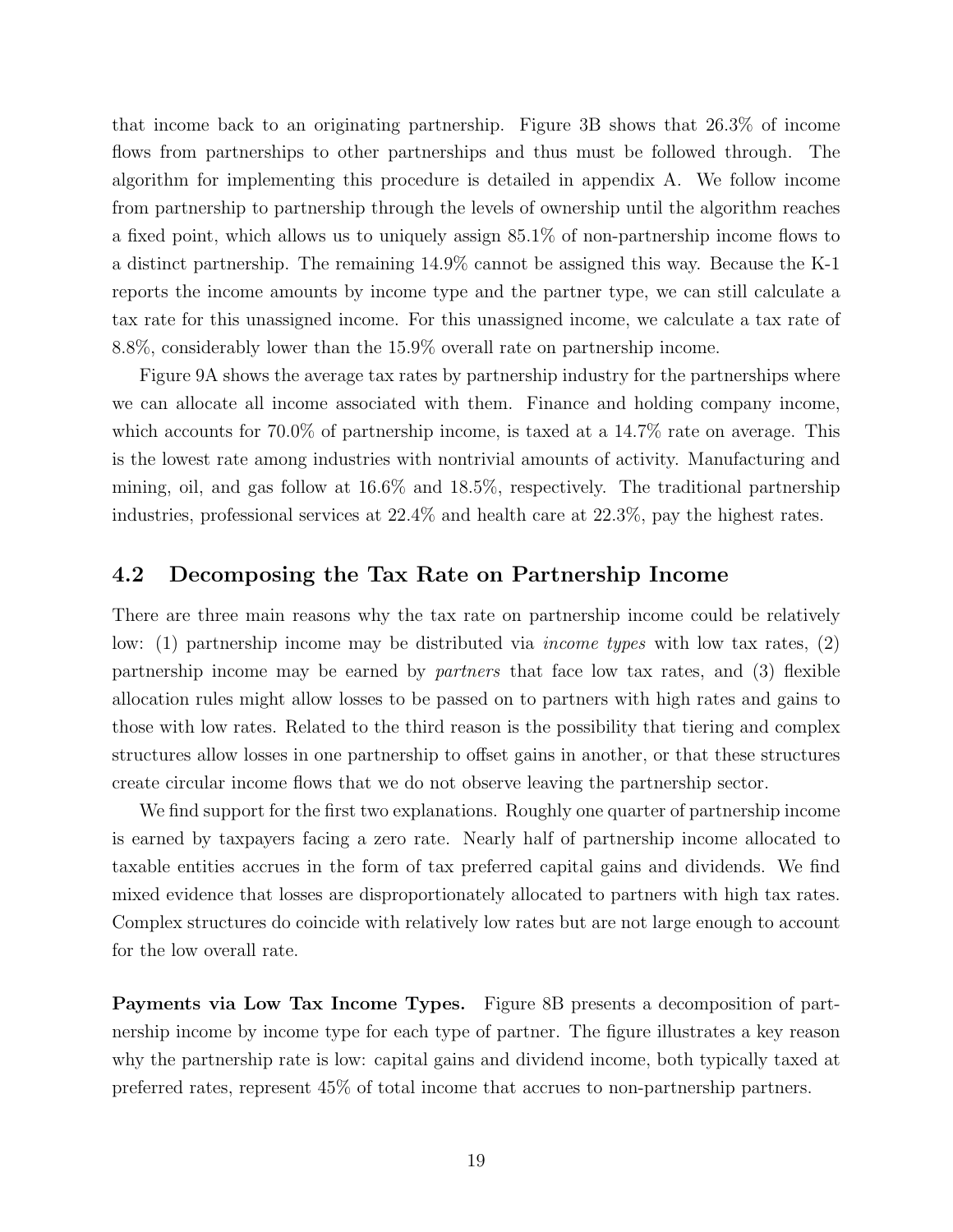The share of capital gains and dividend income varies by type of partner, with tax exempts and foreigners primarily receiving capital gains and dividend income while the S-corporation and individual capital income shares are significantly lower. Note that the income shares for the unidentified partner types most closely resemble a mix between the foreign entity and C-corporation income shares. This fact forms the basis of our tax rate assumptions for these unknown partners.

Figure 9B presents a decomposition of partnership income by income type based on partnership industry. This figure shows that finance and holding company firms earn nearly sixty percent of their income as capital gains and dividends, while other industries earn the bulk of their income as ordinary income.

Partners with Low Tax Rates. The distribution of *income types* is an important reason for the low overall partnership rate, but it is not the only reason. For example, while manufacturing and oil and gas partnerships earn most of their income as ordinary income, they pay only somewhat higher rates than finance partnerships.

A second reason why the tax rate on partnership income can be low relates to the level of tax rates faced by partners. Foreign partners, tax exempt partners, or lower-income partners face low tax rates  $T_{ik}$  on any income type that they earn. Payment shares of total partnership income to foreign partners is 9.3%, tax-exempt partners is 5.5%. Unidentified partner types earn another 20.1% of partnership income. Were these partners to be taxed at the average individual tax rate, the average rate on partnership income would rise by approximately 2 percentage points.

Tiering and Flexible Loss Allocation Rules. Tiering and flexible allocation rules are a third set of reasons why the average tax rate on partnership income could be low relative to traditional businesses. If multiple partnerships are connected, it may be possible for losses in one partnership to offset gains in another, such that gains are mainly realized for low tax rate partners. Partnership income accruing to other partnerships amounts to 26.3% of total income flows, so there may be wide scope for across-partnership offsetting to occur. Even among partnerships without partnership partners, losses may be allocated to partners with high marginal tax rates and gains may be allocated to partners with low marginal tax rates.

In addition to its role in generating low rates, the extent of partnership tiering presents major challenges from a tax administration perspective. After our recursive algorithm reaches a fixed point, there remain 22,417 "circular" partnerships for which we cannot uniquely link all income to non-partnership owners. These partnerships issue 9.6 million K-1s. To put this activity's scale in perspective, our entire K-1 population file includes 25.5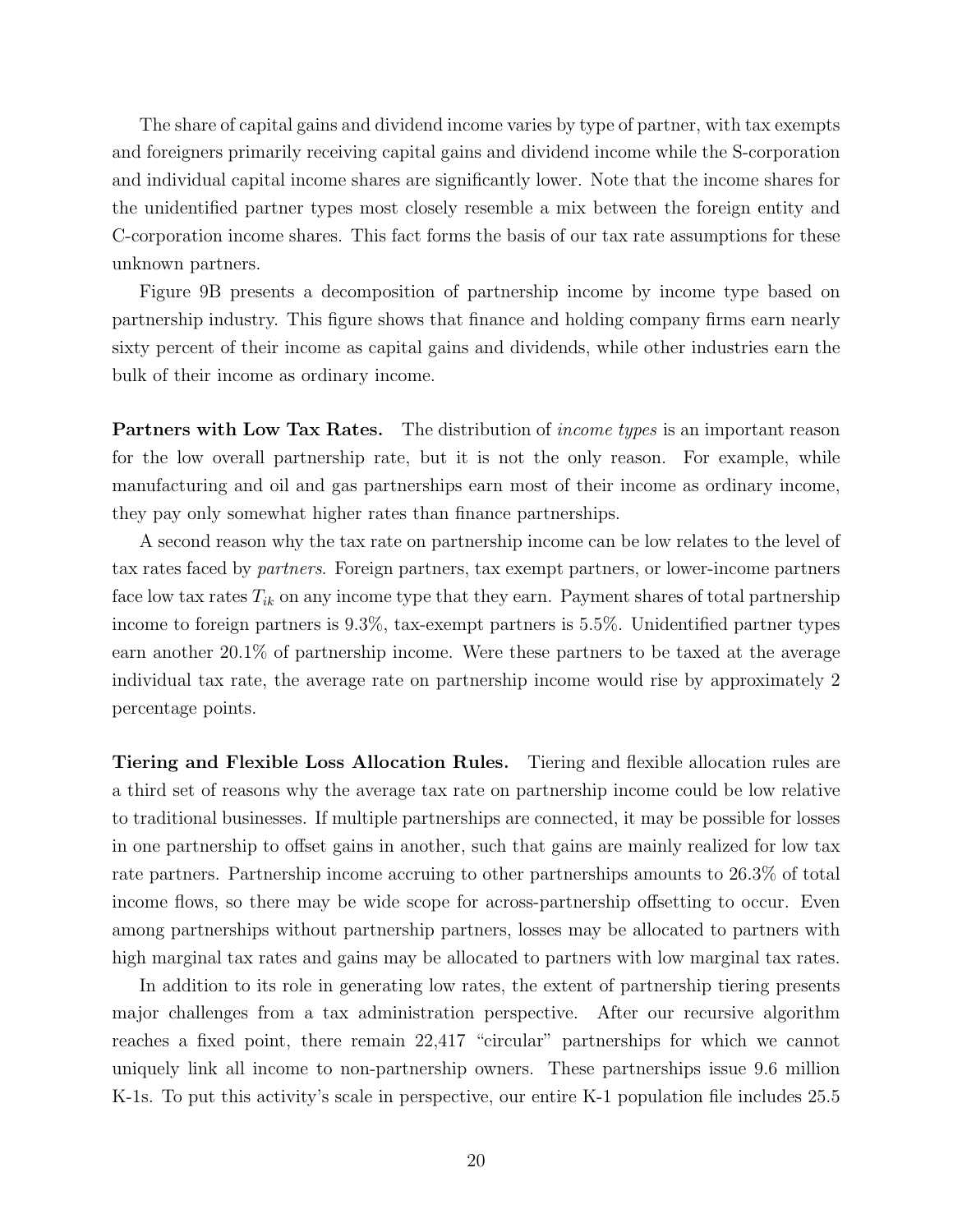million K-1s issued by 3.6 million partnerships. Thus, less than 1% of partnerships issue nearly 40% of K-1s. Some of these partnerships issue more than 100,000 K-1s.

We divide the \$671 billion of income reported on K-1s for non-partnership owners based on whether the K-1s were issued by a solved or circular partnership. \$100 billion remains within the nexus of the 22,417 circular partnerships. Were we to collapse all of these partnerships into one partnership and estimate the tax rate based on the tax paid on income received by their non-partnership partners, they would pay a rate of 8.8%. This 8.8% tax rate is roughly half the tax rate paid on the remaining \$571 billion, which amounts to 17.1%. This evidence suggests that tax planning benefits associated with complex structures may contribute to the low overall rate.

To explore the importance of flexible loss allocation rules, Figure 10 plots the share of total losses and the share of total gains claimed by the partnerships grouped by partner tax rates. Losses tend to be allocated disproportionately to partners with tax rates above 30%. However, payments facing relatively high tax rates between 20 and 30% are more likely to represent gains than losses. Overall, the patterns in partner payment allocation provide mixed evidence that flexible allocation rules contribute to the low average tax rate on partnership income.

### 4.3 Tax Rate on Business Income without Pass-throughs

This section quantifies the importance of the rise of pass-throughs on the average tax rate on business income.

In 2011, C-corporations earned 45.4% of business income and sole proprietorships earned 12.5%. We allocate pass-through income from partnerships and S-corporations, which amounted to 25.6% for partnerships and 16.5% for S-corporations, to C-corporations and sole proprietorships in proportion to 1980 income shares.

We find that allocating partnership income to traditional businesses results in an average tax rate on business income of 28.1%, which exceeds the average tax rate on business income of 24.3% in 2011 by 3.8 percentage points. Since the pass-through sector earned \$1.1 trillion in business income in 2011, an additional 3.8 percentage points on the tax rate would have generated 97 billion more dollars in business tax revenue, which would amount to an approximately  $15.5\%$  increase in tax revenues from business income on an annual basis.<sup>23</sup>

We stress that this exercise is not a projection for the likely effects on tax revenue from business tax reform. It is mechanical and assumes no behavioral responses, but has the

<sup>23</sup>We compute the aggregate pass-through figure of \$1.1 trillion by scaling partnership income of \$671 billion by the ratio of the total pass-through income share to the partnership income share (equal to (.165 + .256)/.256). These shares come from figure 1 of DeBacker and Prisinzano (2015).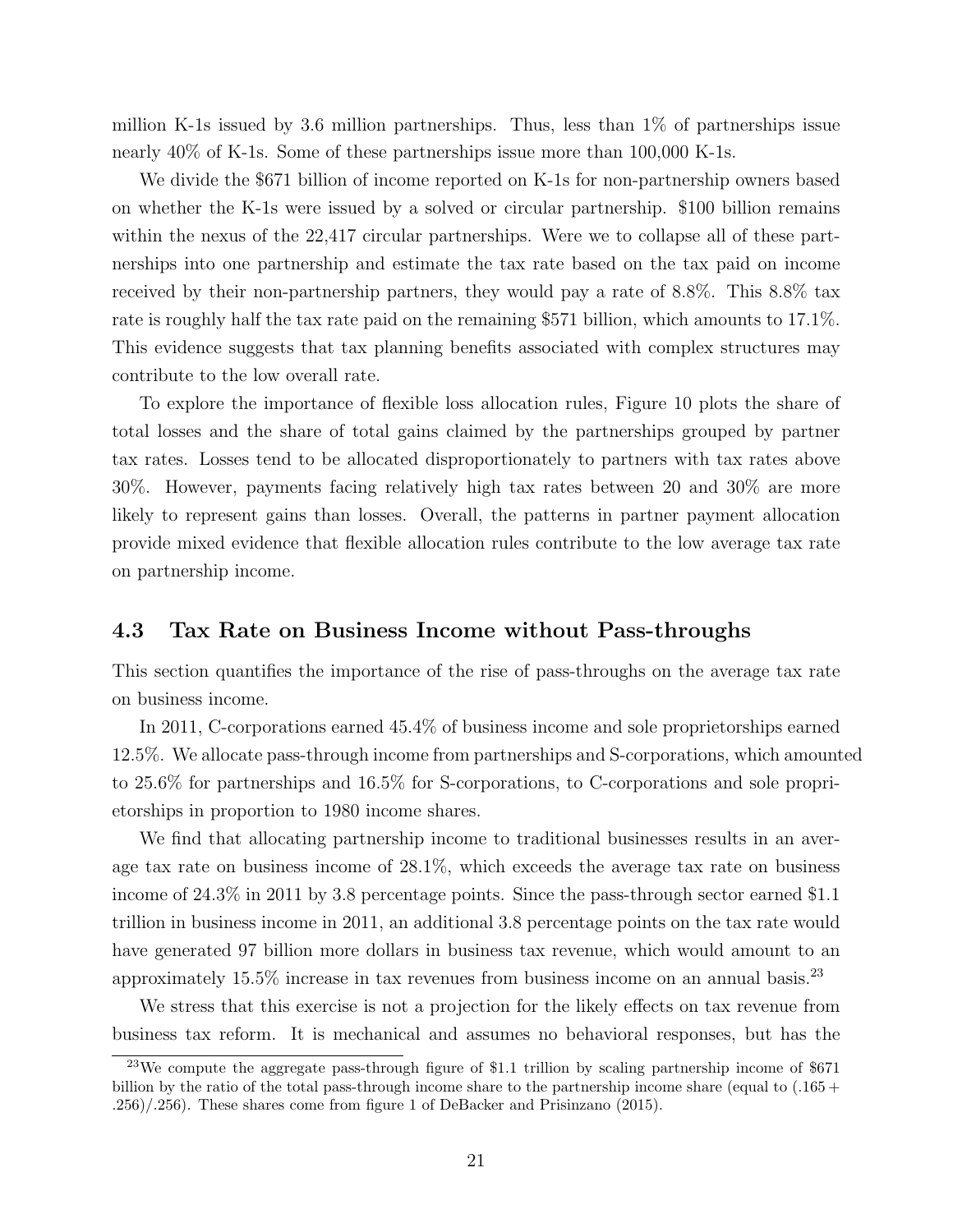advantage of being transparent.<sup>24</sup>

### 4.4 Overall Tax Rate on Business Income including Debt

This section calculates the overall tax rate on business income including interest income. This overall tax rate  $\tau_K$  is an income-weighted average of business income and interest deductions.

$$
\tau_K = \left(\frac{Y_e}{Y_e + Y_d}\right) \tau_e + \left(\frac{Y_d}{Y_e + Y_d}\right) \tau_d \tag{4.1}
$$

where  $Y_e$  is business income,  $Y_d$  is the sum of interest deductions,  $\tau_e$  is the tax rate on business income and  $\tau_d$  is the tax rate on interest income.<sup>25</sup>

Business income  $Y_e = $2.6$  trillion in 2011.<sup>26</sup> We compute interest income in the business sector by summing interest deductions claimed on forms 1120, 1120S, and 1065. Summing these deductions amounts to  $Y_d = $809$  billion.

We use the average tax rate on business income from section 4 for  $\tau_e = 24.3\%$ . We compute the tax rate on interest income  $\tau_d$  by zeroing out interest income and recomputing tax liabilities using OTA tax calculators (in a similar fashion to the rates underlying  $\tau_e$ ).

In particular, we calculate  $\tau_d$  as the average income tax rate on interest income and non-qualified dividend income (which is typically interest). For both types of income, we calculate the tax consequences of zeroing out that income type. We find that removing interest income reduces tax liabilities by 20.6% of interest income and removing non-qualified dividend income reduces tax liabilities by 20.1% of non-qualified dividend income. Weighed by the shares of income, the average income tax rate on interest income  $\tau_d$  equals 20.4%.

We weigh these rates to calculate an overall tax rate on business income that includes debt:

$$
\tau_K = \left(\frac{2.6}{2.6 + 0.8}\right) 24.3\% + \left(\frac{0.8}{2.6 + 0.8}\right) 20.4\% = .76 \times 24.3\% + .24 \times 20.4\% = 23.3\%
$$

 $^{24}$ Furthermore, it maintains consistency with the rest of this paper by using the same underlying data, at the cost of those data's missing fields and top-coding (see section 1 for a discussion of data limitations that introduce deviations between our aggregates and official aggregates.)

<sup>&</sup>lt;sup>25</sup>Note that  $\tau_K$  is for the business sector as opposed to the tax rate on capital income. Our measure does not include housing income.

<sup>26</sup>This calculation scales partnership income by its share of overall business income, i.e., \$671 billion/.256.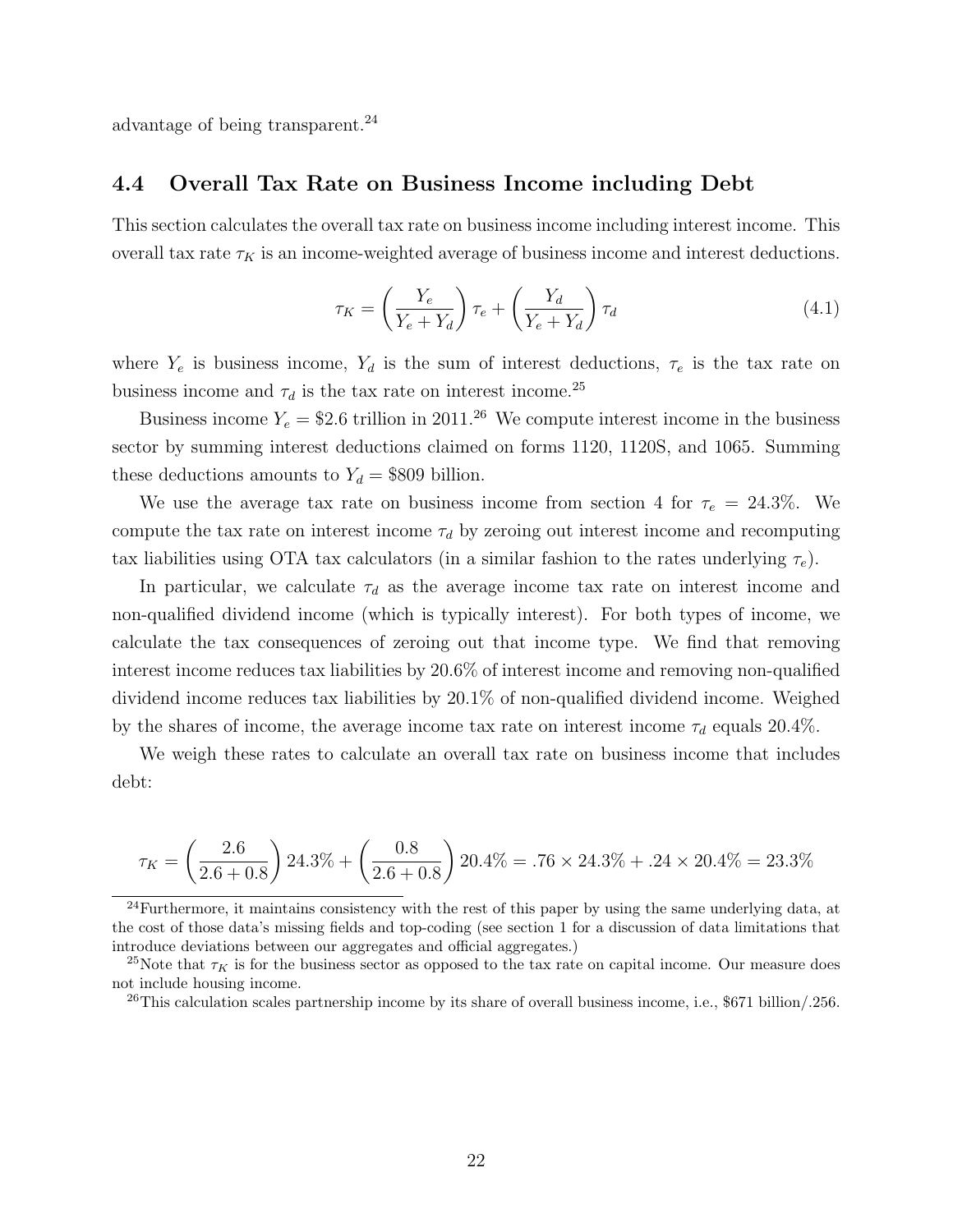# 5 Conclusion

Most U.S. business income is now earned outside the traditional C-corporate and sole proprietorship sectors and is instead earned in the pass-through sectors. This income is taxed at the owner-level and often at low rates. We used 2011 tax returns to trace pass-through income in the two major pass-through sectors—the partnership sector and the S-corporate sector—to their ultimate owners to document who owns U.S. businesses and how much U.S. tax do those owners pay.

We found that pass-through owners are even more likely to be high-earners than the owners of other business types including C-corporations. Holding all other sectors' income constant, we estimated an average partnership sector tax rate of 15.9%: for ever dollar earned by a partnership, U.S. tax revenue rose by \$0.159. For the S-corporate sector, we estimated an average tax rate of 25.0%, yielding an average pass-through (partnership-plus-S-corporate) tax rate of 19.5%. Combining these rates with our estimated C-corporate rate (31.6%) and sole proprietorship rate (13.6%), we estimated an overall U.S. federal tax rate on U.S. taxable business income of 24.3%—much lower than the top statutory personal (35%) and C-corporate (35% income plus additional payout) rates.

The migration of business activity out of the C-corporate sector and into the pass-through sector has likely substantially reduced U.S. tax revenue. If 2011 business income had instead been earned along 1980 sector income shares, we estimated under strong but straightforward assumptions that the average tax rate on U.S. business income would have been 28%, yielding an extra \$100 billion in tax revenue.

This paper's analysis can be extended in at least three important directions. First, business activity varies considerably across sectors; for example, most hedge funds are partnerships. It would therefore be valuable to estimate average tax rates across organizational form holding business activity constant. Second, firms' investment and location decisions depend on worldwide tax rates on worldwide income, which would likely be substantially smaller than the the U.S. tax rates on U.S. income estimated here. Broadening tax and income definitions to encompass non-repatriated income (reported on Forms M-3 and 5471) is an exercise left to future work. Third, inclusion of missing fields (especially certain deductions and credits) in our population-level pass-through income data would permit more complete tax rate estimates.

Finally, we note that a long-standing rationale for the entity-level corporate income tax is that it can serve as a backstop to the personal income tax system (e.g., Bank (2010), Zucman (2014)). Our inability to unambiguously trace 30% of partnership income to either the ultimate owner or the originating partnership underscores the concern that the current U.S.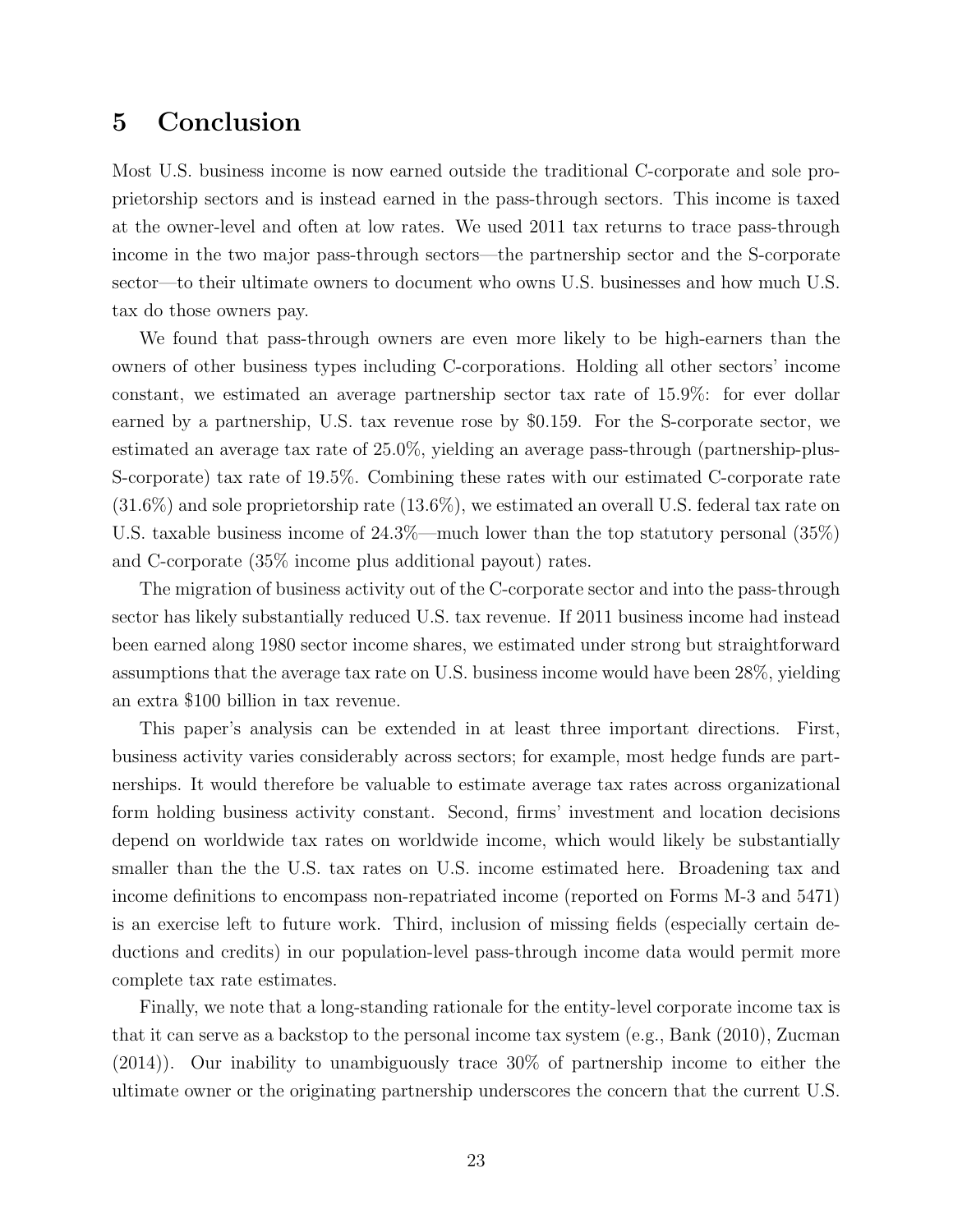tax code encourages firms to organize opaquely in partnership form in order to minimize tax burdens. Historically, policymakers in the 1930s reduced the prevalence of opaque business structures ("pyramids") in the traditional corporate sector by instituting the intercorporate dividend tax (Morck, 2004). Whether policymakers should pursue a similar approach today remains an open question.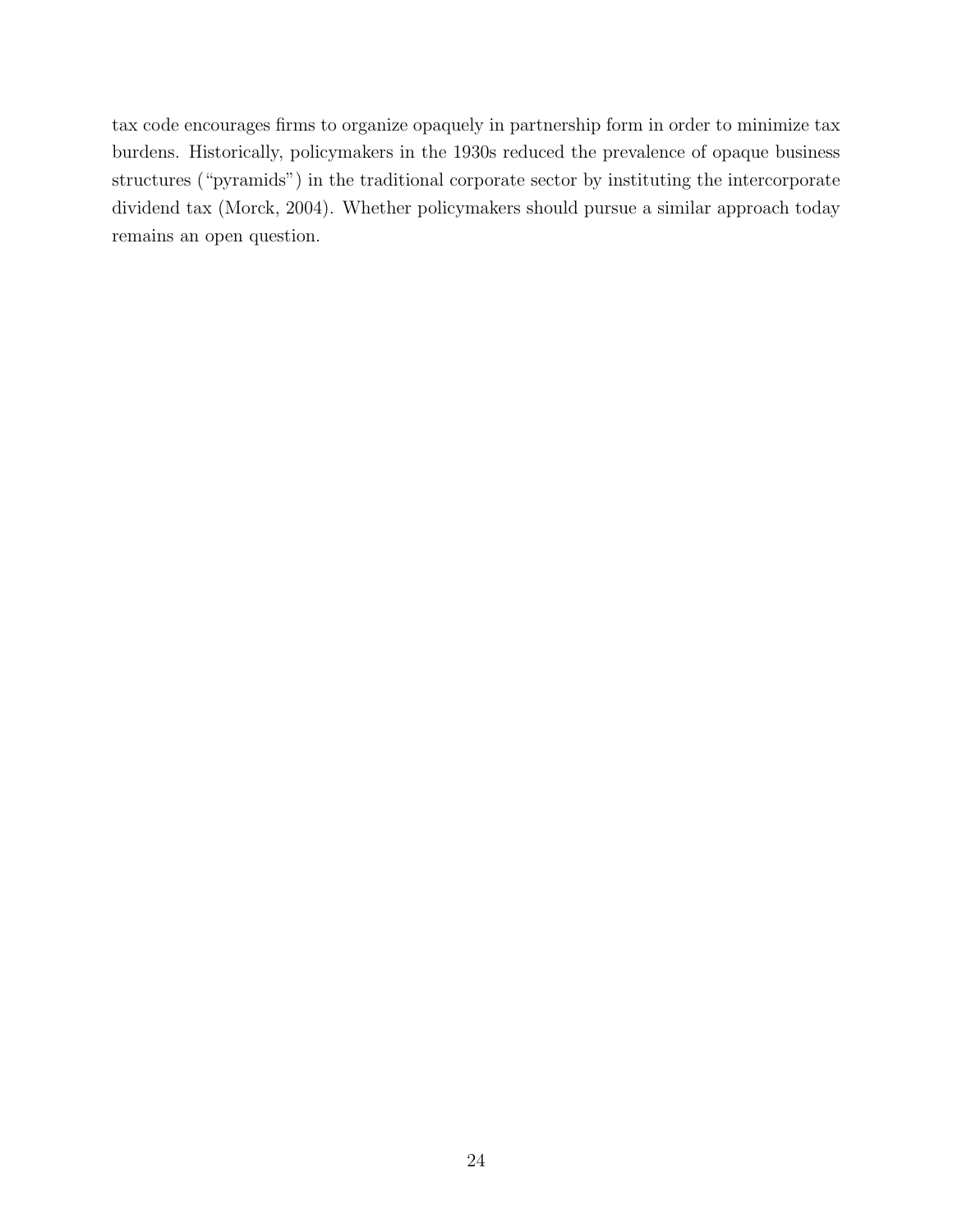# References

- Altshuler, Rosanne, Alan Auerbach, Michael Cooper, and Matthew Knittel. 2009. "Understanding U.S. Corporate Tax Losses." Tax Policy and the Economy, 23: 73–122.
- Auerbach, Alan J. 1983. "Corporate taxation in the United States." Brookings Papers on Economic Activity, 451–513.
- Auerbach, Alan J., and James M. Poterba. 1987. "Tax loss carryforwards and corporate tax incentives." In The effects of taxation on capital accumulation. 305–342. University of Chicago Press.
- Bailey, Martin J. 1969. "Capital Gains and Income Taxation." The Taxation of Income from Capital, , ed. Martin J Bailey and Arnold C Harberger, 11–49. The Brookings Institution.
- Bank, Steven A. 2010. From Sword to Shield: The Transformation of the Corporate Income Tax, 1861 to Present. Oxford University Press.
- Bull, Nicholas, Robin Fisher, and Susan Nelson. 2009. "Characteristics of Business Ownership: Overview for Pass-through Entities and Evidence on S Corporate Ownership from Linked Data."
- Carroll, Robert, and David Joulfaian. 1997. "Taxes and corporate choice of organizational form." US Department of the Treasury, OTA Paper, 73.
- DeBacker, Jason M., and Richard Prisinzano. 2015. "The Rise of Partnerships." Tax Notes, 147(13): 1563–75.
- Desai, Mihir A., and Austan D. Goolsbee. 2004. "Investment, overhang, and tax policy." Brookings Papers on Economic Activity, 35(2): 285–355.
- Feldstein, Martin, and Lawrence Summers. 1977. "Is the rate of profit falling?" Brookings Papers on Economic Activity, 211–228.
- Gordon, Roger H., and Joel Slemrod. 2000. "Are 'real' responses to taxes simply income shifting between corporate and personal tax bases?" Does Atlas Shrug? The Economic Consequences of Taxing the Rich, , ed. Joel Slemrod. Russell Sage Foundation and Harvard University Press.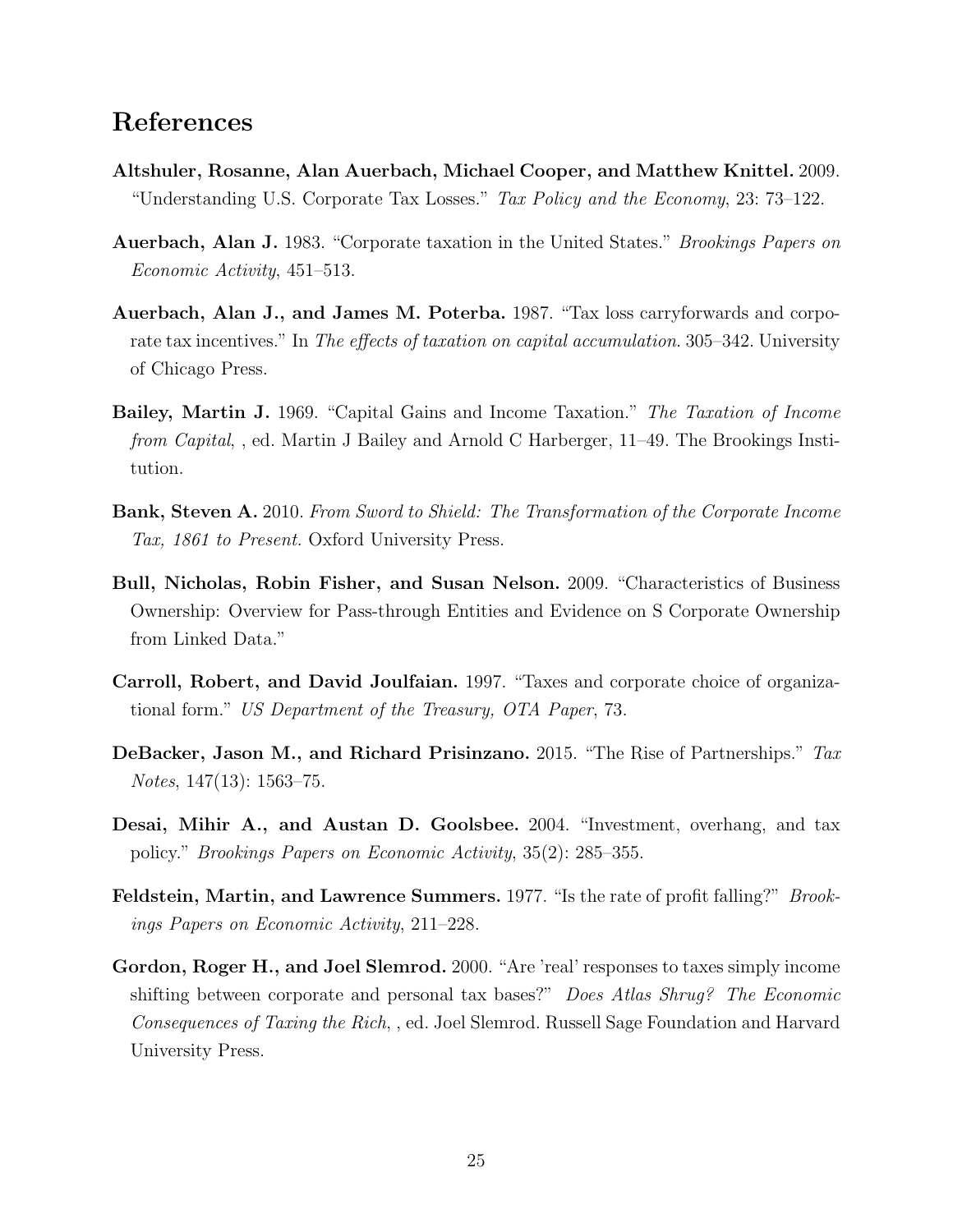- Gordon, Roger H, James R Hines, and Lawrence H Summers. 1987. "Notes on the tax treatment of structures." In The effects of taxation on capital accumulation. 223–258. University of Chicago Press.
- Gravelle, Jane G., and Laurence J. Kotlikoff. 1989. "The incidence and efficiency costs of corporate taxation when corporate and noncorporate firms produce the same good." Journal of Political Economy, 749–780.
- Harberger, Arnold C. 1962. "The incidence of the corporation income tax." Journal of Political Economy, 215–240.
- **Jackson, Jael.** 2014. "Unrelated Business Income Tax Returns, 2010." *Statistics of Income* Bulletin.
- Kaplan, Steven N., and Joshua Rauh. 2010. "Wall Street and Main Street: What contributes to the rise in the highest incomes?" Review of Financial Studies, 23(3): 1004– 1050.
- Knittel, Matthew J., and Susan C. Nelson. 2011. "How Would Small Business Owners Fare under a Business Entity Tax?" National Tax Journal, 64(4): 949–75.
- Luttrell, Scott. 2013. "Foreign Recipients of U.S. Income, 2010." Statistics of Income Bulletin.
- May, Larry. 2012. "Using Link Analysis To Identify Indirect and Multi-Tiered Ownership Structures." 2012 IRS-TPC Research Conference http: // www. irs. gov/ uac/ SOI-Tax-Stats-2012-IRS-TPC-Research-Conference .
- Morck, Randall. 2004. "How to Eliminate Pyramidal Business Groups: The Double Taxation of Inter-Corporate Dividends and Other Incisive Uses of Tax Policy." Tax Policy  $\mathcal B$ the Economy, 19: 2013–610.
- Pearce, James. 2014. "Aggregate Business Income." OTA Working Paper.
- Piketty, Thomas, and Emmanuel Saez. 2003. "Income Inequality in the United States, 1913–1998." Quarterly Journal of Economics, 118(1): 1–41.
- Piketty, Thomas, and Emmanuel Saez. 2014. "Income Inequality in the United States, 1913–1998 (Updated through 2012)." Quarterly Journal of Economics, 118(1): 1–41.
- Poterba, James. 2004. "Taxation and Corporate Payout Policy." American Economic Review, 94(2): 171–175.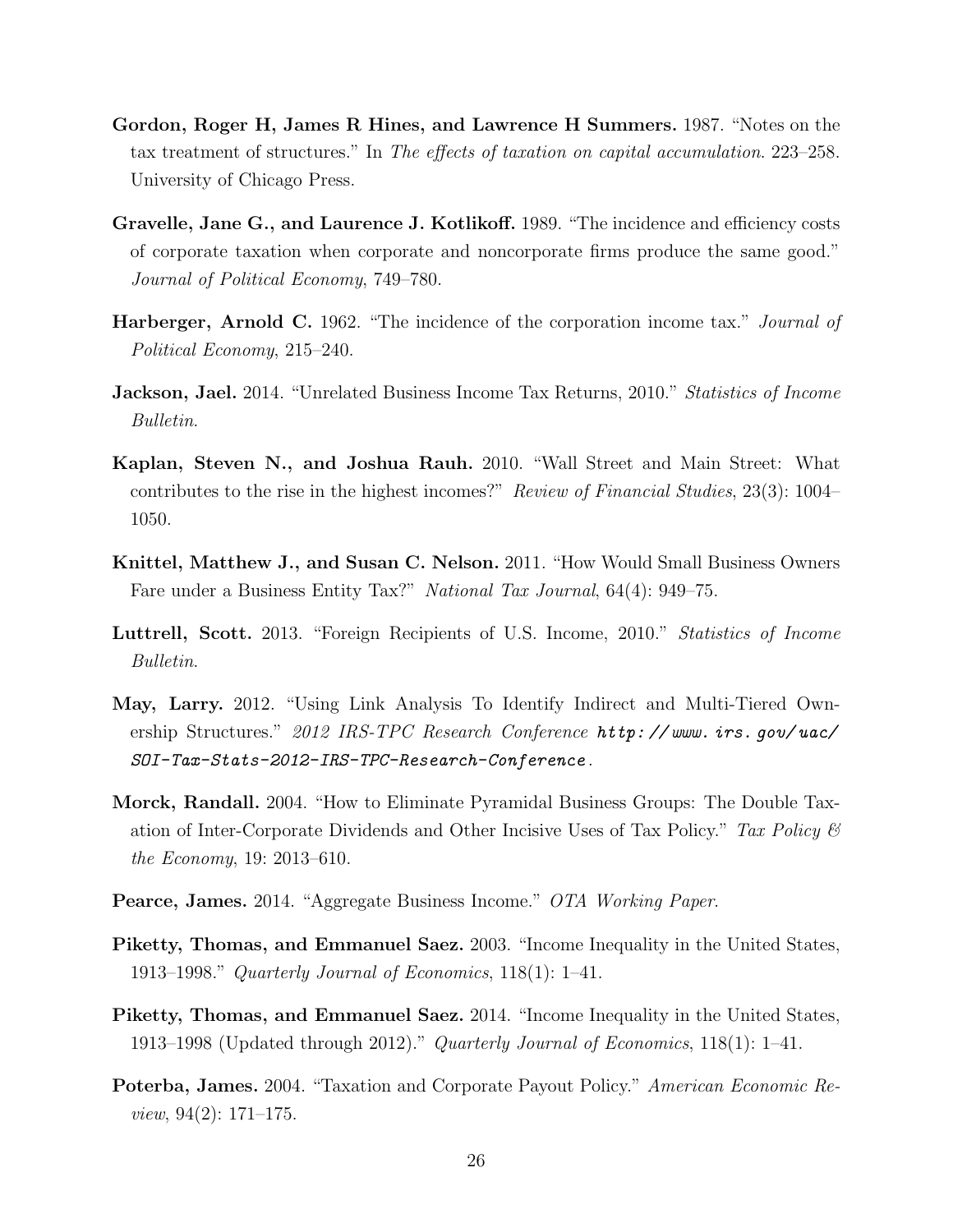- Saez, Emmanuel. 2014. "Income and Wealth Inequality: Evidence and Policy Implications." http://eml.berkeley.edu/~saez/lecture\_saez\_chicago14.pdf.
- Saez, Emmauel. 2004. "Reported incomes and marginal tax rates, 1960-2000: Evidence and policy implications." In Tax Policy and the Economy, Volume 18. 117–174. MIT Press.
- Slemrod, Joel. 1996. "High-income families and the tax changes of the 1980s: the anatomy of behavioral response." In Empirical foundations of household taxation. 169–192. University of Chicago Press.
- Suárez-Serrato, Juan Carlos, and Owen M Zidar. 2014. "Who Benefits from State Corporate Tax Cuts? A Local Labor Markets Approach with Heterogeneous Firms." NBER Working Paper No. 20289.
- Yagan, Danny. 2015. "Capital Tax Reform and the Real Economy: The Effects of the 2003 Dividend Tax Cut." American Economic Review.
- Zucman, Gabriel. 2014. "Taxing across Borders: Tracking Personal Wealth and Corporate Profits." The Journal of Economic Perspectives, 121–148.
- Zwick, Eric, and James Mahon. 2014. "Do Financial Frictions Amplify Fiscal Policy? Evidence from Business Investment Stimulus." Working paper.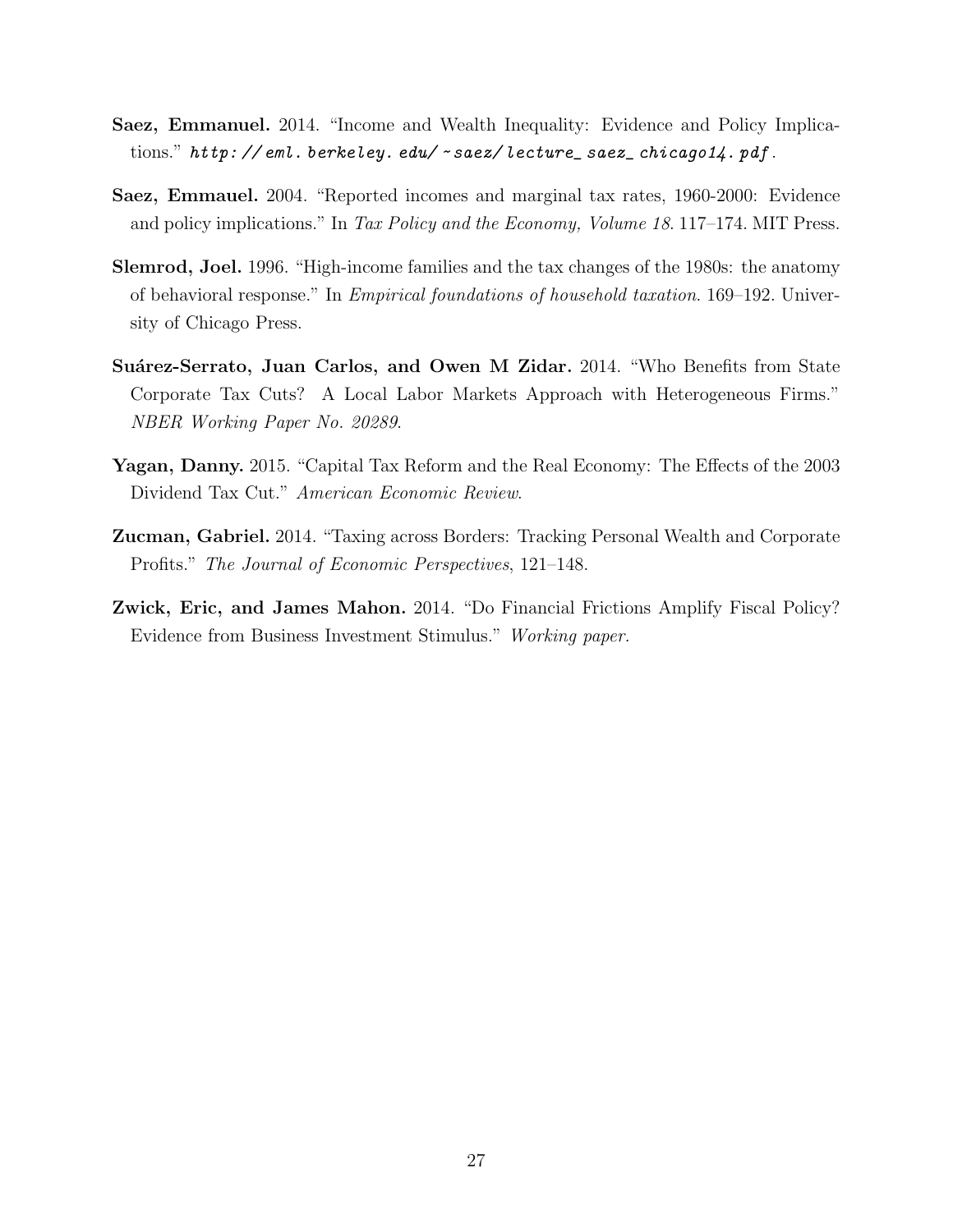# A Appendix

## A.1 Calculating Partnership Tax Rates

Our calculation for the tax rate on the overall partnership sector uses equation 3.6 as described in section 3.1.3. That rate is based only upon the tax liabilities of non-partnership partners on their partnership incomes. Our partnership-level tax rates are consistent with this overall tax rate and account for tiering of partnerships. These calculations require that each partner in the partnership, including other partnerships, be assigned a tax rate for each type of income (schedule E, capital gains, interest, and dividends). An overall tax rate for a partnership requires weighting these rates using only the income generated by the partnership after removing any income received from other partnerships. This insures that double-counting of dollars does not occur and attributes income to the partnership that generated the income as opposed to the partnership that received it. The implicit assumption in this method is that the tax rate by partners on a specific source of income applies to both income generated by the partnership and income received from other partnerships. For example, assume partnership A disburses \$100 in capital gains income to its partners, \$50 of which is created by partnership A and \$50 of which it receives via a K-1 from partnership B. If the partners of partnership A pay 15% in tax on this \$100 of capital gains, we assume that the 15% rate applies both to the \$50 created by partnership A and the \$50 it receives from partnership B.

The process of assigning tax rates for each type of income to each type of partner is described in the body of the paper for all partners that are not partnerships. We refer to partnerships where every partner has a tax rate as "solved" and all other partnerships as "unsolved." For partnerships with no partners that are partnerships, solving its four tax rates is simple. Each partner is either assigned rates for each income type based solely on its filing form or rates are calculated using a tax calculator for the form type. These simple partnerships make up 85% of the 3.4 million partnerships in our sample. Unfortunately they only account for \$381 billion of the total \$895 billion of partnership income (which includes income owing to other partnerships). Thus solving the remaining partnerships is critical for answering questions about the tax burden on individual partnerships.

Once the simple partnerships have been assigned tax rates for each of the four types of income, we define a procedure for recursively solving tax rates for partnerships that are part of dependent partnership structures, meaning that they have partners that are partnerships. If a partnership has only simple partnerships below it, its various tax rates can be assigned as described above for simple partnerships. As mentioned above, an overall tax rate for each partnership requires weighting its four rates using only the income generated by the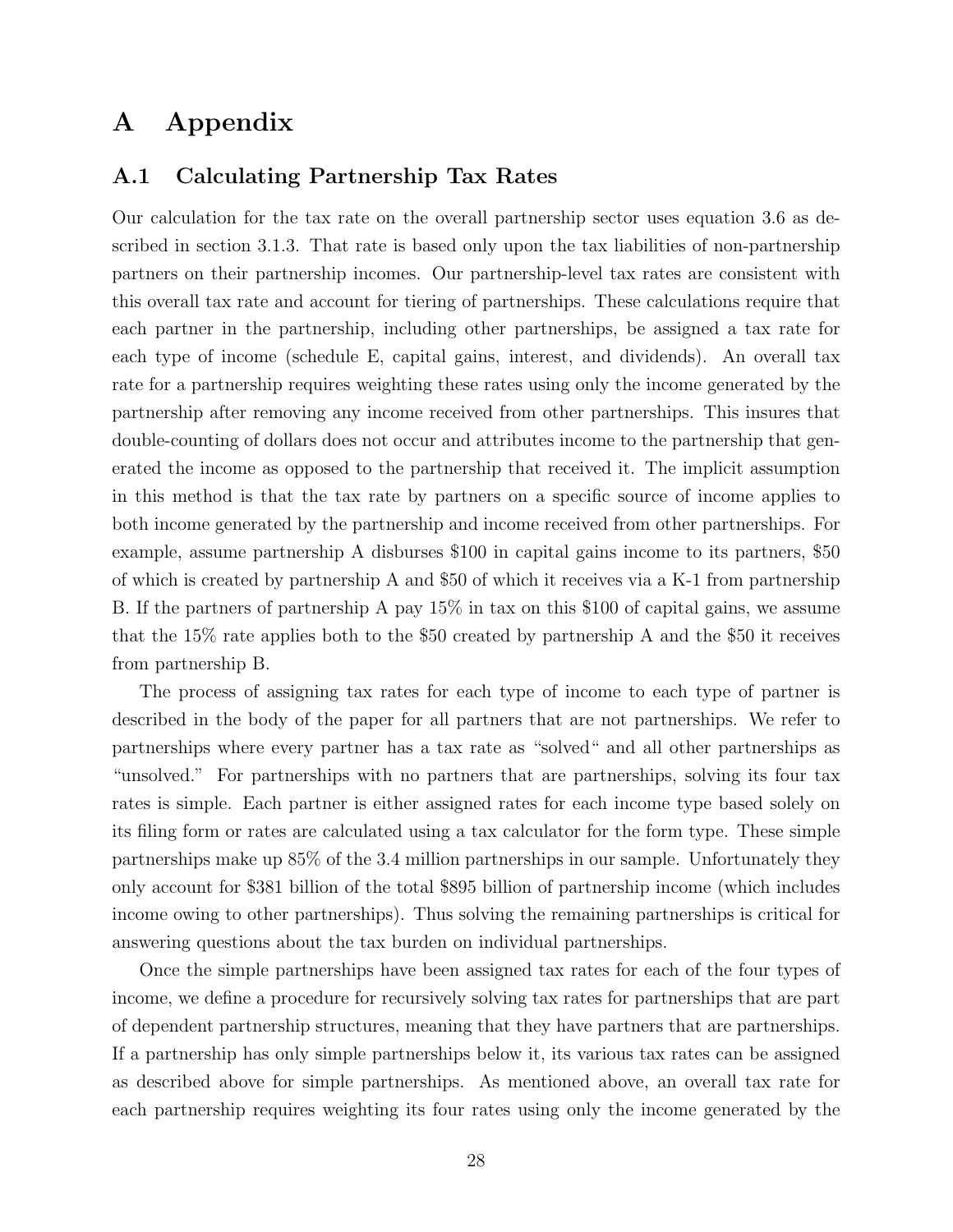partnership after removing any income received from other partnerships to prevent doublecounting dollars. These one-level partnership structures are then used to calculate tax rates for two-level dependent structures. These structures include partnerships whose partnership partners are either simple partnerships or one-level partnerships. This recursive process is repeated on multi-level structures until each partnership is assigned a tax rate. Each partnerships tax rates can then be weighted by the income it generates to calculate the overall partnership sector tax rate calculated via equation 3.6.

The algorithm is implemented as a series of merges. The K-1s list taxpayer identification numbers (TIN) for the payees and we merge the K-1 file back onto itself by joining where payer TIN equals payee TIN. We use the partnership return's DLN to identify the partnership being solved. Where there are multiple DLNs associated with a single payer TIN, we sort the data set and use the first DLN for that payer TIN.

The first step reduces the number of unsolved partnerships from 503,943 to 187,197 and the amount of income in unsolved partnerships from \$513 billion to \$392 billion. Another step reduces the count to 93,684 and the income to \$329 billion. By the fifth step, the algorithm begins to slow down and we still have 36,338 unsolved partnerships and \$247 billion in unsolved income. By step ten, we still have 23,757 unsolved partnerships and \$207 billion in unsolved income. The algorithm reaches a fixed point at step twenty-two, at which point we have 22,417 unsolved partnerships and \$203 billion in unsolved income (including income owing to other partnerships. These unsolved partnerships issue 9.6 million (nearly forty percent) of the 25.2 million K-1s in our population file. Collapsing all of these partnerships into one and calculating the tax rate based on the tax paid on income received by their non-partnership partners yields that, as a group, they pay a rate of 8.8% on \$100 billion on total income.

### A.2 Illustrative Example of Circular Structure

To illustrate further why it is not possible to assign rates to individual partnerships in the unsolved cases, consider the following simple example. In figure A.1, each triangle represents a partnership; each line represents the direction of a K-1. In this example, partnerships A, B and C can each be assigned an effective rate. Partnership A has no partners that are also partnerships. As such, it is straightforward to assign an effective rate to A using our tax rate calculators. Since partnership A is a partner in partnerships B and C, their effective rates can only be assigned after A is assigned an effective rate since the rates are dependent upon the weighted rates of each partner. It is also the case that since partnership B is a partner in partnership C, the effective rates for B and C must be assigned sequentially.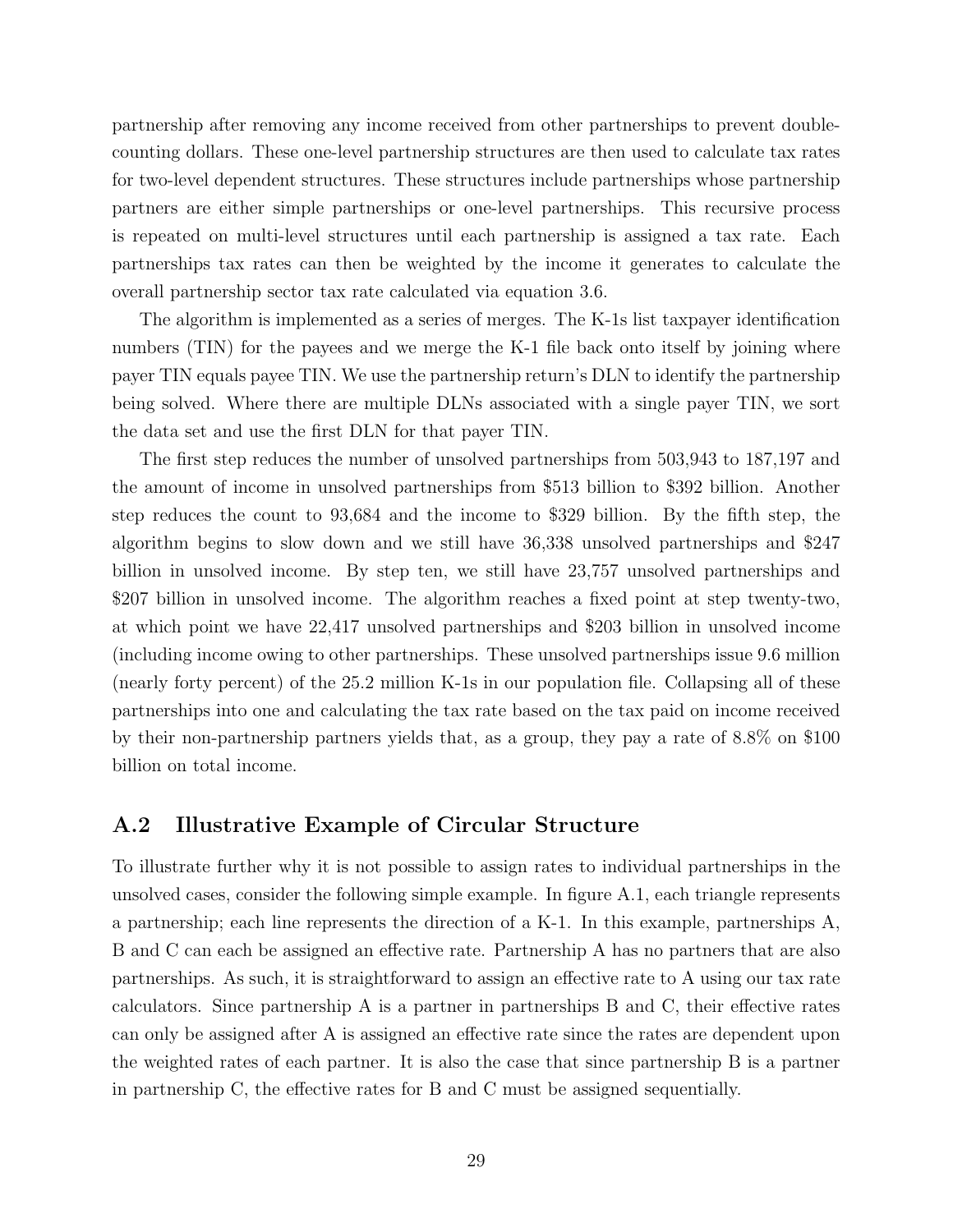In figure A.2, we present a circular relational structure, which would fall in the unsolved group our algorithm identifies. Partnership D is a partner in partnership E, partnership E is a partner in partnership F, and partnership F is a partner in D. These partnerships cannot be assigned an effective rate. In the case of D, it could be assigned a rate if a rate is assigned to E. However, E's rate is dependent upon a rate being assigned to F which is in turn dependent upon a rate for D.





Figure A.2: Tiered and Unsolved Partnership Example

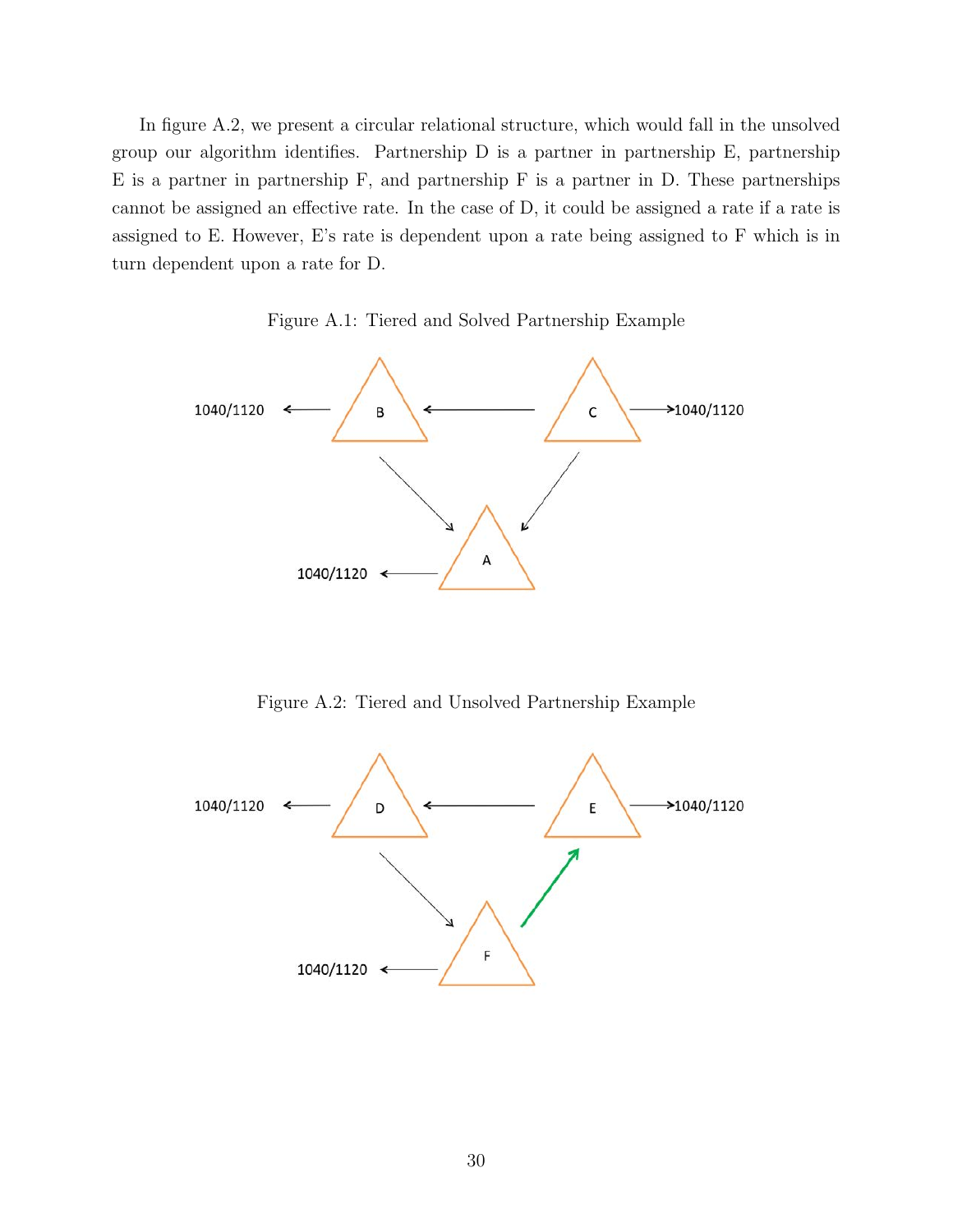

Figure 1: Shares of Business Income by Entity Type, 1980-2010

Notes: This figure shows the share of overall business income by entity types from 1980 to 2012 from DeBacker and Prisinzano (2015).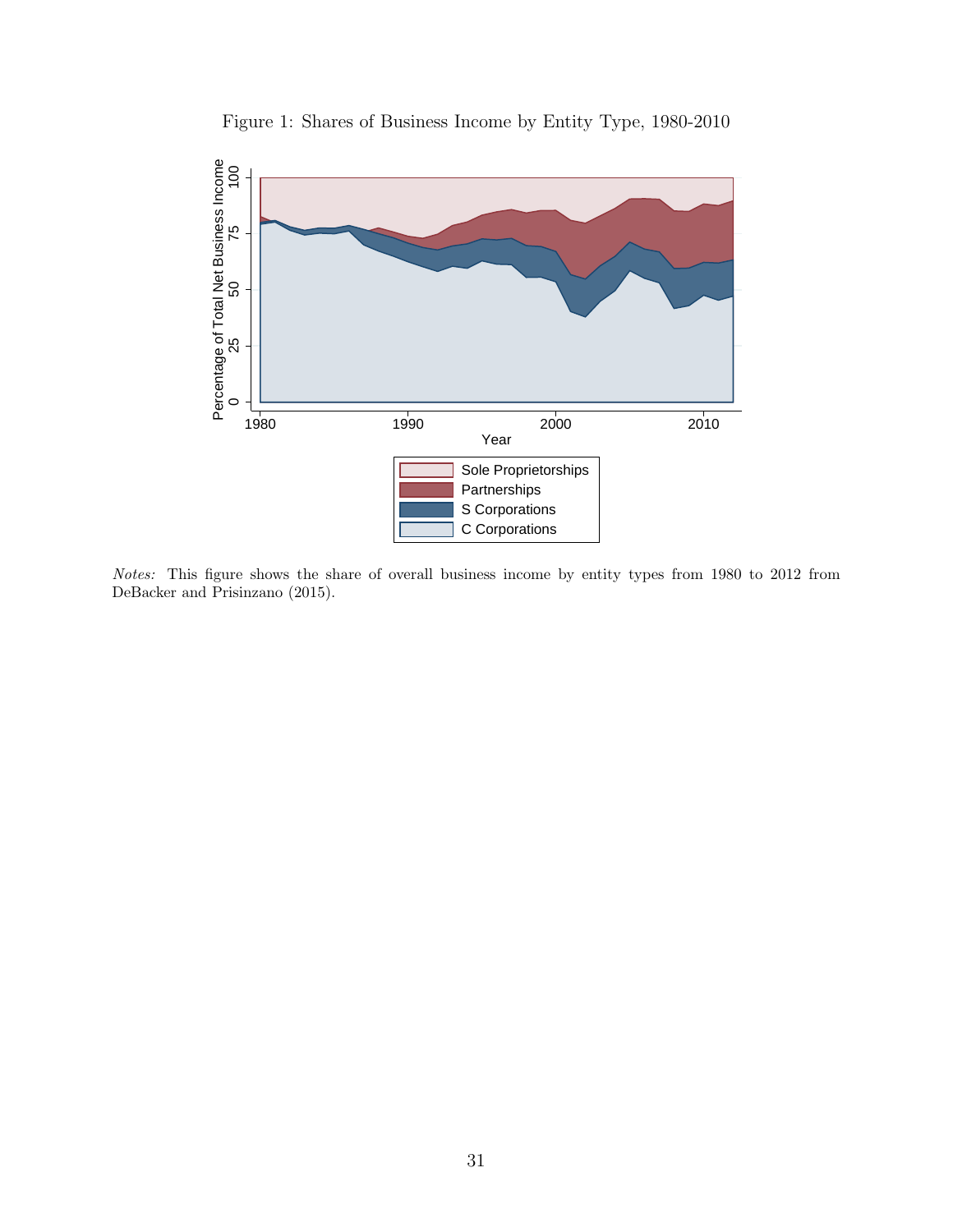

Figure 2: Role of Pass-Through Income in Rising Top-1% Income Share

Notes: This figure uses data from Piketty and Saez (2003) to plot estimates of the income of households in the top-1% of the income distribution as a fraction of total income for years 1916-2013, under two scenarios. In blue circles, we plot actual top income share estimates from Piketty and Saez (2003), including capital gains and updated through 2013 (Piketty and Saez, 2014). In red squares, we plot hypothetical top income share estimates where we hold top-1% "entrepreneurial" income (predominately pass-through income since 1980 but also including Schedule C and farm income) as a share of total income fixed at its 1980 level of 1.0% in every year (in contrast, for example, to the actual 2013 level of 5.0%)—while allowing other top-1% income (salaries, dividend income, interest income, and capital gains) as a share of total income to evolve as it actually did. These data define income as the sum of Form-1040 "total income" (i.e. adjusted gross income before the adjustments) minus Form-1040 transfer income (social security and unemployment benefits). Total income is defined as the sum of this 1040-based income measure across all 1040-filers plus imputed non-filer income (equal to an assumed share of mean 1040-filer income that varies by year). See Piketty and Saez (2003) for further documentation, and see our footnote 2 for interpretation.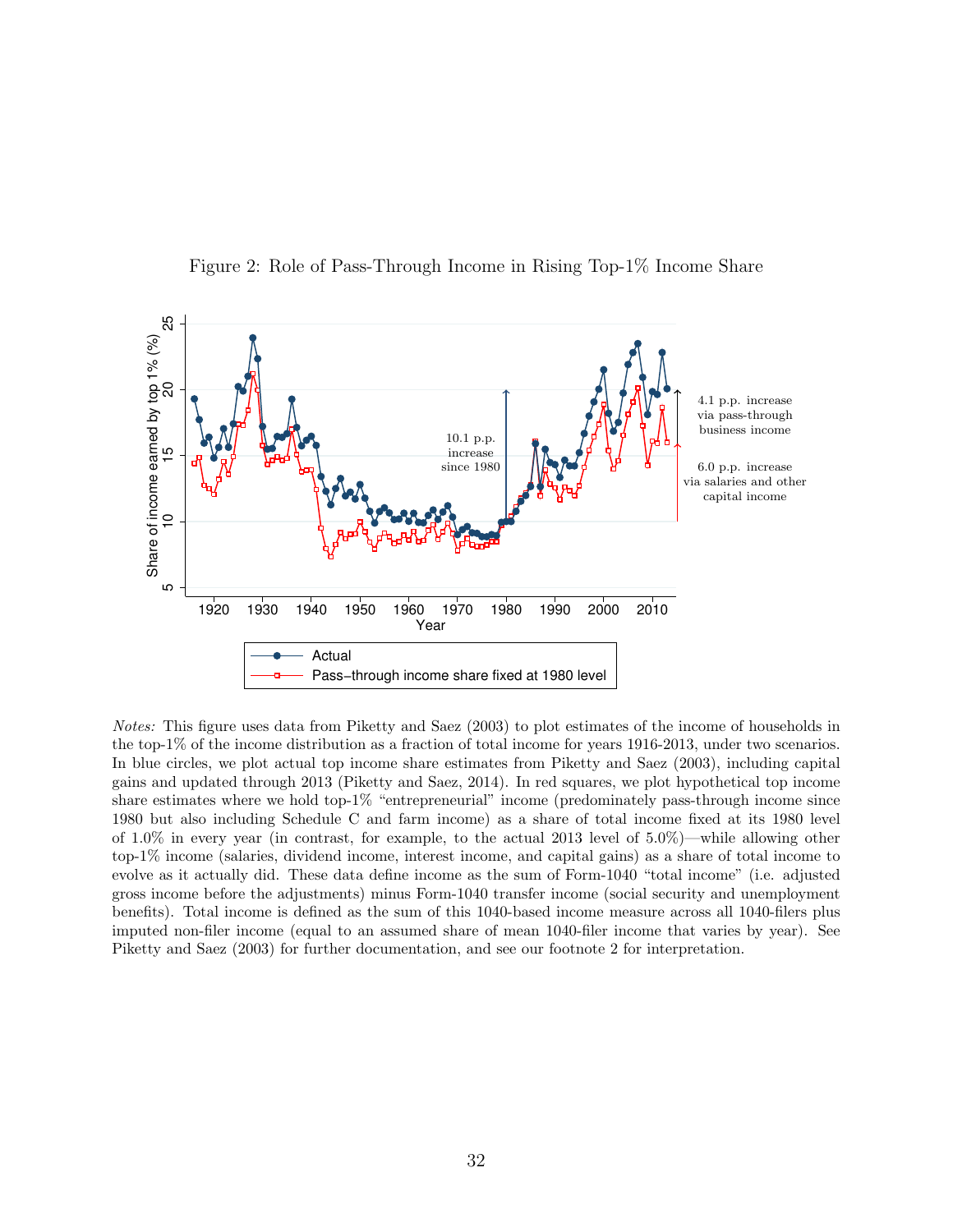

Figure 3: Partnership K1s and Income Shares by Type of Partner

### B. Income Shares by Type of Partner



Notes: Panel A shows the equal-weighted distribution of partnership owners by type of partner. We divide the number of K1s received for each partner type by the total number of K1s received across all types. We compute these shares both including and excluding K1s received by other partnerships. Panel B shows the income-weighted distribution of partnership owners by type of partner. We divide total partnership income for each partner type by total partnership income received across all types. We compute these shares both including and excluding K1s received by other partnerships. See section 1.1 for a correspondence between the partner types and tax forms filed.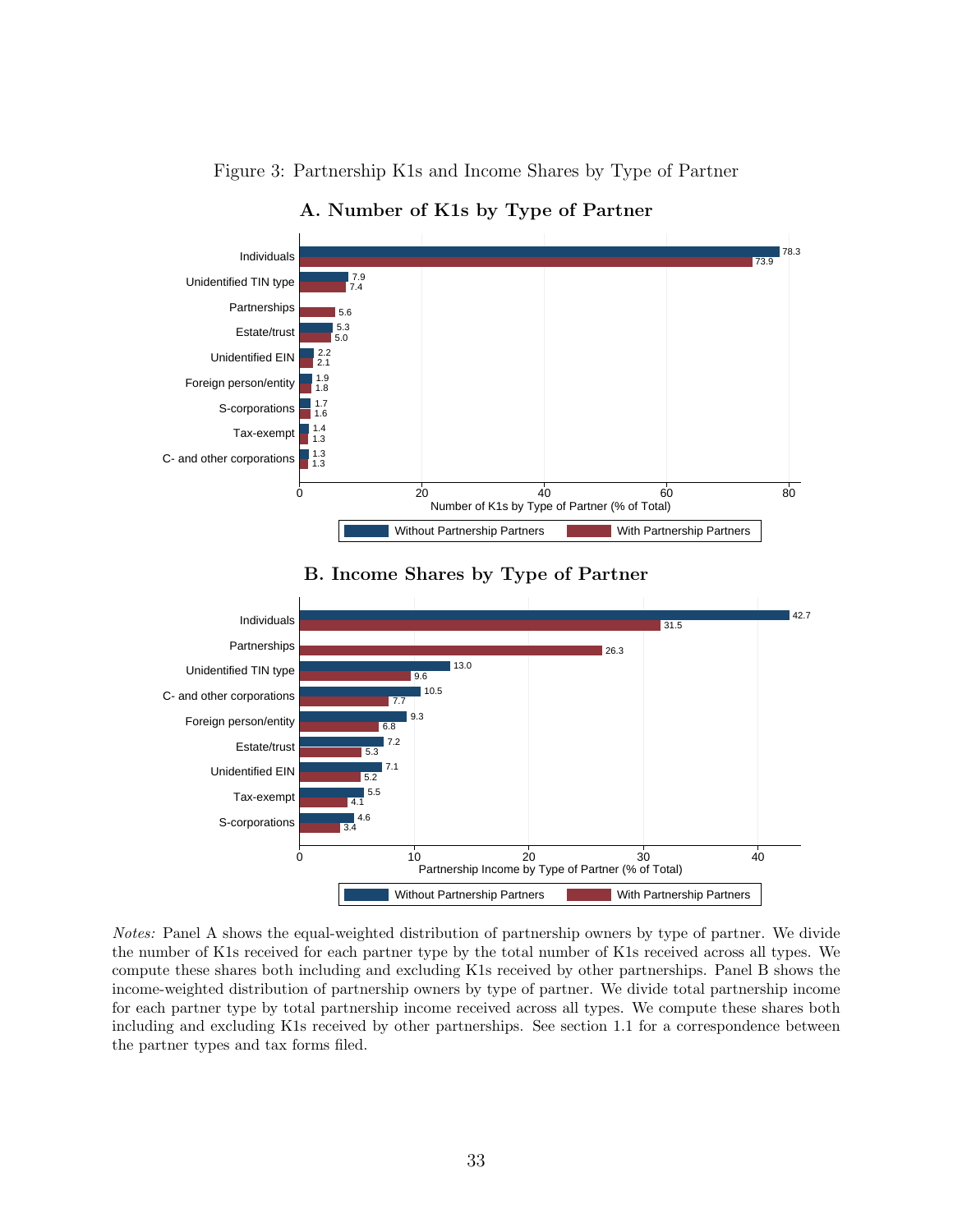

### Figure 4: Distribution of Partnership Income by Industry

Notes: This figure shows the distribution of partnership income across partnership industry. We divide total partnership income received for partnerships in each industry by total partnership income received. These shares exclude income received by other partnerships. Industry groupings and NAICS codes are as follows: Finance & Holding Cos (NAICS 52, 55, and 531); Professional Services (NAICS 54); Manufacturing (NAICS 31, 32, and 33); Health Care (NAICS 62); Mining, Oil, & Gas (NAICS 21).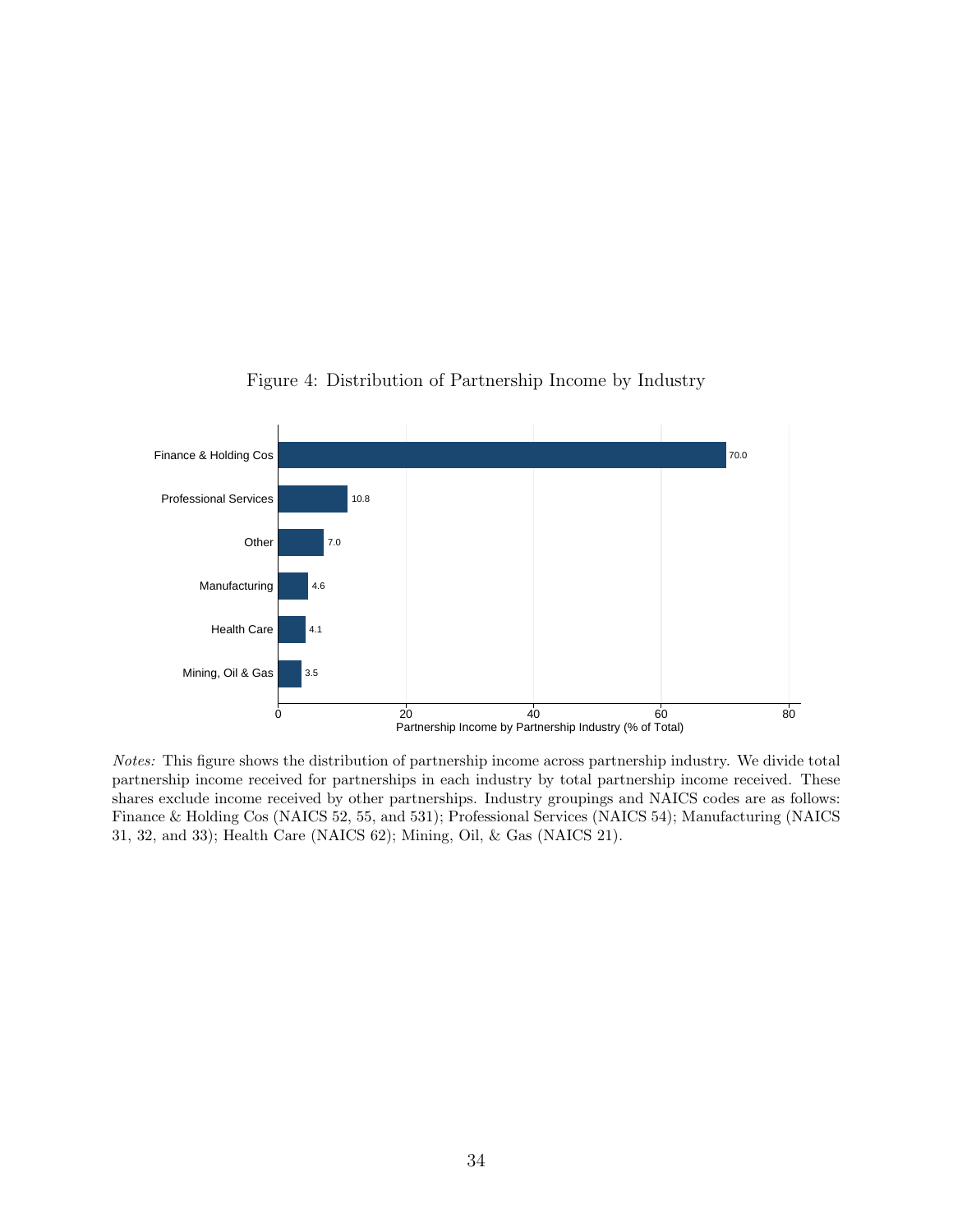



Notes: This figure plots the share of 2011 tax-filing households by percentile of adjusted gross income with positive sole proprietorship income, positive C-corporation and foreign dividend income, positive Scorporation income, or positive partnership income, respectively.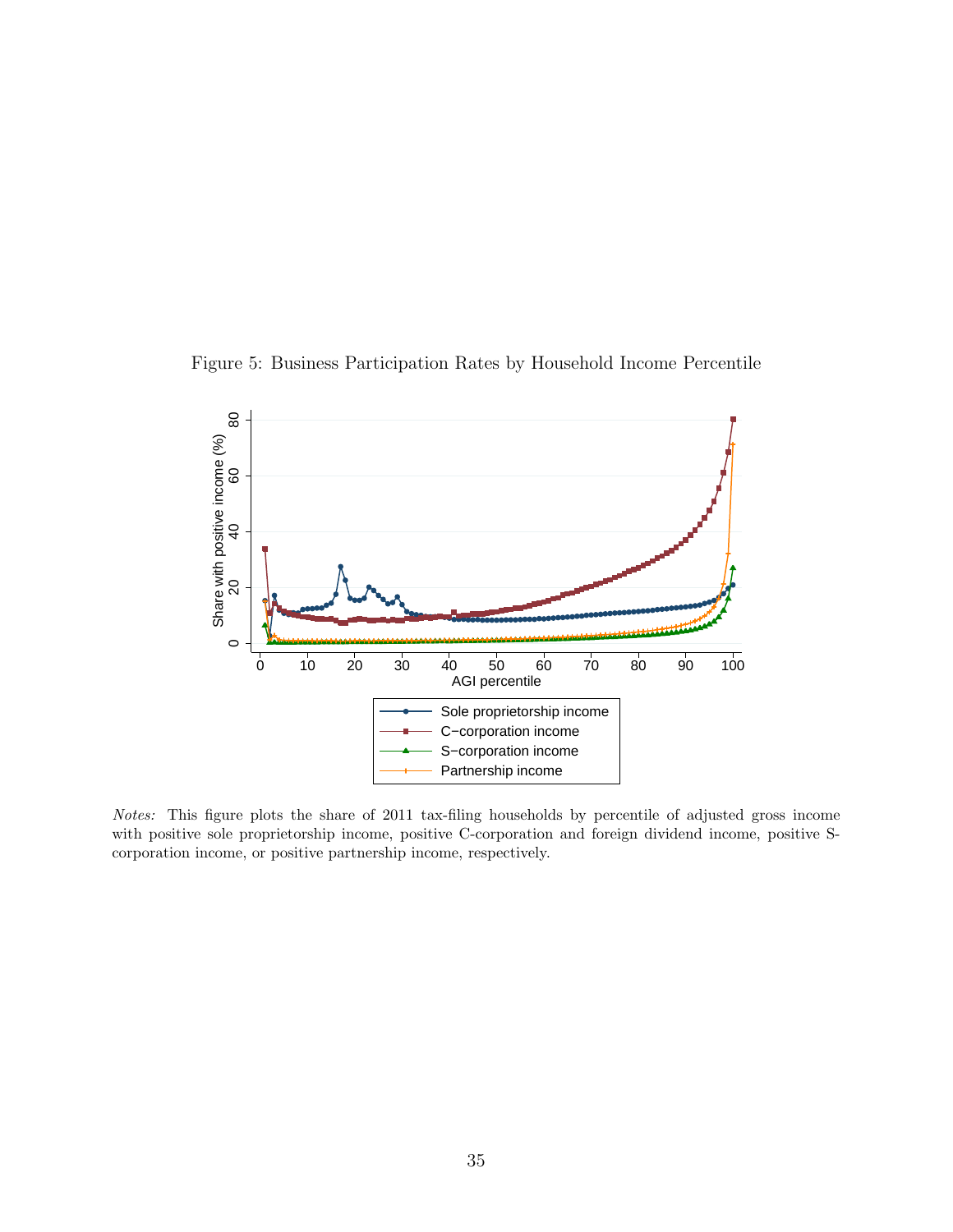Figure 6: Business Income Shares by Household Income Percentile



A. Four Types of Business Income

B. Partnership Income of Three Sample Industries



Notes: Panel A plots the 2011 shares of positive sole proprietorship income, positive C-corporation and foreign dividend income, positive S-corporation income, and positive partnership income, respectively, earned by tax-filing households by percentile of adjusted gross income (AGI). Thus within each series, the values of the one hundred data points sum to 100%. Panel B decomposes the partnership series of Panel A by plotting positive partnership income earned by tax-filing households by industry, as a share of total positive partnership income earned by tax-filing households. If all partnership industries were shown, the sum of each percentile bin's data points in Panel B would equal the bin's corresponding partnership series data point in Panel A. 36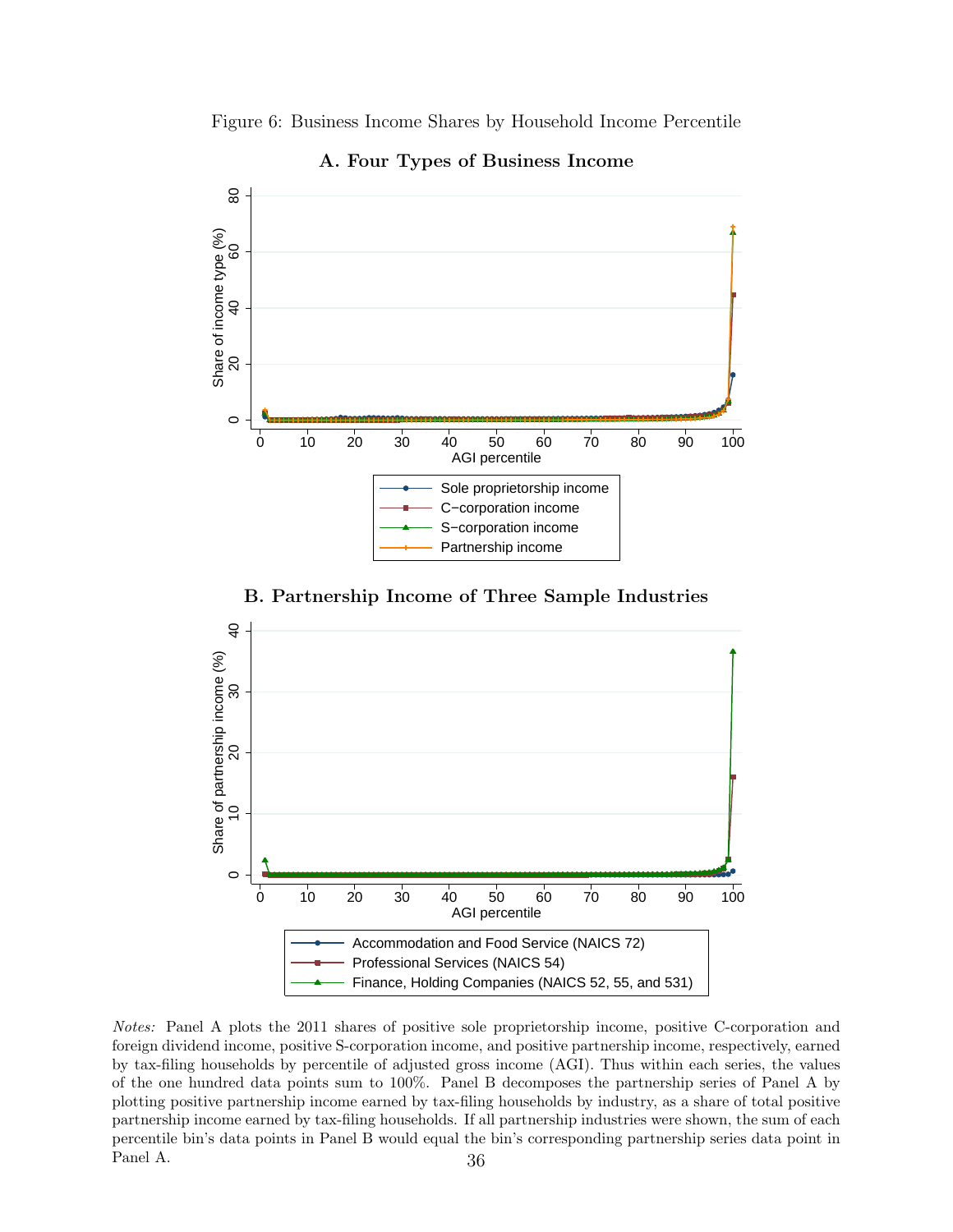

Figure 7: Tax Rate by Entity Type

Notes: This figure shows average tax rates by business entity type. Average tax rates are the ratio of a measure of tax liabilities to income. Our measure of tax liability is the difference between the actual tax liability and a hypothetical tax liability that would prevail if income from the sector were set to zero. Sections 3.2, 3.1, 3.3, 3.4 describe these calculations in more detail for Sole Proprietorships, Partnerships, S-Corporations, and C-corporations, respectively. The payout rate for C-corporations, including C-corporate partners, is based on existing estimates from the literature and is not independently estimated here as documented in 3.4.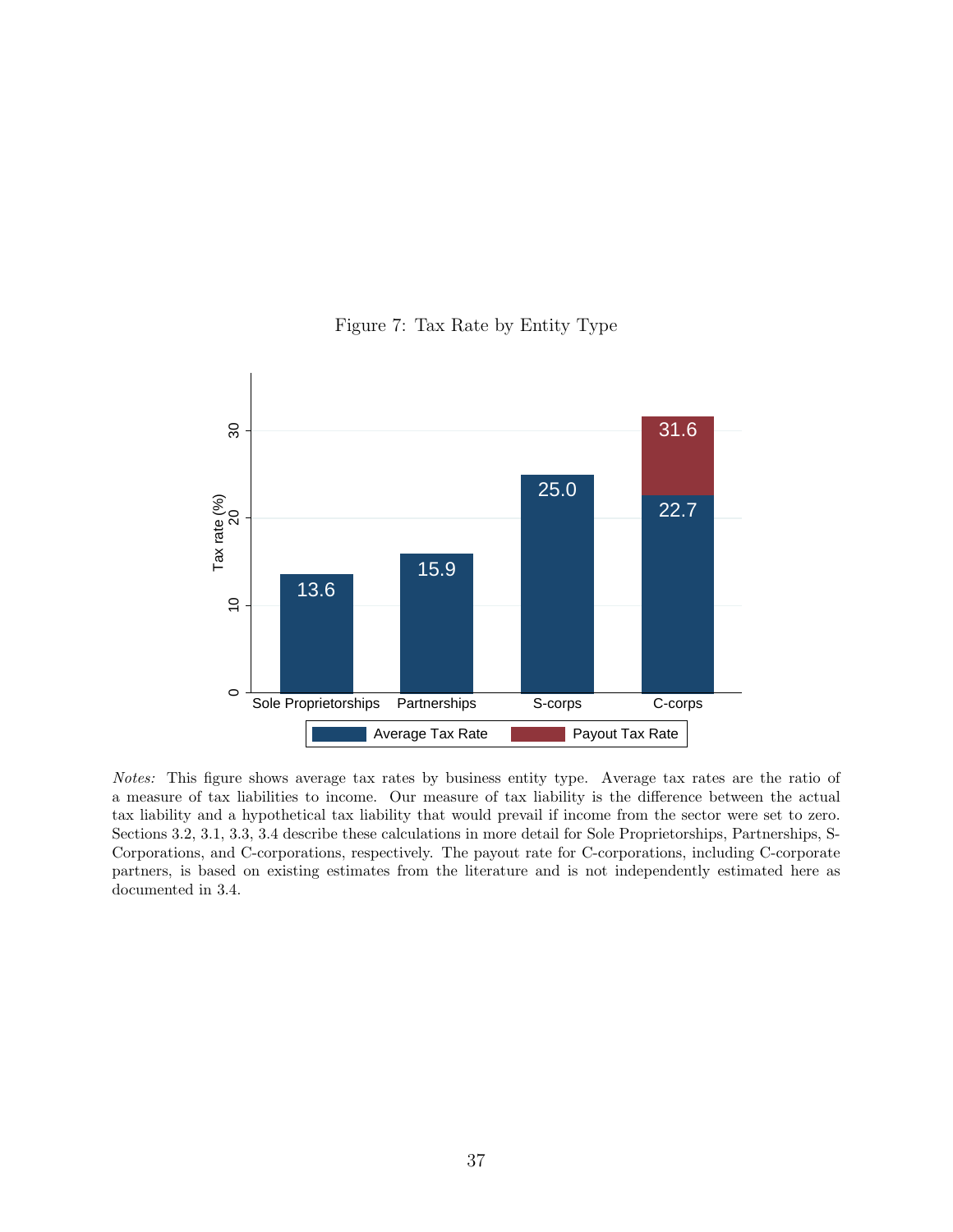

Figure 8: Average Tax Rates and Income Composition by Type of Partner

A. Tax Rates on Partnership Income by Type of Partner





Notes: Panel A plots the average tax rates on partnership income by type of partner. Tax rates are defined as the difference between actual tax liabilities and hypothetical liabilities in the case where all partnership income is zeroed out, divided by partnership income earned. See Section 3.1 for more details on how we calculate this rate for each partner type. Panel B decomposes the partnership income received by each partner type into four income types: ordinary income, interest, short and long-term capital gains, and dividends. See Panels A and B of Figure 3 for K1 counts and total income allocations for these groups.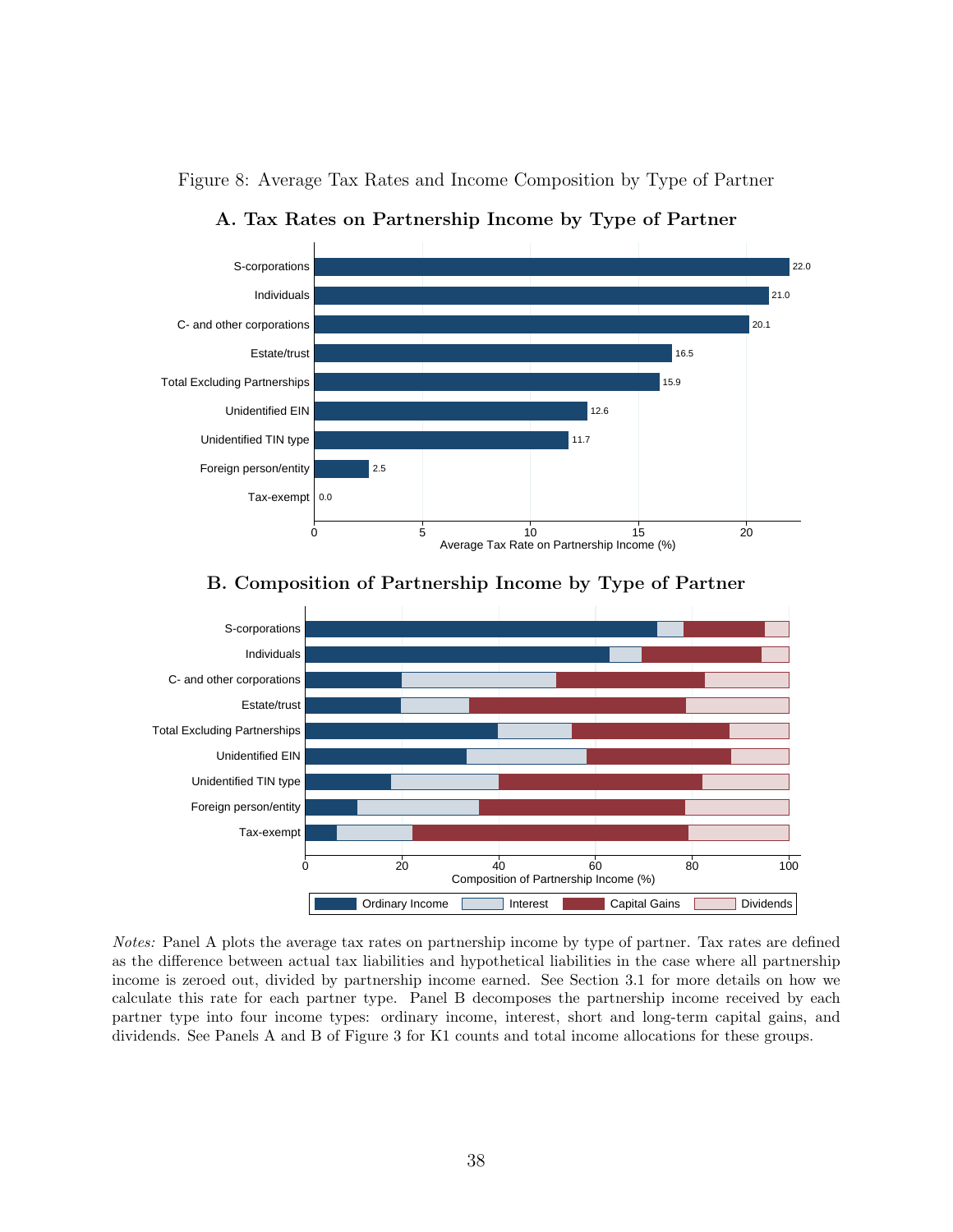Figure 9: Income Distribution and Average Tax Rates by Industry of Partnership



A. Tax Rates on Partnership Income by Industry of Partnership

### B. Distribution of Partnership Income by Industry of Partnership



Notes: Panel A plots the average tax rates on partnership income by partnership industry. Tax rates are defined as the difference between actual tax liabilities and hypothetical liabilities in the case where all partnership income is zeroed out, divided by partnership income earned. See section 3.1.2 for more detail on how we calculate this rate for simple partners and appendix A for detail on how we calculate this rate for tiered partnerships. Circular partnerships are excluded from these figures. Panel B decomposes the partnership income received by each partnership industry into four income types: ordinary income, interest, short and long-term capital gains, and dividends. Industry groupings and NAICS codes are as follows: Finance & Holding Cos (NAICS 52, 55, and 531); Professional Services (NAICS 54); Manufacturing (NAICS 31, 32, and 33); Health Care (NAICS 62); Mining, Oil, & Gas (NAICS 21). See Figure 4 for total income allocations for these groups.